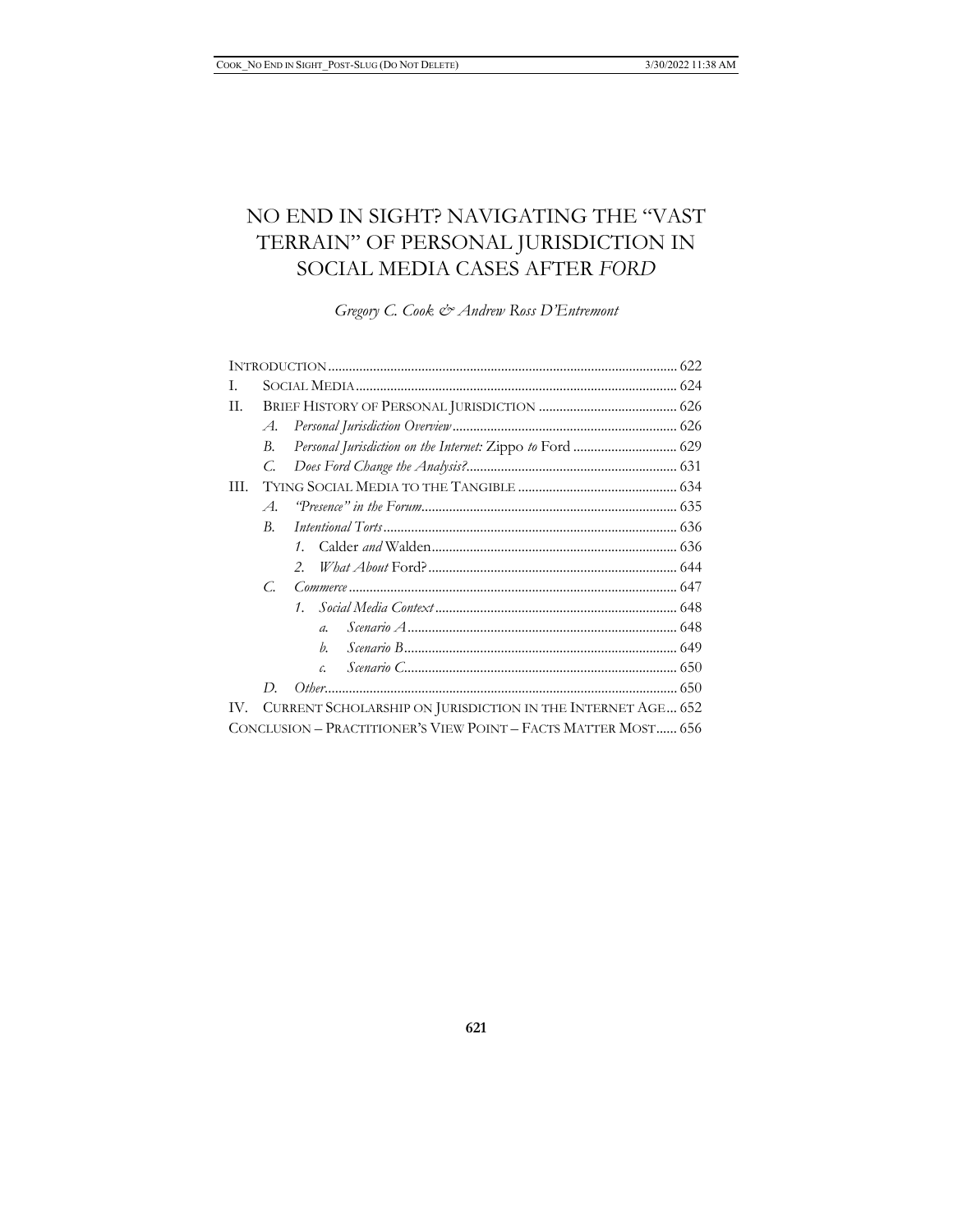# NO END IN SIGHT? NAVIGATING THE "VAST TERRAIN" OF PERSONAL JURISDICTION IN SOCIAL MEDIA CASES AFTER *FORD*

*Gregory C. Cook*∗ *and Andrew Ross D'Entremont*∗∗

#### **INTRODUCTION**

When the internet began emerging, courts recognized the importance of exerting personal jurisdiction over defendants who allegedly committed wrongful acts over the internet.<sup>1</sup> But the courts have struggled to articulate specific standards for "internet" cases. Today, the waters have grown even murkier in social media cases when "sharing," "liking," "tweeting," and "friending" in one forum can affect another forum. The Supreme Court has even acknowledged that technological changes have increased the need for jurisdiction.2 Although the field has seen an increase in scholarship on personal jurisdiction in the internet age, there are fewer scholarly contributions in the realm of social media—and none after the important decision in *Ford Motor Co. v. Montana Eighth Judicial District Court*. 3 This Article seeks to fill that void by examining personal jurisdiction in the social media context.

Part I begins with a discussion on social media. Social media must be differentiated from the internet generally. In dealing with ordinary internet claims, courts have evaluated personal jurisdiction based on the amount of

<sup>∗</sup> Greg Cook received his J.D., *magna cum laude*, from Harvard Law School, where he was the Executive Editor of the *Harvard Journal of Law and Public Policy*. He is the chair of the Financial Services Litigation Group at Balch & Bingham LLP, where he has practiced since 1991. He serves on the Alabama Supreme Court Standing Committee on the Rules of Civil Procedure and recently authored the new Fifth Edition of the *Alabama Rules of Civil Procedure Annotated,* published by Thomson Reuters. He is presently a candidate for the Alabama Supreme Court.

<sup>∗∗</sup> Andrew Ross D'Entremont is a third-year law and MBA student at the University of Notre Dame, where he is the 2021–2022 Peter A.R. Lardy Fellow. He graduated Phi Beta Kappa from the University of Alabama with a B.A. and M.A. in political science and an M.S. in marketing. Following graduation, he will clerk for Chief Judge Thomas Schroeder of the Middle District of North Carolina and Judge Cory T. Wilson of the Fifth Circuit Court of Appeals.

<sup>1.</sup> Zippo Mfg. Co. v. Zippo Dot Com, Inc., 952 F. Supp 1119, 1124 (W.D. Pa. 1997) (citation omitted) ("Traditionally, when an entity intentionally reaches beyond its boundaries to conduct business with foreign residents, the exercise of specific jurisdiction is proper. Different results should not be reached simply because business is conducted over the Internet."). The *Zippo* court also cites other cases from the earlier days of Internet usage and personal jurisdiction. *E.g.*, CompuServe, Inc. v. Patterson, 89 F.3d 1257 (6th Cir. 1996); Inset Sys., Inc. v. Instruction Set, Inc., 937 F. Supp. 161 (D. Conn. 1996).

<sup>2.</sup> Hanson v. Denckla, 357 U.S. 235, 250–51 (1958) ("As technological progress has increased the flow of commerce between States, the need for jurisdiction over nonresidents has undergone a similar increase."). But see Walden v. Fiore, 571 U.S. 277, 290 n.9 (2014), in which the Court declined to answer questions of personal jurisdiction concerning "virtual contacts." *See also* Alan M. Trammell & Derek E. Bambauer, *Personal Jurisdiction and the "Interwebs"*, 100 CORNELL L. REV. 1129, 1167 n.217 (2015).

<sup>3. 141</sup> S. Ct. 1017 (2021); *see, e.g.*, Trammell & Bambauer, *supra* note 2.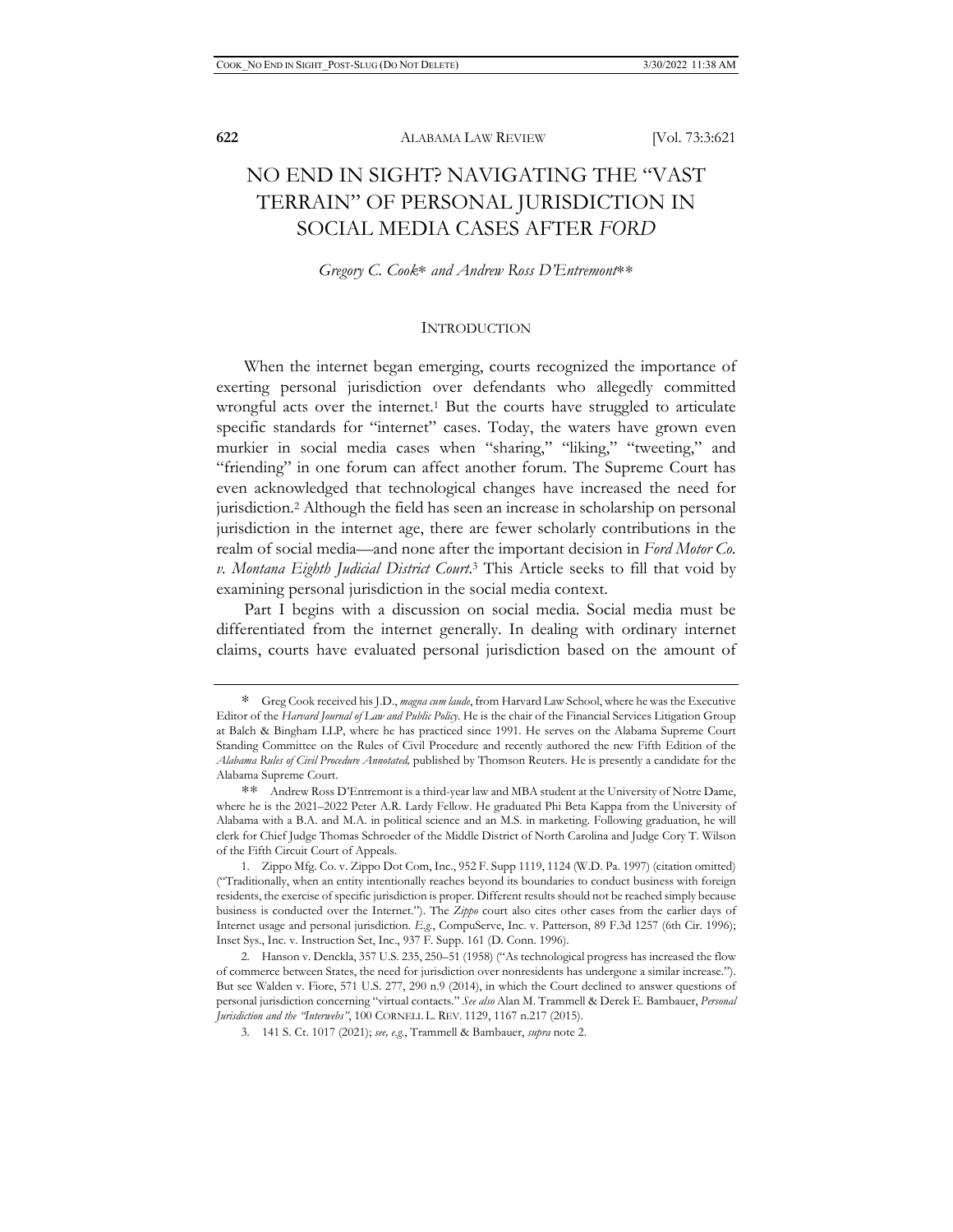activity or targeting from the website towards the consumer, often applying the *Zippo* test. Much of the *Zippo* test concerns commercial activities like selling products over a website. The *Zippo* test seems to take for granted that commercial activities and activity on the internet are highly correlated. Social media, however, is unique because it can be interactive without having a commercial purpose, i.e., tweeting defamatory comments to thousands of followers. Understanding the difference between the internet generally and social media specifically is therefore important when discussing personal jurisdiction standards.

Part II then discusses an overview of the Court's jurisprudence on personal jurisdiction cases. It is clear that the Supreme Court's analysis of personal jurisdiction has evolved over time, and Part II outlines that evolution to help understand where the Court stands today. Part II reviews the importance of the *Zippo* test in internet-related cases and how the *Zippo* test has become widely accepted by the circuit courts. Importantly, though the Court has declined to offer more guidance in internet-related personal jurisdiction cases, social media offers even more nuanced issues for courts to address. Finally, the Court's recent decision in *Ford* is introduced to help frame the Article's remaining Parts on the latest personal jurisdiction trends.4

Part III then outlines four "categories" of social media cases. While some commentators and some courts have attempted to assign an overarching or field theory of personal jurisdiction, due process depends upon the context and facts. Whether exercise of personal jurisdiction is appropriate may vary depending upon the particular claim being brought, the particular technology at issue, the volume of transactions, and (among other things) the reasonableness of the parties' expectations. Thus, the central thesis of this Article is that it is impossible to discover a field theory (at least at the present time) for personal jurisdiction in social media cases except at the highest level of abstraction.

Perhaps over time, as the courts see more cases, more specific guidelines can be identified, at least within each category. Courts will also almost certainly articulate additional categories. Of course, it would have been very difficult to have imagined the current technology (or culture) related to social media—even when the original *Zippo* ruling was announced. Therefore, how far and how soon such guidelines can develop will depend in part upon how much technology changes over time. Part III will attempt to draw comparisons in personal jurisdictional analyses between "tangible" and "intangible" social media cases. The four categories analyzed in this Part are (1) Presence, (2) Intentional Torts, (3) Commerce, and (4) Other (for instance, unintentional torts or statutory claims). Throughout many of these scenarios, the *Zippo* test

<sup>4.</sup> *Ford Motor Co.*, 141 S. Ct. 1017.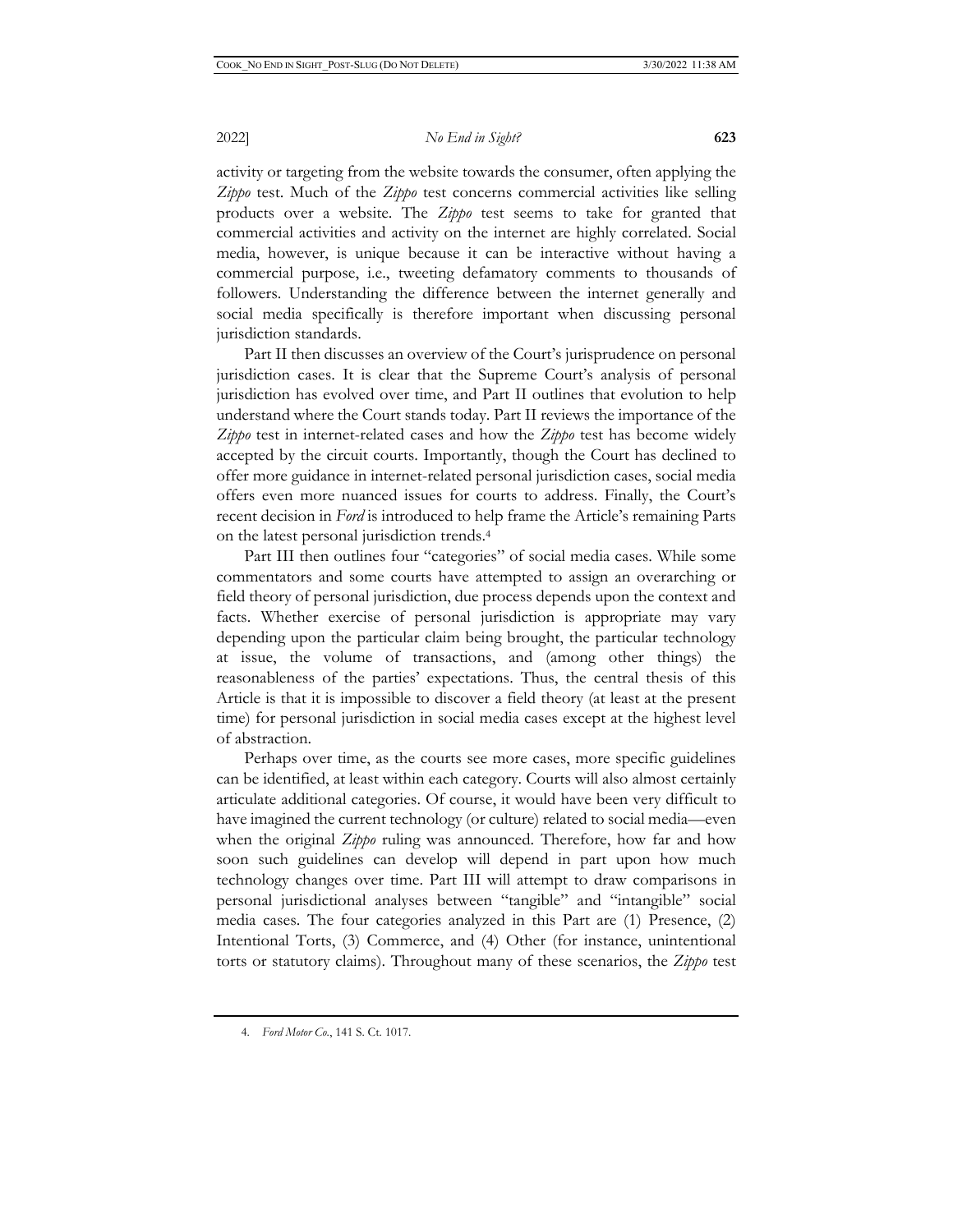and the Court's latest ruling in *Ford* are used as helpful backdrops.5 Instead of fully accepting the various *Zippo* sliding scales in the social media context, examples of more "tangible" personal jurisdiction cases are linked to the "intangible" to discuss other ways to view these cases.

Part IV of the Article then discusses the views of other scholars on personal jurisdiction in social media cases.

The Conclusion offers a discussion on how practitioners can better differentiate and prepare for social media personal jurisdiction cases and a discussion of what general observations can be made from the current state and direction of the law. It also offers helpful questions for practitioners to ponder when reviewing whether personal jurisdiction is applicable in the social media context.

As Professor Adam Steinman has observed, personal jurisdiction is the ultimate "access to justice" issue, and, from a public policy perspective, the courts should attempt to provide a practical forum to resolve real disputes between real parties.6 This struggle is even harder in the social media space because the parties are more often noncommercial in nature, are sometimes geographically far removed, and are sometimes without any relationship outside of the social media space. From a practitioner's perspective, the present lack of clear guidance on personal jurisdiction in the social media space creates risk. Put simply, for the practitioner, the issue of personal jurisdiction cannot be overemphasized. The failure of a court to gain personal jurisdiction can be fatal, and judgments against defendants over whom a court did not have proper jurisdiction can be attacked on appeal, in a separate action, or even when collection activities occur many years later. Thus, a judgment entered by a court without personal jurisdiction may be later declared void.<sup>7</sup> This Article's final Part offers questions and guidelines to help practitioners grapple with these very real risks.

#### I. SOCIAL MEDIA

"Social media" has many definitions. For one, "[s]ocial media are Internetbased platforms that allow users to create profiles for sharing user-generated or curated digital content . . . within a networked community of users who can respond to the content."8 Tufts University writes that "[s]ocial media refers to the means of interactions among people in which they create, share, and/or

<sup>5.</sup> *See Zippo*, 952 F. Supp. 1119.

<sup>6.</sup> Adam N. Steinman, *Access to Justice, Rationality, and Personal Jurisdiction*, 71 VAND. L. REV. 1401, 1417– 18 (2018).

<sup>7.</sup> Even if personal jurisdiction were lacking, a court could find that a defendant waived the argument—another risk that practitioners for both plaintiffs and defendants should carefully consider. FED. R. CIV. P. 12(h)(1).

<sup>8.</sup> KELLI S. BURNS, SOCIAL MEDIA: A REFERENCE HANDBOOK 6 (2017).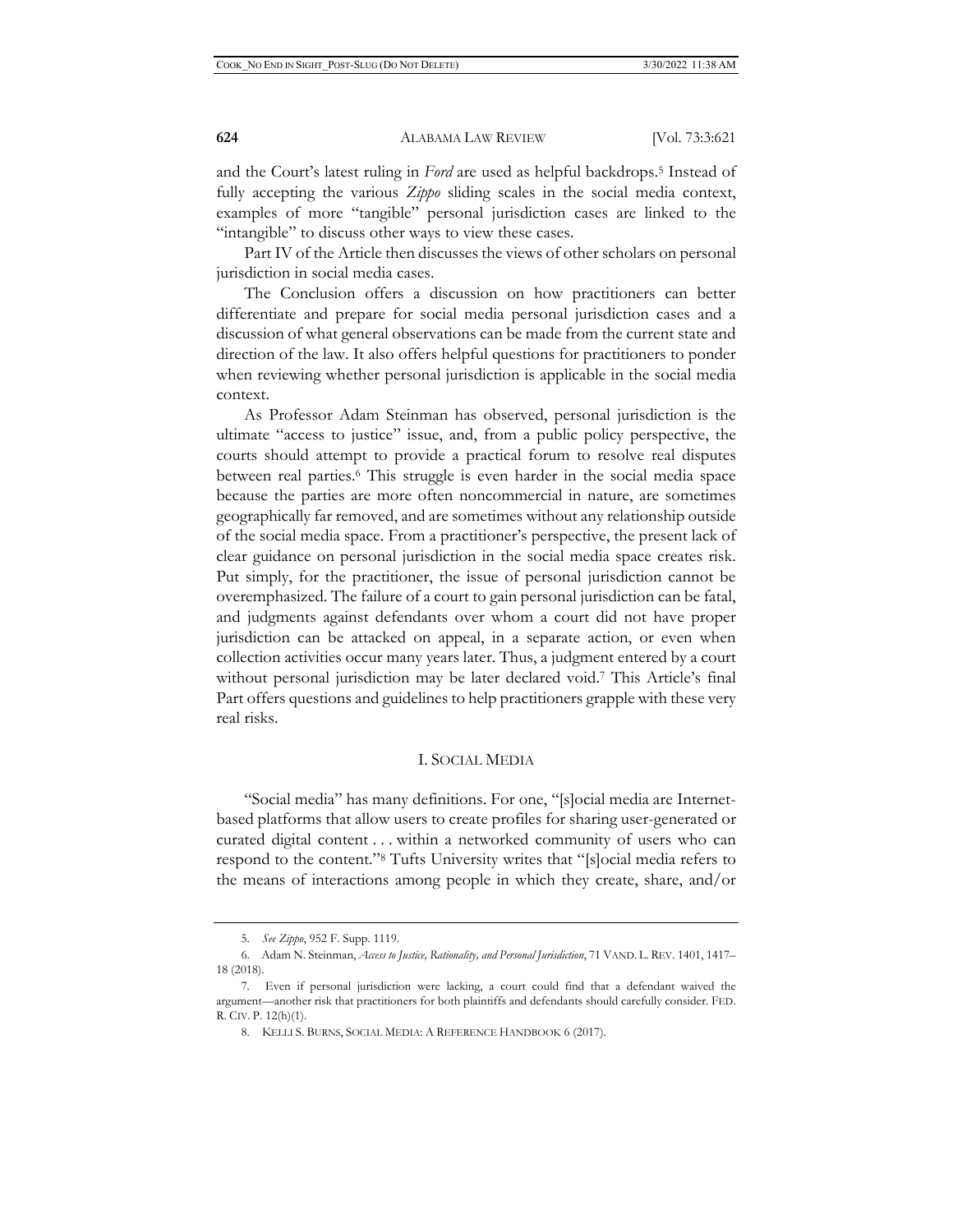exchange information and ideas in virtual communities and networks."9 For purposes of this Article, social media is a subsection of the internet that allows users to interact with one another in some form of a community.

Social media must be distinguished from the broader internet. Although courts have reviewed cases involving personal jurisdiction and the internet, few have needed to grapple with social media in particular, which is the focus of this Article.10 This need is driven by the differences between the internet broadly and social media specifically. Social media tends to be far more interactive between users than many internet websites.11 Individuals are far more likely to be the parties speaking on social media as opposed to on the traditional internet. Social media is often very personal rather than commercial. Social media can also have an immense, and very fast, effect on people and forums, while also having the added discomfort of being very invasive. These differences are important and should drive a fulsome analysis of personal jurisdiction.

Social media is also likely to be more widely used each day relative to the average website. For example, as of October 2021, several social media platforms saw over two billion monthly users.12 Facebook led the way with nearly 2.8 billion monthly users, followed by YouTube at just under 2.3 billion monthly users.13 In total monthly visits, only Google has more monthly visits than YouTube and Facebook, and Google has social media features within its website.14 Also, the various social media platforms serve different purposes. New social media applications arise frequently, and it is clear that social media (and the innovation in this space) is not going away. For instance, TikTok now allows users to share short video clips, while WhatsApp is an internet messaging platform.15 It is also fair to say that there is a trend (at least for now) towards the splintering of social media into distinct communities; for instance, Snapchat allows users to drastically limit who can see postings, how long they can see postings, and what groupings of people can participate in the conversations.16

<sup>9.</sup> *Social Media Overview*, TUFTS UNIV., https://communications.tufts.edu/marketing-andbranding/social-media-overview/ (last visited Aug. 29, 2021).

<sup>10.</sup> *See, e.g.*, *Zippo*, 952 F. Supp. 1119; Maritz, Inc. v. Cybergold, Inc., 947 F. Supp 1328 (E.D. Mo. 1996); Bensusan Rest. Corp. v. King, 937 F. Supp. 295 (S.D.N.Y. 1996).

<sup>11.</sup> The *Zippo* court, and often its progeny, uses the "passive" versus "interactive" language. See BURNS, *supra* note 8, at 35–39, in which the author details various ways that modern social media platforms are interactive. For instance, Google launched "Hangouts" to allow groups of people to video chat, Instagram allows users to place hashtags in their captions for ease in locating similar brands and events, and Facebook Live allows users to live broadcast video and interact with those watching the stream. *Id.*

<sup>12.</sup> *Most Popular Social Networks Worldwide as of October 2021, Ranked by Number of Active Users*, STATISTA, (Oct. 2021), https://www.statista.com/statistics/272014/global-social-networks-ranked-by-number-ofusers/.

<sup>13.</sup> *Id.* 

<sup>14.</sup> *Id.*

<sup>15.</sup> *See* TIKTOK, https://www.tiktok.com/; WHATSAPP, https://www.whatsapp.com/.

<sup>16.</sup> *See* Christine Elgersma, *Everything You Need to Know About Snapchat*, SCIENCE X (June 18, 2018), https://phys.org/news/2018-06-snapchat.html.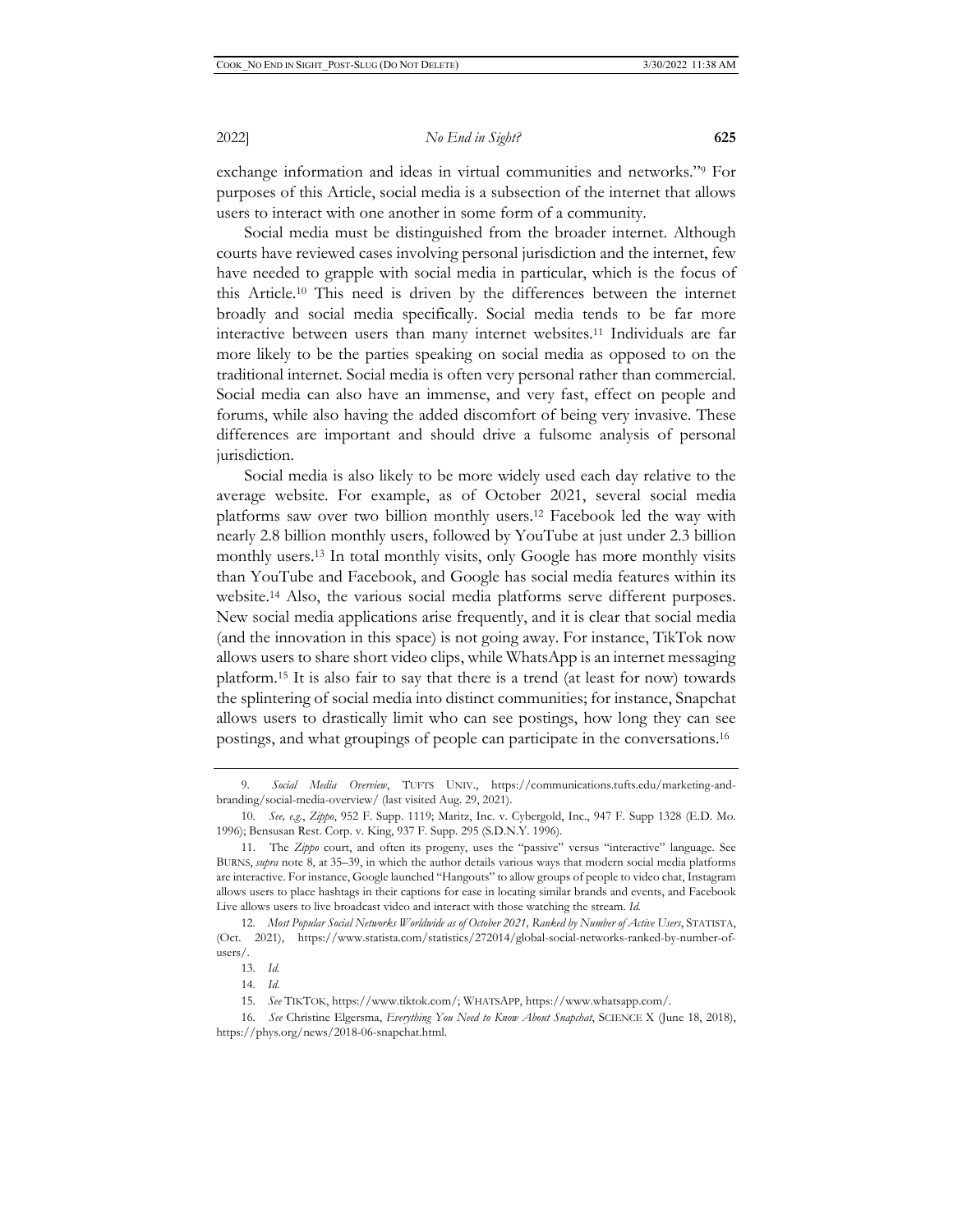One can see the interactivity on social media as a major differentiating factor from the internet generally.17 As will be discussed, this interactivity is an important aspect when evaluating whether a defendant can be subject to personal jurisdiction. Because social media is inherently more interactive, particularly between individuals, than the internet, the analysis may be different for courts. Likewise, as noted below, social media disputes may involve more person-to-person disputes as opposed to commercial disputes, making the analysis more difficult.

#### II. BRIEF HISTORY OF PERSONAL JURISDICTION

The Supreme Court has a somewhat muddy journey through personal jurisdiction. At base, the Court in personal jurisdiction cases must decide whether a particular defendant has acted in a way that submits herself to a forum's authority. In an easy case, persons may explicitly consent to a forum's authority.18 Personal jurisdiction cases, however, are rarely this simple. This next Part provides a brief overview of the Court's personal jurisdiction cases. Then, this Part discusses the *Zippo* test and the Court's latest personal jurisdiction decision in *Ford*. To understand the difficulty, if not impossibility, in pinpointing a field theory of personal jurisdiction for social media, tracing the Court's ever-moving discussions on personal jurisdiction is important.

#### *A. Personal Jurisdiction Overview*

As Professor Richard Freer writes, "Personal jurisdiction is a gateway to the judicial system."19 Indeed, "[a]s a general rule, neither statute nor judicial decree may bind strangers to the State."20 Dating back to 1878 in one of its first personal jurisdiction cases, *Pennoyer v. Neff*, the Court has attempted to annunciate coherent standards for exerting personal jurisdiction. Notwithstanding the Court's best attempts, standards for personal jurisdiction seem a moving target. In the early days of personal jurisdiction understanding, as held in *Pennoyer*, state courts possessed personal jurisdiction over a party domiciled in another state only if that party was served with process while

<sup>17.</sup> The overlap between social media platforms may also play an important role. For example, a user can post on Instagram and Facebook simultaneously through Instagram. *Crossposting from Instagram to Facebook*, META, https://www.facebook.com/formedia/tools/crossposting-from-instagram-to-facebook (last visited Jan. 15, 2021). Instagram allows TikToks to be shared. George D. Harrison, *How to Post a TikTok Video on Instagram?*, IZOOD (Jan. 27, 2021), https://izood.net/blog/how-to-post-a-tiktok-video-on-instagram/.

<sup>18.</sup> J. McIntyre Mach., Ltd. v. Nicastro, 564 U.S. 873, 880 (2011) (citing Ins. Corp. of Ir. v. Compagnie des Bauxites de Guinee, 456 U.S. 694, 703 (1982)).

<sup>19.</sup> Richard D. Freer, *Personal Jurisdiction: The Walls Blocking an Appeal to Rationality*, 72 VAND. L. REV. EN BANC 99, 99 (2019).

<sup>20.</sup> *Nicastro*, 564 U.S. at 880.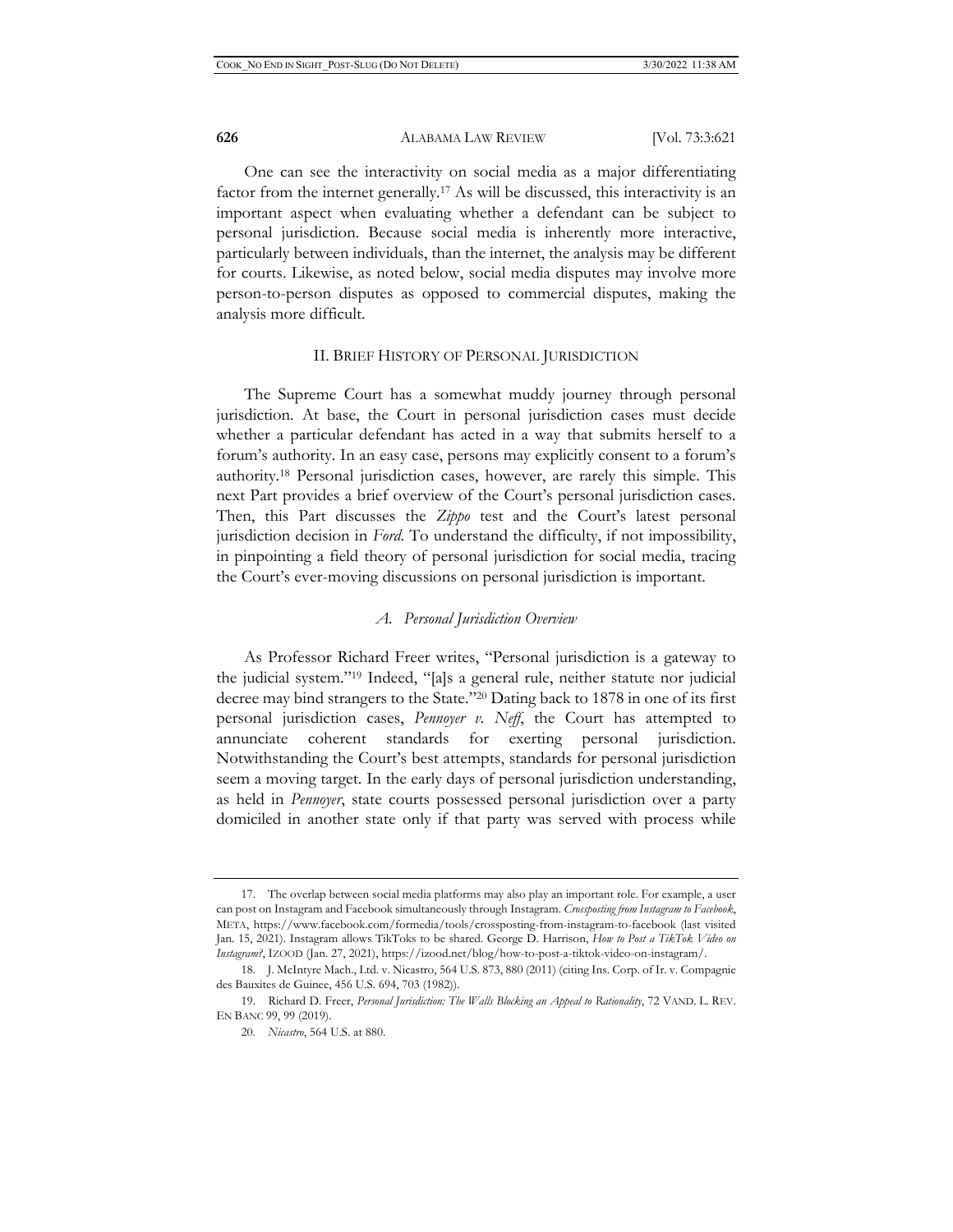physically present within the state.21 As the economy expanded, and especially with the growth of corporations, consent (sometimes granted as a part of corporate registration to do business) became another basis for jurisdiction.22 The Court based *Pennoyer*'s holding on "notions of sovereignty—a state had to respect the rights of its sister states as co-equal sovereigns in a federal system."23 Over time, the Court shifted its approach to personal jurisdiction from one of presence to one based upon due process (that is, "fairness").24 For instance, in *International Shoe Co. v. Washington*, the Court stated that a forum state could exert personal jurisdiction over a nonresident defendant if the defendant had "certain minimum contacts . . . such that the maintenance of the suit does not offend 'traditional notions of fair play and substantial justice.'"25 Notably, though, Justice Gorsuch's 2021 concurrence in *Ford* appeared to question the continued viability of the *International Shoe* test and may have even suggested considering a return to a personal jurisdiction test (at least for corporations) based upon a "corporate defendant's presence or consent."26

The Court has continued to try to clarify its personal jurisdiction jurisprudence. In *International Shoe*, the Court implied that personal jurisdiction could be split into two dichotomies: general and specific jurisdiction.27 In *Helicopteros Nacionales de Colombia, S.A. v. Hall*, the Court reaffirmed the implied dichotomy by noting that scholars had begun parsing two types of personal jurisdiction: "general" and "specific."28

25. *Int'l Shoe*, 326 U.S. at 316 (quoting Milliken v. Meyer, 311 U.S. 457, 463 (1940)). Of course, the *International Shoe* test defines the outer limit of personal jurisdiction rather than the requirement. *See* World-Wide Volkswagen Corp. v. Woodson, 444 U.S. 286, 291–92 (1980). Thus, assuming a state has enacted a long-arm statute that extends to the limits of personal jurisdiction, then *International Shoe* applies. *Id.* at 294. It is still conceivable that some states use long-arm statutes that do not fully extend to due process, and therefore the personal jurisdiction analysis of the court in that state is confined to such statutory limits.

26. Ford Motor Co. v. Mont. Eighth Jud. Dist. Ct., 141 S. Ct. 1017, 1039 (2021) (Gorsuch, J., concurring).

27. *Id.* at 1032.

*Id.* (citations omitted).

<sup>21.</sup> Pennoyer v. Neff, 95 U.S. 714, 727 (1878). In fact, some courts seem to still have physical presence as an overarching background standard. *See* Grace v. MacArthur, 170 F. Supp. 442, 447 (E.D. Ark. 1959) (finding personal jurisdiction because defendant was served during an airplane flight in Arkansas airspace).

<sup>22.</sup> *E.g.*, Pa. Fire Ins. Co. of Phila. v. Gold Issue Mining & Milling Co., 243 U.S. 93, 95–96 (1917).

<sup>23.</sup> Alexandra W. Albright, *Personal Jurisdiction*, 30 APP. ADVOC. 9, 11 (2017).

<sup>24.</sup> *See* Rosenberg Bros. & Co. v. Curtis Brown Co., 260 U.S. 516, 517–18 (1923); Int'l Shoe Co. v. Washington, 326 U.S. 310 (1945).

Since *International Shoe Co. v. Washington*, this Court's cases have sought to divide the world of personal jurisdiction in two. A tribunal with "general jurisdiction" may entertain any claim against the defendant. But to trigger this power, a court usually must ensure the defendant is "at home" in the forum State. Meanwhile, "specific jurisdiction" affords a narrower authority. It applies only when the defendant "purposefully avails" itself of the opportunity to do business in the forum State and the suit "arise[s] out of or relate[s] to" the defendant's contacts with the forum State.

<sup>28. 466</sup> U.S. 408, 414 nn.8–9 (1984). "It has been said that when a State exercises personal jurisdiction over a defendant in a suit arising out of or related to the defendant's contacts with the forum, the State is exercising 'specific jurisdiction' . . . ." *Id.* at n.8. "When a State exercises personal jurisdiction over a defendant in a suit not arising out of or related to the defendant's contacts with the forum, the State has been said to be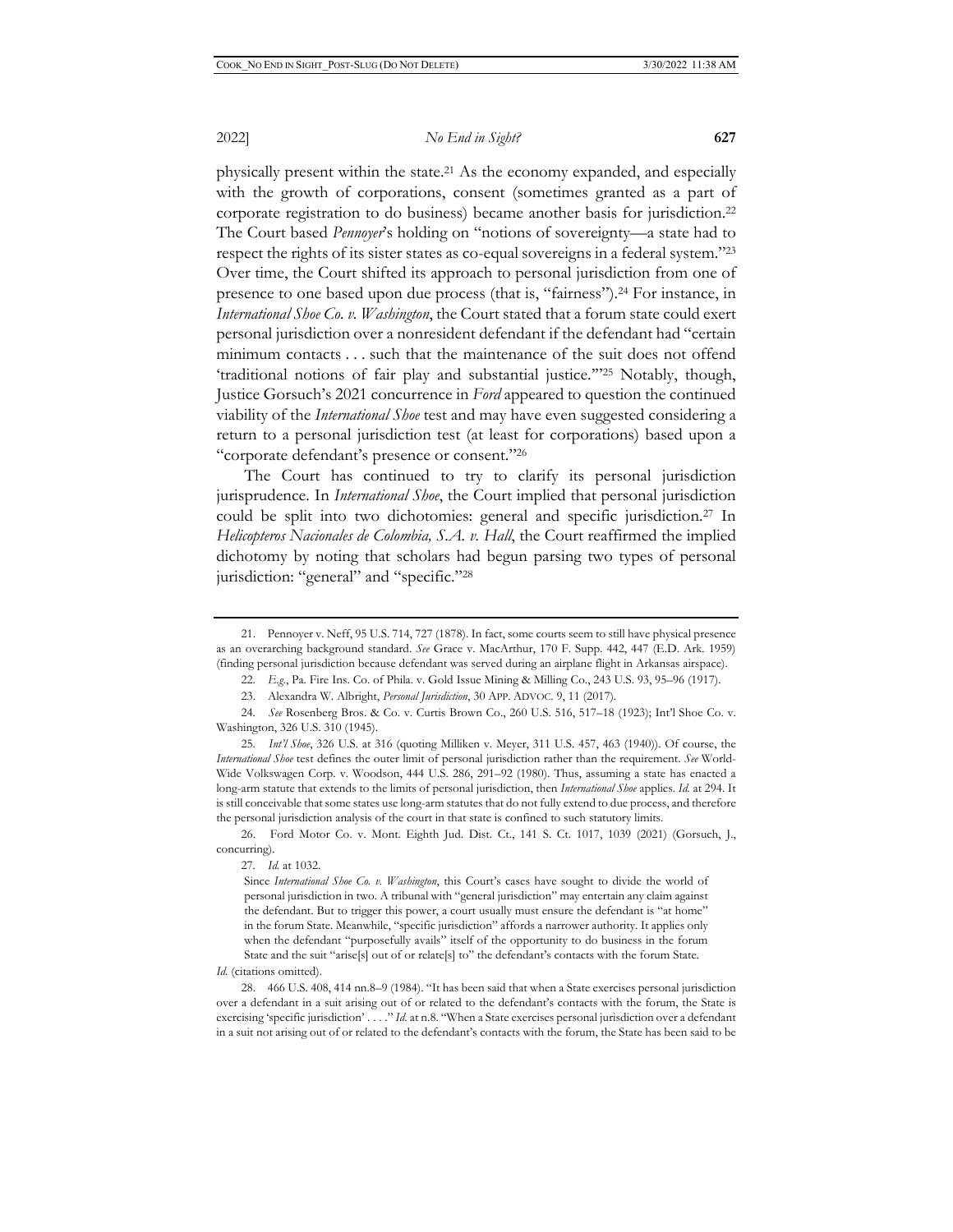In exercising general jurisdiction, "the court may entertain *any* claim filed against the defendant. The jurisdictional inquiry is 'dispute-blind' and focuses on all of the defendant's activities in the forum, which the Court has said must be 'continuous and systematic' and 'substantial.'"29 For individuals, general jurisdiction is applicable in forums in which the defendant is considered "athome" or a resident.<sup>30</sup> In the context of corporations, the Court has stated that general jurisdiction will exist over a corporation only where it is "essentially at home."<sup>31</sup> Recently, the Court has made clear that in most circumstances, to be "essentially at home" in a forum and thus subject to general jurisdiction, a corporation must either (1) be incorporated in the state or (2) have its principal place of business within the state.32 "'[O]nly a limited set of affiliations with a forum will render a defendant amenable to' general jurisdiction in [a] State."33

Even if a defendant is not subject to general jurisdiction, courts may still exert personal jurisdiction in certain circumstances through specific jurisdiction. In assessing specific jurisdiction, courts look at the relationship between the nonresident defendant, the forum, and the litigation.<sup>34</sup> First, courts determine whether the nonresident defendant has "minimum contacts" with the forum, but "a defendant's relationship with a plaintiff or third party, standing alone, is an insufficient basis for jurisdiction."35 Instead, the dispute must relate to the defendant's alleged contacts with the forum for specific jurisdiction to exist.<sup>36</sup>

30. *Goodyear*, 564 U.S. at 924.

31. *Id.* at 919; *see* Daimler AG v. Bauman, 571 U.S. 117, 122 (2014); BNSF Ry. Co. v. Tyrrell, 137 S. Ct. 1549, 1552 (2017).

35. *Walden*, 571 U.S. at 286.

exercising 'general jurisdiction' over the defendant." *Id.* at n.9. *See* Lea Brilmayer, *How Contacts Count: Due Process Limitations on State Court Jurisdiction*, 1980 SUP. CT. REV. 77, 80–81; Arthur T. von Mehren & Donald T. Trautman, *Jurisdiction to Adjudicate: A Suggested Analysis*, 79 HARV. L. REV. 1121, 1136–44 (1966); Calder v. Jones, 465 U.S. 783, 786 (1984); Goodyear Dunlop Tires Operations, S.A. v. Brown, 564 U.S. 915, 918 (2011); Albright, *supra* note 23, at 11.

<sup>29.</sup> Albright, *supra* note 23, at 12 (citing *Helicopteros*, 466 U.S. at 416). "In *Helico[pteros]*, the Supreme Court took the first step toward resolving [the] inconsistent applications of general and specific jurisdiction analyses by restoring the original dispute-blind focus of general jurisdiction." *Id.* at 12 n.18 (quoting Mary Twitchell, *The Myth of General Jurisdiction*, 101 HARV. L. REV. 610, 612 (1988)).

<sup>32.</sup> The Court leaves open the possibility that in "exceptional case[s]" general jurisdiction may be found beyond these forums. *Daimler*, 571 U.S. at 139 n.19 (citing Perkins v. Benguet Consol. Mining Co., 342 U.S. 437 (1952)). In *Perkins*, World War II required a company to relocate temporarily from the Philippines to Ohio. *Perkins*, 342 U.S. at 447–48.

<sup>33.</sup> Bristol-Myers Squibb Co. v. Superior Ct. of Cal., 137 S. Ct. 1773, 1780 (2017) (quoting *Daimler*, 571 U.S. at 760).

<sup>34.</sup> The Court in *Bristol-Myers* wrote, "In order for a court to exercise specific jurisdiction over a claim, there must be an 'affiliation between the forum and the underlying controversy, principally, [an] activity or an occurrence that takes place in the forum State." *Id.* at 1781. Importantly, the Court reaffirmed that "[w]hen there is no such connection [between the forum and the underlying controversy], specific jurisdiction is lacking regardless of the extent of a defendant's unconnected activities in the State." *Id.*; *see also* 62B AM. JUR. 2D *Process* § 162 (2022) (citing Walden v. Fiore, 571 U.S. 277 (2014)).

<sup>36.</sup> *Bristol-Myers*, 137 S. Ct. at 1780; 62B AM. JUR. 2D, *supra* note 34 (citing Base Metal Trading, Ltd. v. OJSC "Novokuznetsky Aluminum Factory," 283 F.3d 208 (4th Cir. 2002)).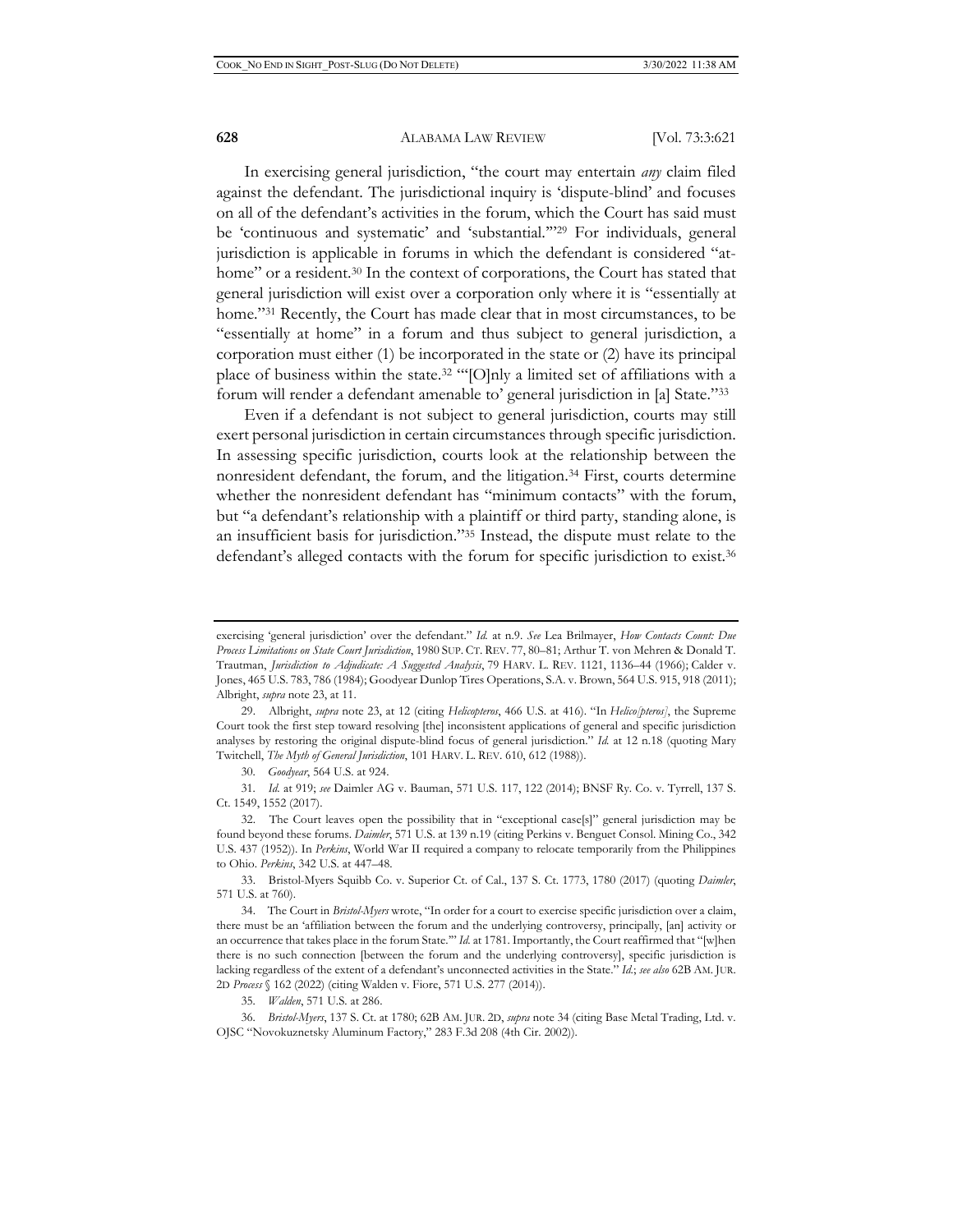Second, courts must determine whether exerting personal jurisdiction would comport with "fair play and substantial justice."37

At least in commercial cases, due process requires that the defendant commit "some act by which [it] purposefully avails itself of the privilege of conducting activities within the forum State."38 Often, courts use a helpful nomenclature and ask whether defendants have "purposeful[ly] avail[ed]" themselves of the forum.39 In order to have purposefully availed itself of the forum, the defendant needed to act in a way that "'reached out beyond' its home—by, for example, 'exploi[ting] a market' in the forum."<sup>40</sup>

In considering whether a defendant has purposefully availed itself of a forum, it can sometimes be helpful to split the question into two parts: purposeful availment and purposeful direction.<sup>41</sup> The "purposeful availment" concept is typically used in contract cases to decide whether a defendant has "'availed' [it]self of the privilege of conducting activities in the forum."<sup>42</sup> In contrast, courts may look for "purposeful direction" in tort cases to determine whether the defendant has directed activities toward the forum.<sup>43</sup> Again, though they may not be explicit personal jurisdiction doctrine, these concepts help to frame questions for effectively analyzing personal jurisdiction questions.

#### *B. Personal Jurisdiction on the Internet:* Zippo *to* Ford

The Supreme Court has yet to make a clear, precedential determination in the internet realm.44 Instead, the lower courts have had to fill the void. Arguably the most prominent personal jurisdiction analysis concerning internet cases is the *Zippo* test.45

The *Zippo* test utilizes a sliding scale approach to analyze whether a defendant's activities through a website subject the defendant to personal

- 38. Hanson v. Denckla, 357 U.S. 235, 253 (1958).
- 39. *Ford Motor Co.*, 141 S. Ct. at 1024 (citing *Burger King Corp.*, 471 U.S. at 475).
- 40. *Id.* at 1025 (citing *Walden*, 571 U.S. at 285).
- 41. Perry v. Brown, No. CV 18-9543, 2019 WL 1452911, at \*6 (C.D. Cal. Mar. 13, 2019).
- 42. *Id.* (quoting Pebble Beach Co. v. Caddy, 453 F.3d 1151, 1155 (9th Cir. 2006)).

<sup>37.</sup> Ford Motor Co. v. Mont. Eighth Jud. Dist. Ct., 141 S. Ct. 1017, 1039 (2021) (Gorsuch, J., concurring) (quoting Int'l Shoe Co. v. Washington, 326 U.S. 310, 316 (1945)). In asserting "fair play and substantial justice," the Court has offered five factors for courts to use:

<sup>(1) &</sup>quot;the burden on the defendant," (2) "the forum State's interest in adjudicating the dispute," (3) "the plaintiff's interest in obtaining convenient and effective relief," (4) "the interstate judicial system's interest in obtaining the most efficient resolution of controversies," and (5) "the shared interest of the several States in furthering fundamental substantive social policies."

Albright, *supra* note 23, at 12–13 (citing Burger King Corp. v. Rudzewicz, 471 U.S. 462, 477 (1985) (quoting World-Wide Volkswagen Corp. v. Woodson, 444 U.S. 286, 292 (1980))).

<sup>43.</sup> *Id.* (citing Axiom Foods, Inc. v. Acerchem Int'l, Inc., 874 F.3d 1064, 1069 (9th Cir. 2017)).

<sup>44.</sup> *See Ford Motor Co.*, 141 S. Ct. at 1028 n.4 (citing *Walden*, 571 U.S. at 290 n.9) ("And we do not here consider internet transactions, which may raise doctrinal questions of their own.").

<sup>45.</sup> Zippo Mfg. Co. v. Zippo Dot Com, Inc., 952 F. Supp. 1119 (W.D. Pa. 1997).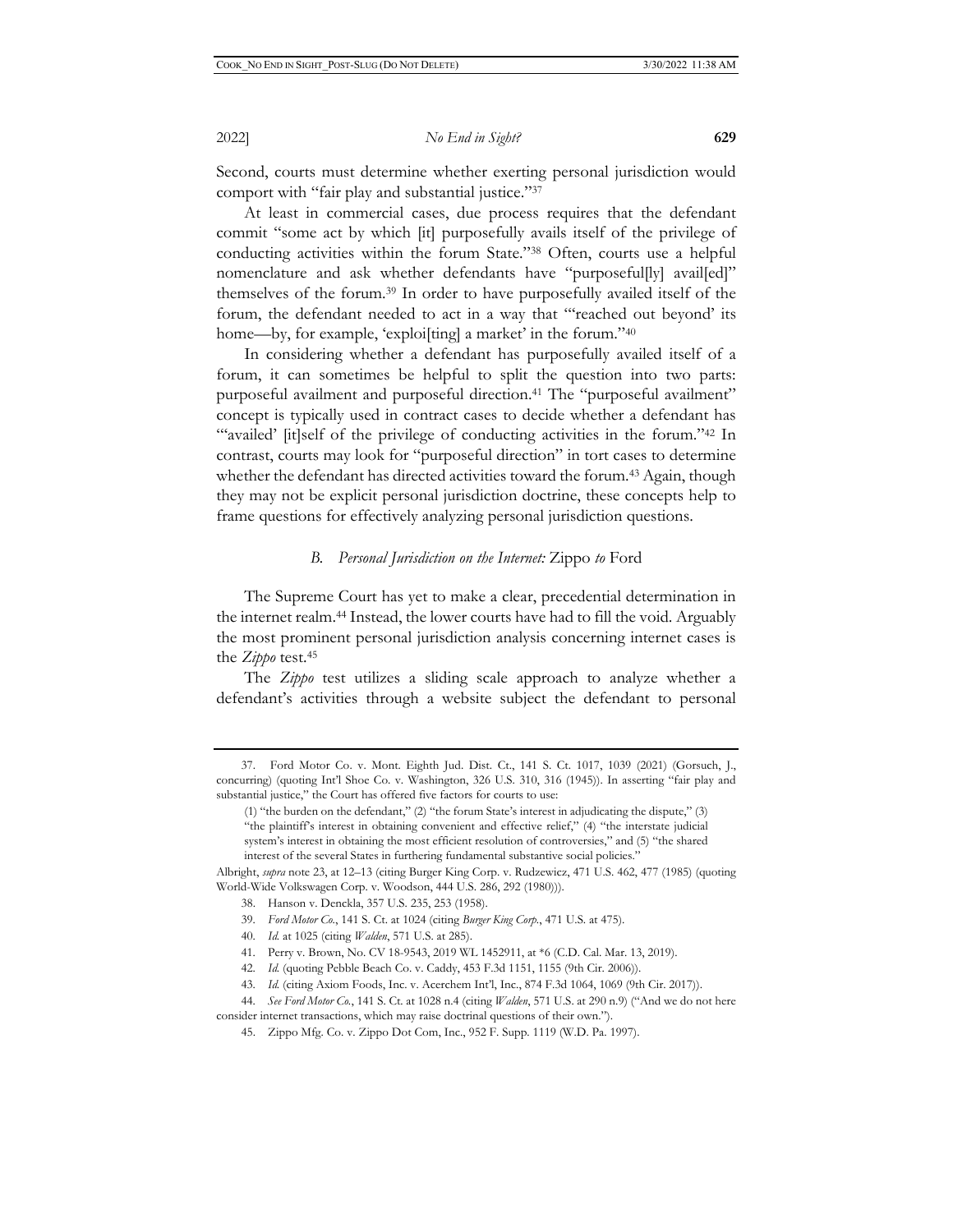jurisdiction within a territory.46 More specifically, "the exercise of jurisdiction is determined by the level of interactivity and commercial nature of the exchange of information that occurs on the Website."47 As is the case with other personal jurisdiction inquiries, the *Zippo* test focuses on the objective activities of the defendant rather than the subjective intent.48 Several circuits have adopted, or at least accepted, the use of the *Zippo* test.49

The test attempts to place internet cases along a spectrum. The *Zippo* court wrote, "At one end of the spectrum are situations where a defendant clearly does business over the internet. If the defendant enters into contracts with residents of a foreign jurisdiction that involve the knowing and repeated transmission of computer files over the Internet, personal jurisdiction is proper."50 Contrast these situations to ones that the *Zippo* court deemed were "passive" instances: "At the opposite end are situations where a defendant has simply posted information on an Internet Web site which is accessible to users in foreign jurisdictions. A passive Web site . . . is not grounds for the exercise [of] personal jurisdiction."51

Between these two ends exists the middle ground through which the *Zippo*  test requires looking at a "sliding scale" approach to jurisdiction. In cases that occupy this middle ground, "the exercise of jurisdiction is determined by examining the level of interactivity and commercial nature of the exchange of information that occurs on the Web site."52 At base, *Zippo* and its progeny attempt to balance whether a defendant should be subject to personal jurisdiction based on internet contacts. Although *Zippo* uses helpful nomenclature for determining whether personal jurisdiction is proper, "traditional statutory and constitutional principles remain the touchstone of the inquiry."53

Of note, according to Heather Retchless, some jurisdictions argue that *Zippo*, while it offers helpful guidance for commercial transactions, "offers little to supplement the traditional framework for considering questions of personal jurisdiction [in noncommercial situations]."54 She continues that "[a] split exists among the circuits as to whether minimum contacts [via the internet] are

50. *Zippo Mfg Co.*, 952 F. Supp. at 1124.

51. *Id.*

<sup>46.</sup> *Id.* at 1124.

<sup>47.</sup> Mink v. AAAA Dev. LLC, 190 F.3d 333, 336 (5th Cir. 1999) (quoting *Zippo Mfg. Co.*, 952 F. Supp. at 1124).

<sup>48.</sup> *Zippo Mfg. Co.*, 952 F. Supp. at 1127; *see* J. McIntyre Mach., Ltd. v. Nicastro, 564 U.S. 873 (2011).

<sup>49.</sup> *See, e.g.*, Fidrych v. Marriott Int'l, Inc., 952 F.3d 124, 141 (4th Cir. 2020) (citation omitted) ("In *ALS Scan*, . . . we adopted the approach set out in *Zippo . . . .*"); GreatFence.com, Inc. v. Bailey, 726 F. App'x 260, 260–61 (5th Cir. 2018) (citing *Mink*, 190 F.3d at 335).

<sup>52.</sup> *Id.* (citing Maritz, Inc. v. Cybergold, Inc., 947 F. Supp. 1328 (E.D. Mo. 1996)).

<sup>53.</sup> Best Van Lines, Inc. v. Walker, 490 F.3d 239, 252 (2d Cir. 2007).

<sup>54.</sup> Heather N. Retchless, Comment, Tamburo v. Dworkin*: Extending* Calder v. Jones *to Establish Personal Jurisdiction in a World of Internet Contacts*, 35 AM. J. TRIAL ADVOC. 411, 421 (2011) (quoting Oasis Corp. v. Judd, 132 F. Supp. 2d 612, 622 n.9 (S.D. Ohio 2001)).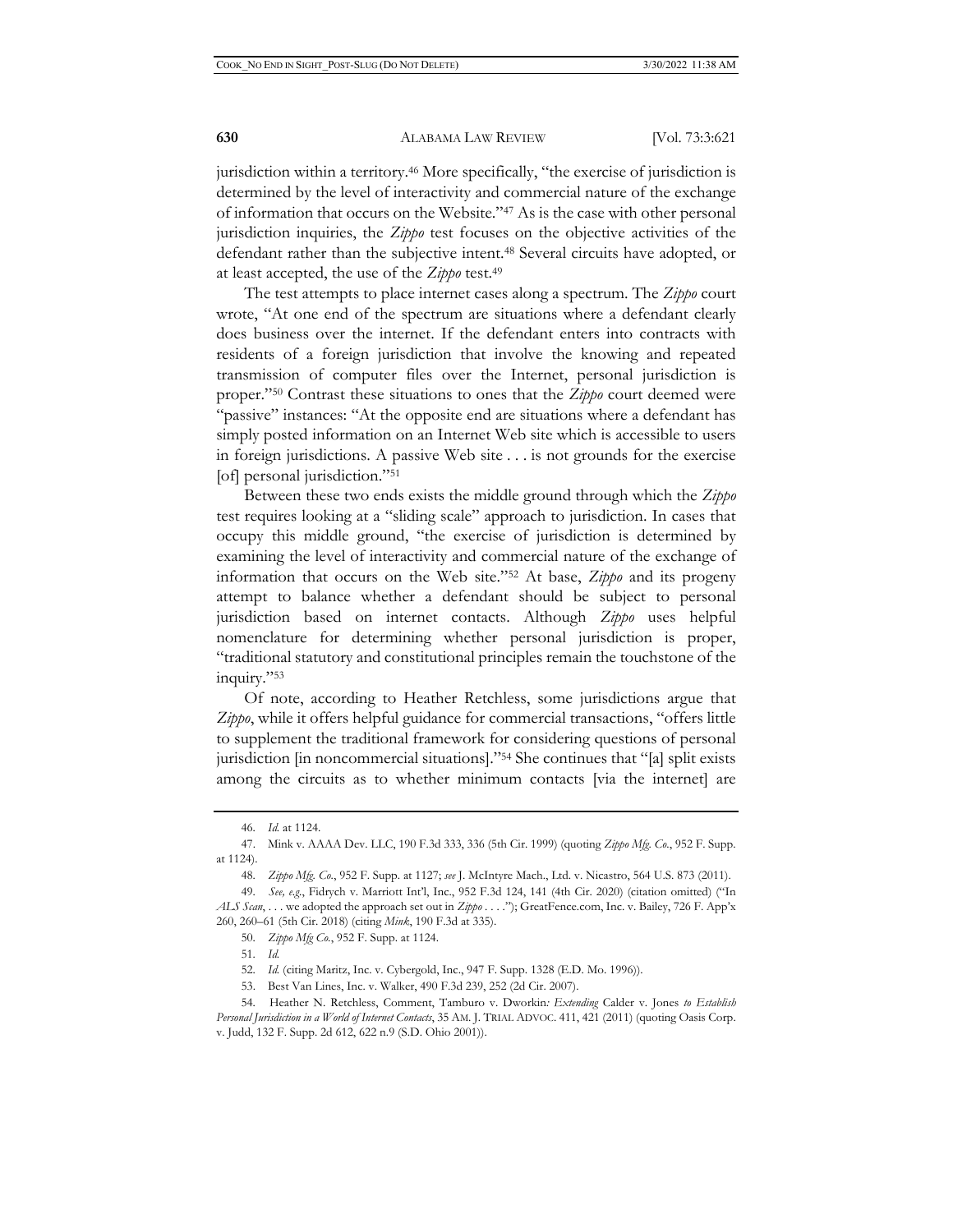analyzed according to the *Zippo* sliding scale test, the *Calder* effects test, or by a totality-of-the-circumstances test."55

In the absence of a Supreme Court case involving internet contacts, lower courts must do their best to glean guidance from the Court's analysis of more tangible cases.

#### *C. Does* Ford *Change the Analysis?*

In March 2021, the Supreme Court issued a new personal jurisdiction ruling in *Ford Motor Co. v. Montana Eighth Judicial District Court*. 56 The Court held that Ford Motor Company was subject to personal jurisdiction in Montana through specific jurisdiction. In sum, "the connection between the plaintiffs' claims and Ford's activities in those States . . . [wa]s close enough to support specific jurisdiction."<sup>57</sup>

In *Ford*, a Montana state court held that it could exert jurisdiction over Ford Motor Company (Ford) in a products liability suit.58 The plaintiff sued Ford in Montana, where the accident occurred and in which the plaintiff resided.<sup>59</sup> Despite Ford's "substantial business in the State," including "advertising, selling, and servicing the model of vehicle the suit claim[ed wa]s defective," Ford contended that exercise of personal jurisdiction was improper.<sup>60</sup> Namely, Ford argued that minimum contacts were missing because the particular car involved in the crash was neither sold in Montana nor designed or manufactured in Montana and that only its conduct *in the forum* can give rise to a plaintiff's claims.61

The Court flatly rejected Ford's argument, stating, "When a company like Ford serves a market for a product in a State and that product causes injury in the State to one of its residents, the State's courts may entertain the resulting suit."62 The Court accepted Ford's concession of purposeful availment of the Montana market through (among other things) Ford's advertisements in Montana and Ford's ownership of over thirty dealerships.<sup>63</sup>

60. *Id.* 

<sup>55.</sup> *Id.* (citing Yasmin R. Tavakoli & David R. Yohannan, *Personal Jurisdiction in Cyberspace: Where Does It Begin, and Where Does It End?*, 23 INTELL. PROP. & TECH. L.J. 3, 3 (2011)).

<sup>56. 141</sup> S. Ct. 1017 (2021).

<sup>57.</sup> *Id.* at 1032.

<sup>58.</sup> *Id.* at 1022. The Montana case was consolidated with a similar case from Minnesota. *See* Ford Motor Co. v. Bandemer, 140 S. Ct. 2665, 2665 (2020).

<sup>59.</sup> *Ford Motor Co.*, 141 S. Ct. at 1022.

<sup>61.</sup> *Id.* at 1026 (citing Brief for Petitioner at 13, Ford Motor Co. v. Mont. Eighth Jud. Dist. Ct., 141 S. Ct. 1017 (2021) (Nos. 19-368, 19-369)).

<sup>62.</sup> *Id.* at 1022.

<sup>63.</sup> *Id.* at 1028. Ford "purposefully availed" itself of the forum through its various connections and sales. Ford also arguably "purposefully directed" activities at the forum. *Ford Motor Co.* is a reminder that the personal jurisdiction inquiry lacks hard-line rules. See discussion *supra* notes 38–43 and accompanying text.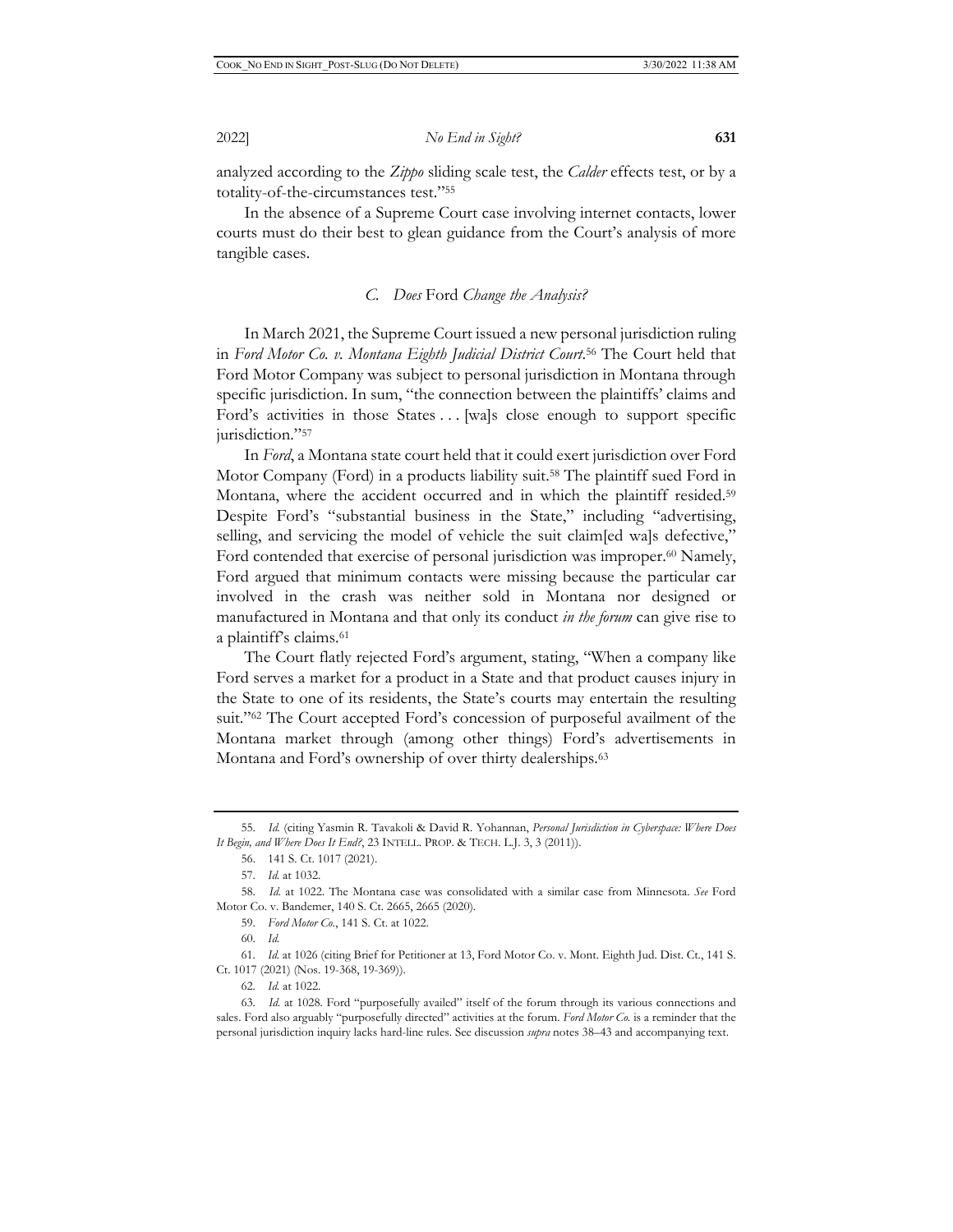As to the minimum contacts argument, the Court held that specific jurisdiction requires the suit to either (1) arise out of or (2) *relate to* the defendant's contacts with the forum.64 The suit may not have directly arisen from Ford's contacts with the forum, but the suit was sufficiently *related to* those contacts to exercise personal jurisdiction. In creating this distinction, the Court made clear that specific jurisdiction does not always require proof of causation between the contact and the lawsuit.<sup>65</sup> Indeed, the Court was so explicit in its formulation of deciphering between claims that "arise out of" and those that "relate to" contacts with the forum that Justice Alito filed a concurrence counseling against making the two provisions *independent* bases for specific jurisdiction.<sup>66</sup>

Importantly, the Court discusses at least a hypothetical involving the internet (first raised in oral argument)—in a debate between the majority and Justice Gorsuch. The majority discusses in a footnote whether a "retired guy in a small town" who "carves decoys" and sells the decoys on the internet can be sued in any State if some harm arises from the decoys.<sup>67</sup> The majority declines to answer whether the decoy seller would be subject to personal jurisdiction, stating that the Ford case and the decoy case are dissimilar.68

Justice Gorsuch, in a concurrence, argues that the majority's test is too vague. According to Justice Gorsuch, the majority found the "continuous" contacts with Montana sufficient to establish an "affiliation" with those States and thus subjected Ford to personal jurisdiction.<sup>69</sup> Gorsuch also noted, though, that the majority seemed to find that the decoy seller's contacts "may be too 'isolated' and 'sporadic' to entitle an injured buyer to sue in his home State."70 According to Justice Gorsuch, "For between the poles of 'continuous' and 'isolated' contacts lie a virtually infinite number of 'affiliations' waiting to be explored."71 "And when it comes to that *vast terrain*, the majority supplies no

<sup>64.</sup> *Id.* at 1024 (quoting Daimler AG v. Bauman, 571 U.S. 117, 127 (2014)).

<sup>65.</sup> *Id.* at 1025 (citing Bristol-Myers Squibb Co. v. Superior Ct. of Cal., 137 S. Ct. 1773, 1781 (2017) (quoting Goodyear Dunlop Tires Operations, S.A. v. Brown, 564 U.S. 915, 919 (2011))).

<sup>66.</sup> *Id.* at 1033 (Alito, J., concurring) ("My only quibble is with the new gloss that the Court puts on our case law. Several of our opinions have said that a plaintiff's claims 'must arise out of or relate to the defendant's contacts' with the forum. The Court parses this phrase 'as though we were dealing with language of a statute,' and because this phrase is cast in the disjunctive, the Court recognizes a new category of cases in which personal jurisdiction is permitted: those in which the claims do not 'arise out of' (i.e., are not caused by) the defendant's contacts but nevertheless sufficiently 'relate to' those contacts in some undefined way. This innovation is unnecessary and, in my view, unwise." (citations omitted)).

<sup>67.</sup> *Id.* at 1028 n.4 (majority opinion).

<sup>68.</sup> *Id.* ("The differences between that case and the ones before us virtually list themselves. (Just consider all our descriptions of Ford's activities outside its home bases). So we agree with the plaintiffs' counsel that resolving these cases does not also resolve the hypothetical.").

<sup>69.</sup> *Id.* at 1035 (Gorsuch, J., concurring).

<sup>70.</sup> *Id.*

<sup>71.</sup> *Id.*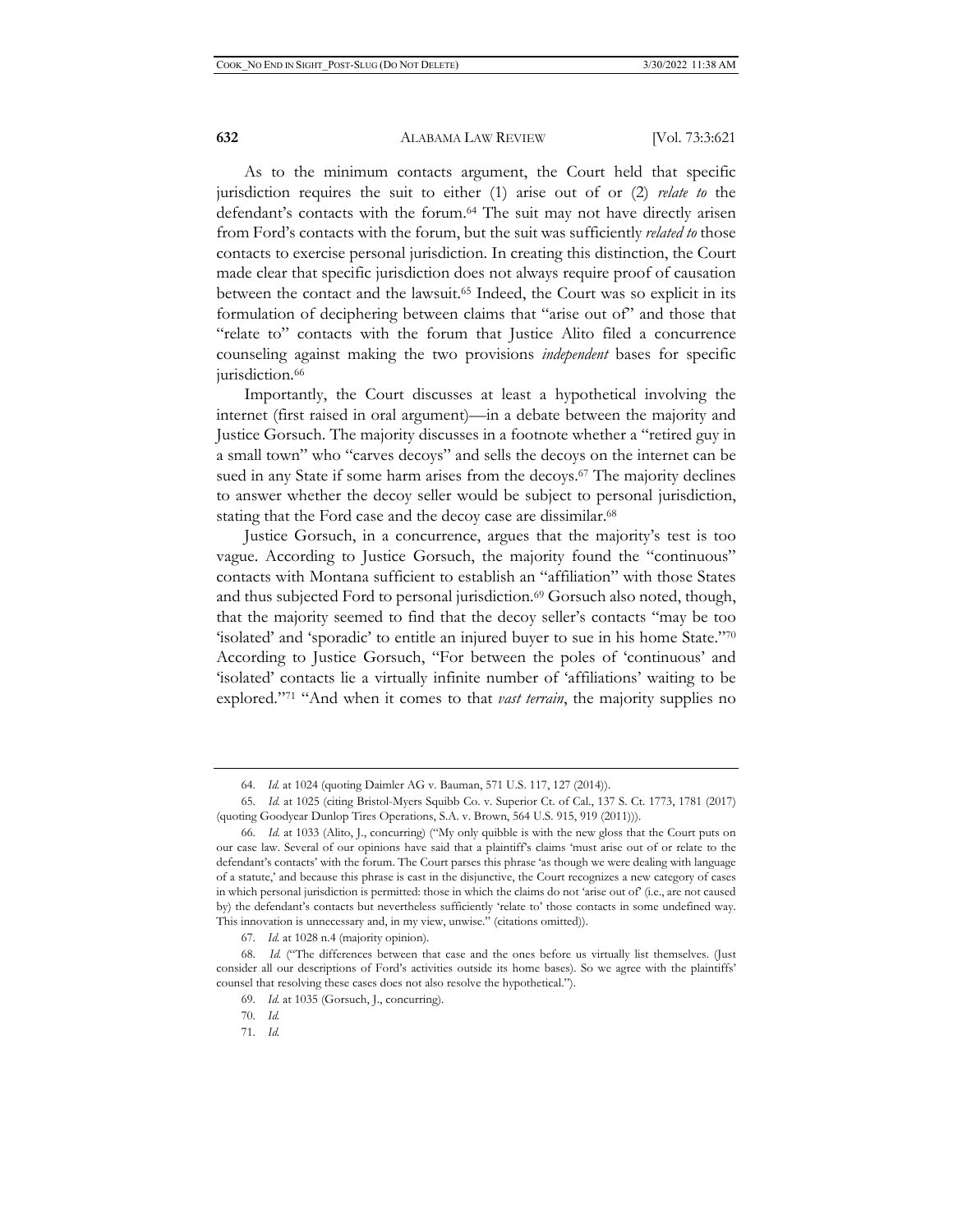meaningful guidance about what kind or how much of an 'affiliation' will suffice."72

At least for cases involving social media (and the internet in general), perhaps both the majority and Justice Gorsuch are correct. Perhaps the majority is correct that the *Ford* case is easy because of the large number of contacts between Ford and the forum, and perhaps Justice Gorsuch is correct that the abstract test articulated by the majority leaves much to be decided in the future (especially for internet cases).

This is not the first time the Court has seemingly created "poles" between which courts must analyze personal jurisdiction, leading the lower courts to develop more fulsome law.73 For instance, in *McGee v. International Life Insurance Co.*, the Court found that California could exert personal jurisdiction over a Texas insurance company because the "suit was based on a contract which had substantial connection with [California]."74 The Court began with a brief review of its own personal jurisdiction jurisprudence and concluded, "Looking back over this long history of litigation a trend is clearly discernible toward expanding the permissible scope of state jurisdiction over foreign corporations and other nonresidents."75 The Court then proceeded to find that the contacts in this case, notwithstanding the lack of presence in the forum by the defendant, sufficed for jurisdiction.76 These contacts with the forum included the insurance company having mailed the insured a reinsurance certificate to the insured's home in California, the insured's sending of premiums from California to the insurance company's office in Texas, and the insured being a resident of California.77

Contrast *McGee* with *Hanson v. Denckla* (decided only one year later), in which the Court held that a Florida court did *not* have jurisdiction over a nonresident defendant trust corporation.78 The trust company, a Delaware corporation, neither had an office in Florida nor transacted business in the state.79 Further, the company never administered trust assets in Florida or solicited business in Florida.<sup>80</sup> The main argument for personal jurisdiction, then, centered on the settlor and the majority of the beneficiaries being

<sup>72.</sup> *Id.* (emphasis added).

<sup>73.</sup> There is a litany of cases that could show the "vast terrain" of possibilities for analyzing personal jurisdiction *before* the Court's decision in *Ford. E.g.*, Bristol-Myers Squibb Co. v. Superior Ct. of Cal., 137 S. Ct. 1773 (2017); Walden v. Fiore, 571 U.S. 277 (2014); Goodyear Dunlop Tires Operations, S.A. v. Brown, 564 U.S. 915 (2011); Burger King Corp. v. Rudzewicz, 471 U.S. 462 (1985); Keeton v. Hustler Mag., Inc., 465 U.S. 770 (1984).

<sup>74. 355</sup> U.S. 220, 223 (1957).

<sup>75.</sup> *Id.* at 222.

<sup>76.</sup> *Id.* at 224.

<sup>77.</sup> *Id.* at 223.

<sup>78. 357</sup> U.S. 236, 251 (1958)*.*

<sup>79.</sup> *Id.*

<sup>80.</sup> *Id.* at 247.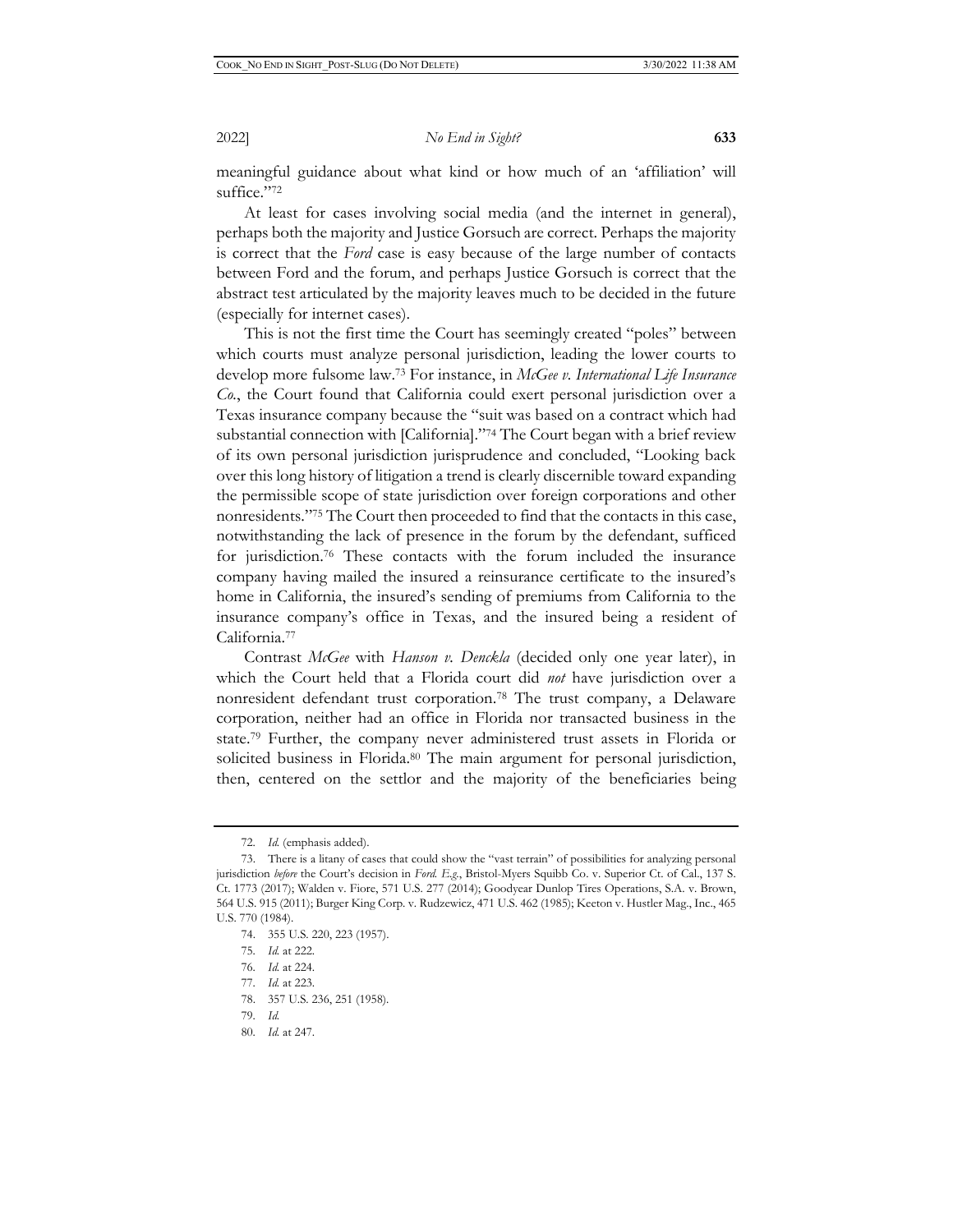domiciled in Florida.81 The Court held that these contacts were not sufficient enough to exert personal jurisdiction.<sup>82</sup> In short, the defendant had not sufficiently directed its conduct—related to this dispute—towards the forum state.<sup>83</sup>

Perhaps the best lesson to take from these two poles (both of which were commercial cases) is the amount of express aiming into the forum state required by the defendant.

The real question after the *Ford* decision is whether the Court intended to create another "vast terrain" or merely deal with a case where Ford clearly did aim efforts into the state of Montana. If "related to" means something more than aiming, the Court's majority in *Ford* may expand, whether intentionally or unintentionally, the reach of personal jurisdiction in the internet context. Even though the Court hinted in dicta that it was not entering the realm of internet contacts, the Court's discussion bifurcating the independent bases for personal jurisdiction may very well perplex courts (especially in the social media context). The next Section highlights these concerns, while also tying the Court's tangible examples of harm to intangible examples occurring over social media.

#### III. TYING SOCIAL MEDIA TO THE TANGIBLE

This next Section attempts to categorize social media cases into four categories to make the due process analysis clearer. When confronted with new technology, the best approach to understanding the results can be to find the best analogy in the tangible world. These categories attempt to tie social media cases to their best tangible analogs. The categories are helpful paradigms when trying to evaluate whether a court may exert jurisdiction because of a defendant's actions on social media.

This Article identifies four categories: Presence, Intentional Torts, Commerce, and Other. In no sense are these categories bright lines; instead, they are merely paradigms to begin the personal jurisdiction analysis. Nor do we identify express standards for the cases within particular categories; however, we do believe that the analysis for each category would emphasize different questions. This next Section also analyzes possible repercussions from the Court's latest decision in *Ford* and juxtaposes the *Ford* analysis with the *Zippo*  test within these four categories.

<sup>81.</sup> *Id.* at 254.

<sup>82.</sup> *Id.*

<sup>83.</sup> *Id.* at 251–54.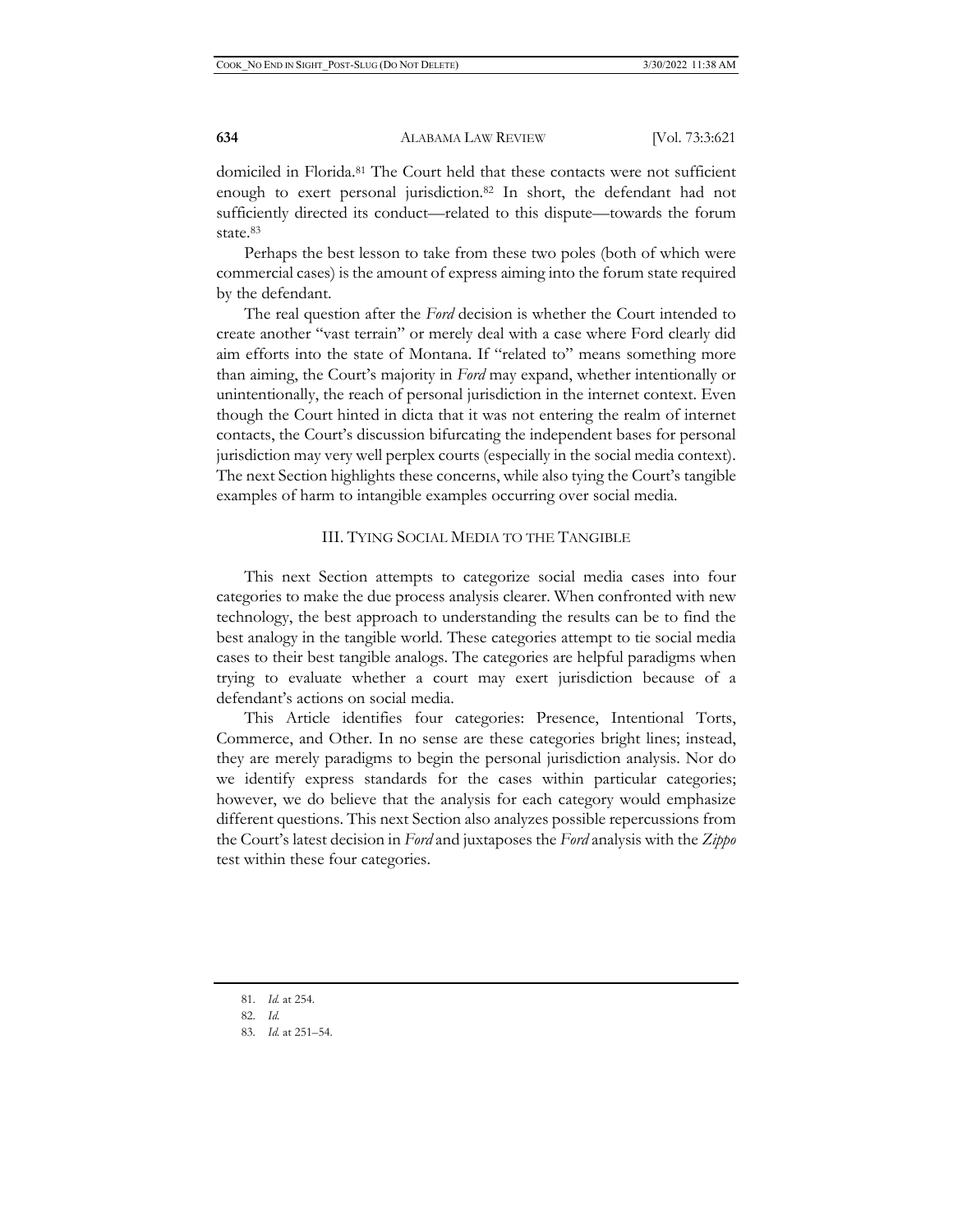## *A. "Presence" in the Forum*

Imagine a case where Georgia resident, *D*, posts a defamatory comment about another Georgia resident, *P*, on social media.84 *D* posted the comment while sitting in her home in Georgia, and *P* read the comment while sitting at her office in Georgia. *P* becomes incredulous and files suit against *D* in Georgia state court. This is certainly a case in which the Georgia courts possess general jurisdiction over *D* because *D* is a resident of Georgia.

Although this is an easy case, it is important to start here as a base for building future analogies. Rather than posting a defamatory comment, imagine that *D*, again a resident of Georgia, purposefully tripped *P* while walking down the sidewalk, trespassed on her property, or committed some other tort all within Georgia. In this tangible case, *D* is present in the forum, is a resident of the forum, and courts possess general jurisdiction over *D*. Why should it not be so simple because the tort occurred over the internet?<sup>85</sup>

Looking at presence through the eyes of *Zippo* is not necessary, for if a defendant is present in the forum, specific jurisdiction is likely not an issue. Instead, general jurisdiction is likely the grounds on which a court would exert personal jurisdiction in this case.86 Further, from the Court's dicta in *Ford*, there is no need for a discussion of whether the plaintiff's claims either arise from *or*  relate to the defendant's contacts with the forum because this is a general jurisdiction case.

Nonetheless, it is helpful to start with this concept of presence for two reasons. First, some litigation involving social media will fall into this "presence" category. Not every case will need an extensive personal jurisdiction analysis. Second, this provides an excellent example of the need to analogize tangible cases with intangible social media cases. Depending upon the facts, it may be odd to allow jurisdiction in cases in which the defendant is *present* in the forum but allow the defendant to dodge jurisdiction in other states because of a shield of Facebook, Twitter, or Instagram.

<sup>84.</sup> For ease, "*D*" stands for defendant and "*P*" stands for plaintiff.

<sup>85.</sup> *See* Zippo Mfg. Co. v. Zippo Dot Com, Inc., 952 F. Supp. 1119, 1124 (W.D. Pa. 1997). Recall that the *Zippo* court made a similar inquiry and stated, "Different results should not be reached simply because business is conducted over the Internet." *Id.* 

<sup>86.</sup> There remains a mostly theoretical debate about whether personal jurisdiction exists whenever a defendant is physically served in a forum state. For instance, one federal court found personal jurisdiction when a defendant was served on an airplane over the airspace of a state. *See* Grace v. MacArthur, 170 F. Supp. 442 (E.D. Ark. 1959).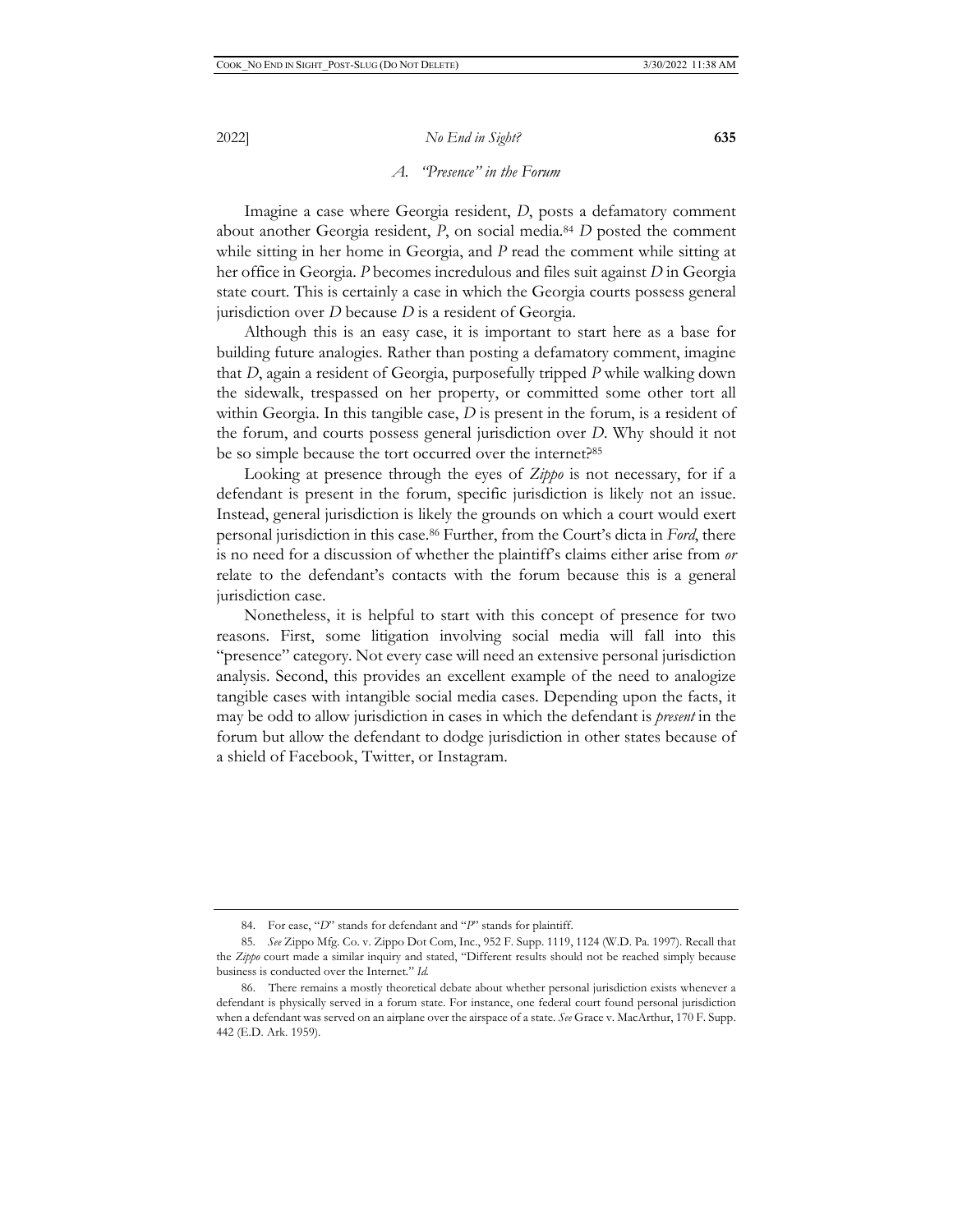### *B. Intentional Torts*

#### *1.* Calder *and* Walden

The logical starting point for an analysis of personal jurisdiction for social media posts and intentional torts is the famous Supreme Court case *Calder v. Jones*. 87 In *Calder*, the California plaintiff filed a libel suit against Florida defendants (writers) in California court.88 The writers worked for the *National Enquirer*, which had a total circulation of over five million weekly newspapers.<sup>89</sup> Six hundred thousand of those weekly newspapers were sold in California.90 In holding that the California court could exert personal jurisdiction over the writers, the Supreme Court found that the writers' story concerned "California activities of a California resident" and "impugned the professionalism of an entertainer whose television career was centered in California."91 Further, the story "was drawn from California sources," and "the brunt of the harm, in terms both of [plaintiff's] emotional distress and the injury to her professional reputation, was suffered in California."92 The Court noted that the writers resided in Florida, conducted research for the article in Florida, and physically traveled to California, albeit sparingly.93 Famously, though, Justice Rehnquist opined that "California is the focal point both of the story and of the harm suffered. Jurisdiction over petitioners is therefore proper in California based on the 'effects' of their Florida conduct in California."94 From this case was born the "*Calder* effects" test.

One can imagine, then, that in the social media context, the "effects" of a post may transcend boundaries so that courts may properly exert personal jurisdiction over defendants. Take the facts of *Calder* but instead of the *National Enquirer*, imagine that the writers made a Facebook post. Replace subscribers of the magazine with followers of a Facebook page. Would courts have enough to exercise personal jurisdiction on the same facts?

The Court clarified, or rather updated, its *Calder* holding in *Walden v. Fiore*. 95 In *Walden*, a Drug Enforcement Administration (DEA) agent from Georgia confiscated cash from professional gamblers after they returned from a trip to Puerto Rico.<sup>96</sup> The agent had used a drug-sniffing dog to perform a sniff test

- 89. *Id.* at 785.
- 90. *Id.*
- 91. *Id.* at 788–89.
- 92. *Id.*
- 93. *Id.* at 785–86.
- 94. *Id.* at 789.
- 95. 571 U.S. 277 (2014).
- 96. *Id.* at 280.

<sup>87. 465</sup> U.S. 783 (1984).

<sup>88.</sup> *Id.*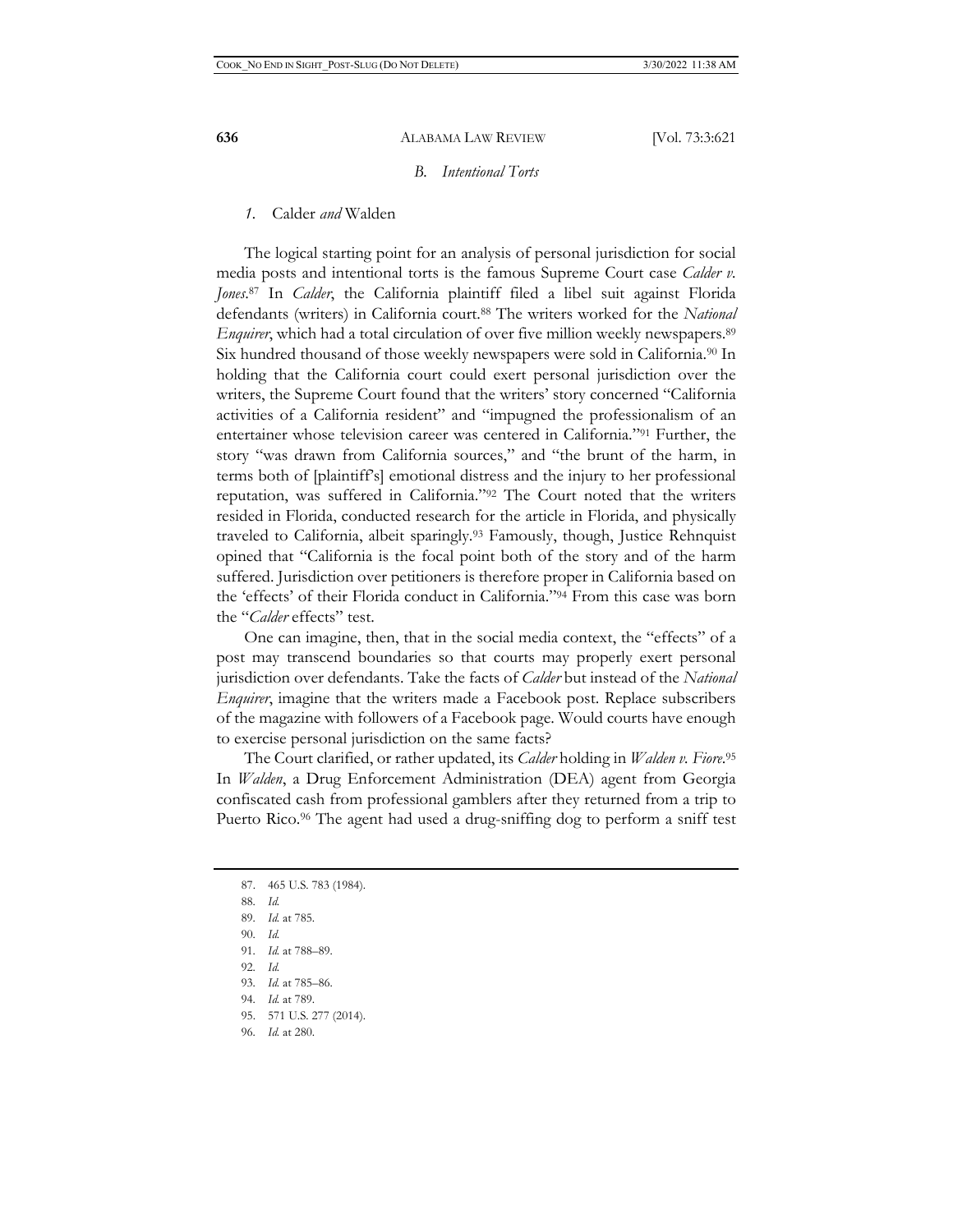on the cash.97 The agent and the DEA refused to return the cash for an extended period of time.<sup>98</sup> As part of the investigation process, the agent later signed an affidavit for the United States Attorney's Office, in which the officer allegedly omitted exculpatory information concerning the money.<sup>99</sup> This affidavit prolonged the return of the cash to the plaintiffs.100 The plaintiffs filed suit in Nevada.101

After a brief overview of the Court's personal jurisdiction jurisprudence, Justice Thomas arrived at *Calder*. He wrote that the "crux of *Calder* was that the reputation-based 'effects' of the alleged libel connected the defendants to California, not just to the plaintiff."102 Remember, in *Calder*, the writers relied on California sources, wrote an article concerning activities in California, and caused reputational harm in California. In *Walden*, unlike *Calder*, the "effects" did not harm the forum (Nevada) but only a resident of the forum. In sum, *Walden* stands for the principle that courts will emphasize whether conduct directed at the forum is connected to the forum in more ways than just affecting the plaintiff.103 Notably, the *Walden* court specifically refused to set standards for (or worry about) personal jurisdiction "via the Internet or other electronic means."104

With the benefit of the nonvirtual cases in *Calder* and *Walden*, how would a court decide a personal jurisdiction motion for a Facebook user who posted content like that in *Calder*? In favor of jurisdiction is that the effects would still be felt in California, the defendants targeted California in some way by contacting sources there, and the plaintiff suffered reputational harm in California. So, what is the twist?

Remember that in *Calder* the Court noted that there were over six hundred thousand weekly subscribers to the Enquirer.105 In finding jurisdiction proper,

103. Another distinguishing point noted in *Walden* is that *Calder* involved the tort of defamation, which actually occurred in the state of California. *See id.* at 287–88. The *Walden* court expressly rejected the argument that mere forum-resident injury is, by itself, enough for jurisdiction:

*Calder* made clear that mere injury to a forum resident is not a sufficient connection to the forum. Regardless of where a plaintiff lives or works, an injury is jurisdictionally relevant only insofar as it shows that the defendant has formed a contact with the forum State. The proper question is not where the plaintiff experienced a particular injury or effect but whether the defendant's conduct connects him to the forum in a meaningful way.

*Id.* at 290.

104. *Id.* at 290 n.9. Recently, in a case regarding Facebook, the Alabama Supreme Court appeared to admonish a party for arguing *Calder* but failing to cite *Walden*, noting that *Walden* "expressly rejected the notion that specific jurisdiction may be exercised based on the foreseeability of harm suffered in the forum state." Facebook, Inc. v. K.G.S., 294 So. 3d 122, 140 (Ala. 2019).

<sup>97.</sup> *Id.*

<sup>98.</sup> *Id.* at 280–81.

<sup>99.</sup> *Id.*

<sup>100.</sup> *Id.*

<sup>101.</sup> *Id.* at 279.

<sup>102.</sup> *Id.* at 287.

<sup>105.</sup> Calder v. Jones, 465 U.S. 783, 785 (1984).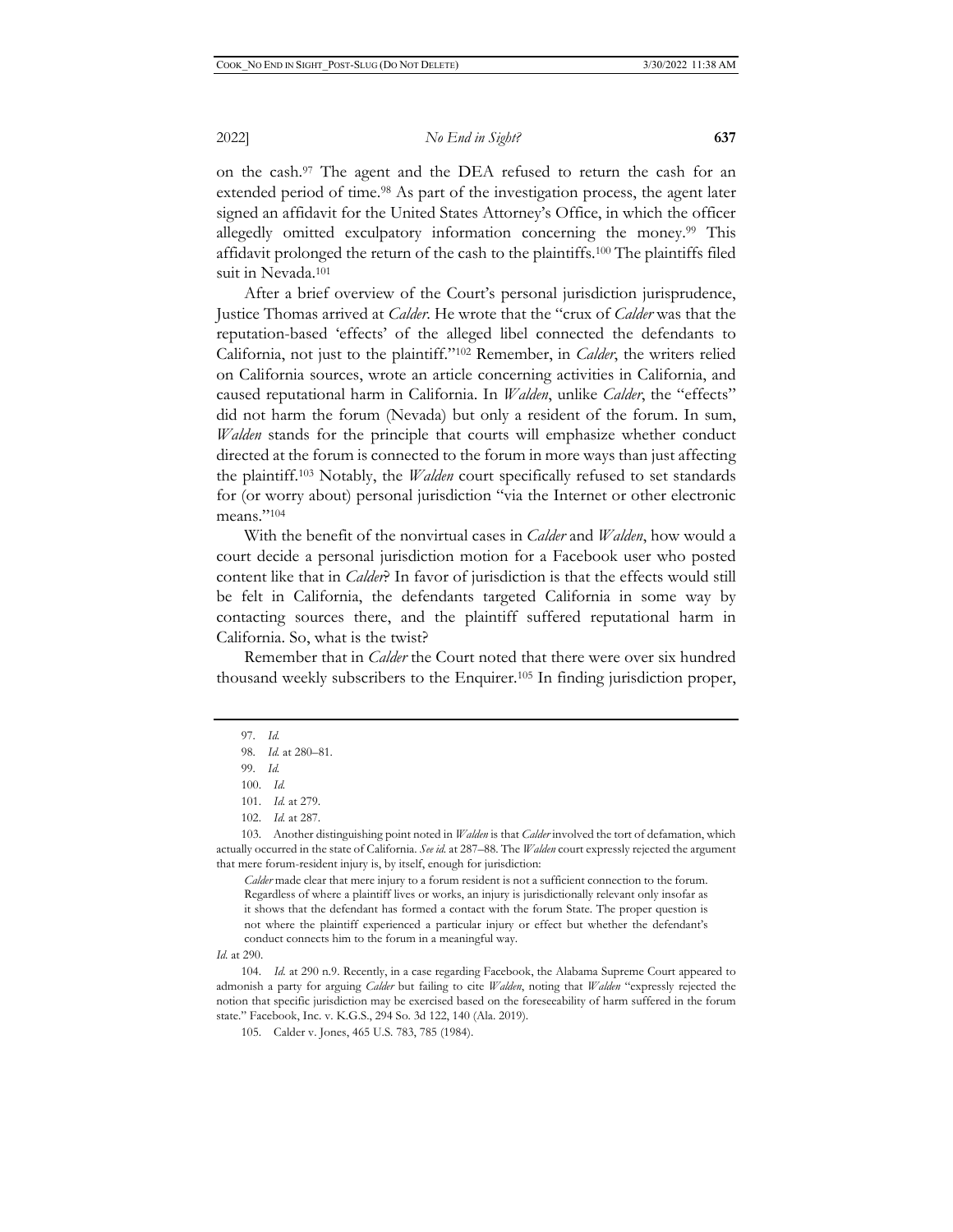the Court wrote, "[The writers] knew that the brunt of that injury would be felt by [the plaintiff] in the State in which she lives and works and in which the *National Enquirer* has its largest circulation."106 In contrast, viewers on Facebook could see the posting for free rather than having to subscribe to a weekly publication to the Enquirer. Further, unlike in a weekly subscription in which the Enquirer needed to actively distribute the paper, it is the Facebook member that can choose to view the posting at his or her leisure. Moreover, the size of the audience on Facebook (as well as the identity of the audience) can be much smaller than a newspaper (at least a newspaper in the past). Further, the audience size can vary wildly from what might have been reasonably expected by the person making the post. In fact, the identity of the audience (both the location of the audience as well as the connection between the audience and the plaintiff or defendant) might make a difference.

Consider this Facebook hypothetical through the *Zippo* test. This case is unlike one in which "the defendant enters into contracts with residents of a foreign jurisdiction."107 Thus, asserting personal jurisdiction is far from a foregone conclusion. In fact, one may argue that this is closer to the passive end of the spectrum in which "a defendant has simply posted information on an Internet Web site which is accessible to users in foreign jurisdictions."108 What makes this case more difficult is that the writers actively solicited information from California and the reputational harm was felt in California. As discussed above, though, can a court determine that defendants purposefully availed themselves of California because they knew there were Facebook followers in California who would see the post? These complications highlight *Zippo*'s "middle ground," and bolster this Article's thesis that a field theory of personal jurisdiction in social media cases is untenable.109 Perhaps this analysis explains why the *Zippo* test will have limited utility in social media cases (at least noncommercial cases).110

To further explore the "middle ground," imagine a few more obstacles thrown into the jurisdictional analysis. Imagine that instead of the defendant merely posting on its Facebook page, it purchases Facebook's targeted advertisement process to target the California market.111 This likely militates towards directing activities to California more so than posting on a page to which people in California may subscribe. The facts, however, can be changed

<sup>106.</sup> *Id.* at 789–90.

<sup>107.</sup> Zippo Mfg. Co. v. Zippo Dot Com, Inc., 952 F. Supp. 1119, 1124 (W.D. Pa. 1997).

<sup>108.</sup> *Id.*

<sup>109.</sup> *See id.* ("The middle ground is occupied by interactive Web sites where a user can exchange information with the host computer.").

<sup>110.</sup> *See* Ellen Smith Yost, Comment, *Tweet, Post, Share . . . Get Haled into Court?* Calder *Minimum Contacts Analysis in Social Media Defamation Cases*, 73 SMU L. REV. 693, 701 (2020) ("*Calder*⎯and not *Zippo*⎯is the relevant framework in social media defamation cases where the user is not the website owner.").

<sup>111.</sup> *See Ad Targeting*, FACEBOOK, https://www.facebook.com/business/ads/ad-targeting (last visited Jan. 18, 2022) ("Advertise in the cities, communities and countries where you want to do business.").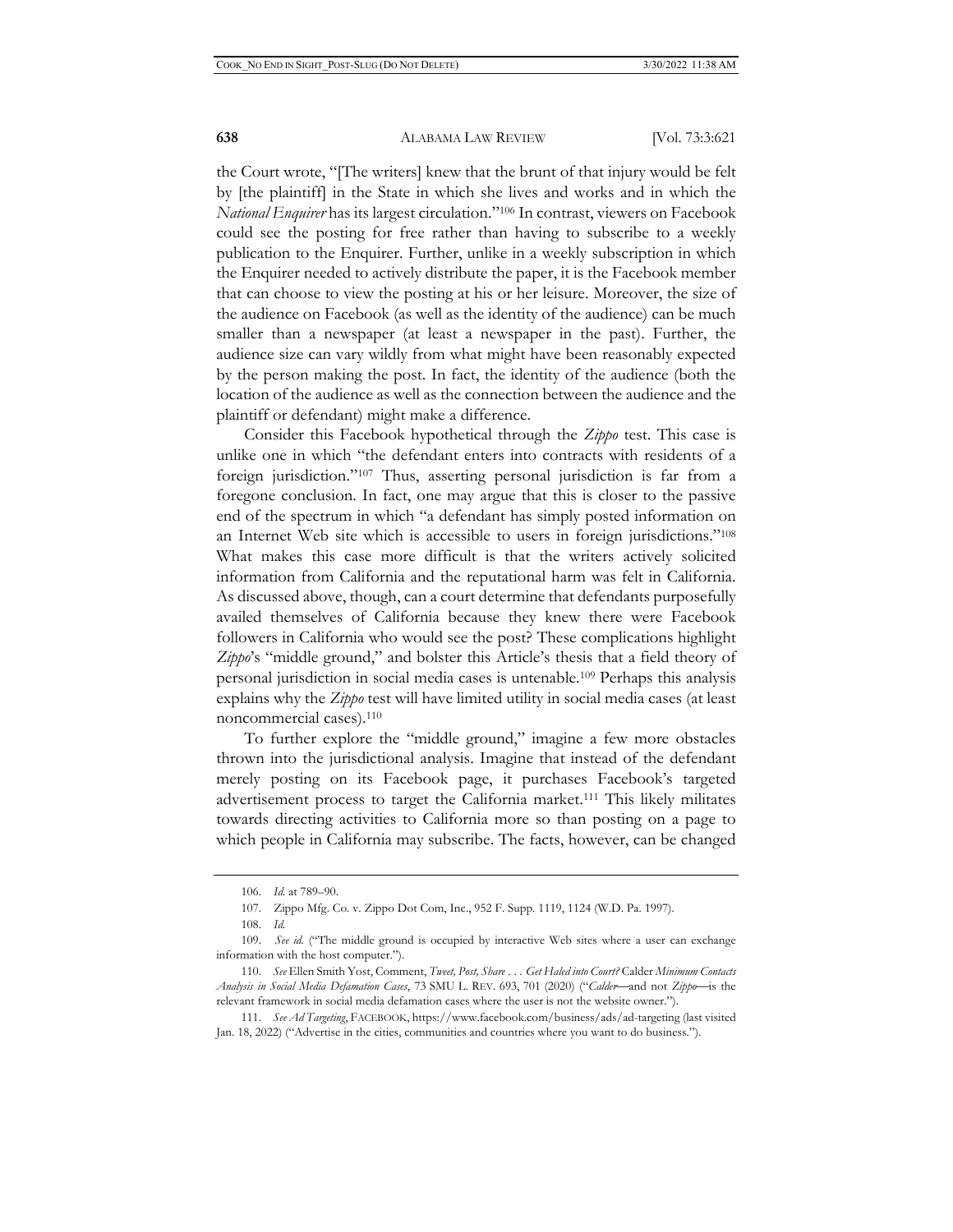again. Imagine a scenario in which the defendant pays for advertisement in every single state or merely pays for a particular demographic, and Facebook selects the geographic audience. Does this constitute targeting specifically to California if Facebook drives the targeting?

This targeting of the jurisdiction was key in a recent Sixth Circuit opinion in which the court held that Kentucky federal courts did not have personal jurisdiction over two nonresidents. In *Blessing v. Chandrasekhar*, a group of high school students, who were residents of Kentucky, filed suit against two defendants who were residents of other states.112 The defendants tweeted several defamatory statements about the students after media outlets accused the students of harassing members of a Native American tribe at a Washington, D.C. rally.113 Some of the tweets called for "re-education" of the students and for others to "shame" the students.114

The district court dismissed the case for lack of personal jurisdiction, and the Sixth Circuit affirmed.115 The appeals court found that the tweets "'did not create sufficient contacts' with Kentucky 'simply because' the plaintiffs have Kentucky connections."116 The court highlighted that the defendants did not (1) have any preexisting relationship with the students, (2) take affirmative steps to direct communications to the students or others in Kentucky, nor (3) availed themselves of the laws of Kentucky.117 The Court found persuasive that the defendants' messages did not target Kentucky specifically, but instead targeted the defendants' followers generally.118 Rather than contacting individuals in Kentucky or specifically mandating individuals in Kentucky to harass the students, the defendants' comments "targeted" a broader scope of individuals not necessarily related to the forum.119

The Sixth Circuit noted that its sister circuits have likewise focused upon the targeting of the forum, citing cases from the Fourth and Fifth Circuits. In *Young v. New Haven Advocate*, the Fourth Circuit did not subject Connecticut

116. *Id.* at 906 (quoting Walden v. Fiore, 571 U.S. 277, 289 (2014)).

<sup>112. 988</sup> F.3d 889, 892–93 (6th Cir. 2021).

<sup>113.</sup> *Id.*

<sup>114.</sup> *Id.*

<sup>115.</sup> The Sixth Circuit affirmed the dismissal for two reasons: (1) that the conduct of the defendants did not fit within Kentucky's long-arm statute and (2) the exercise of personal jurisdiction would violate due process. *Id.* at 907. The discussion here will focus on due process, but both prongs are important.

<sup>117.</sup> *Id.*

<sup>118.</sup> *Id.* at 905–06. The *Blessing* court cited Sixth Circuit precedent in *Cadle Co. v. Schlichtmann*, 123 F. App'x 675, 679 (6th Cir. 2005), in which the Sixth Circuit

declined to subject the defendant to jurisdiction in Ohio because "while the 'content' of the [allegedly defamatory] publication was about an Ohio resident, it did not concern that resident's Ohio activities" and "nothing on the website specifically target[ed] or [wa]s even directed at Ohio readers, as opposed to the residents of other states."

*Blessing*, 988 F.3d at 905.

<sup>119.</sup> *Id.* at 906.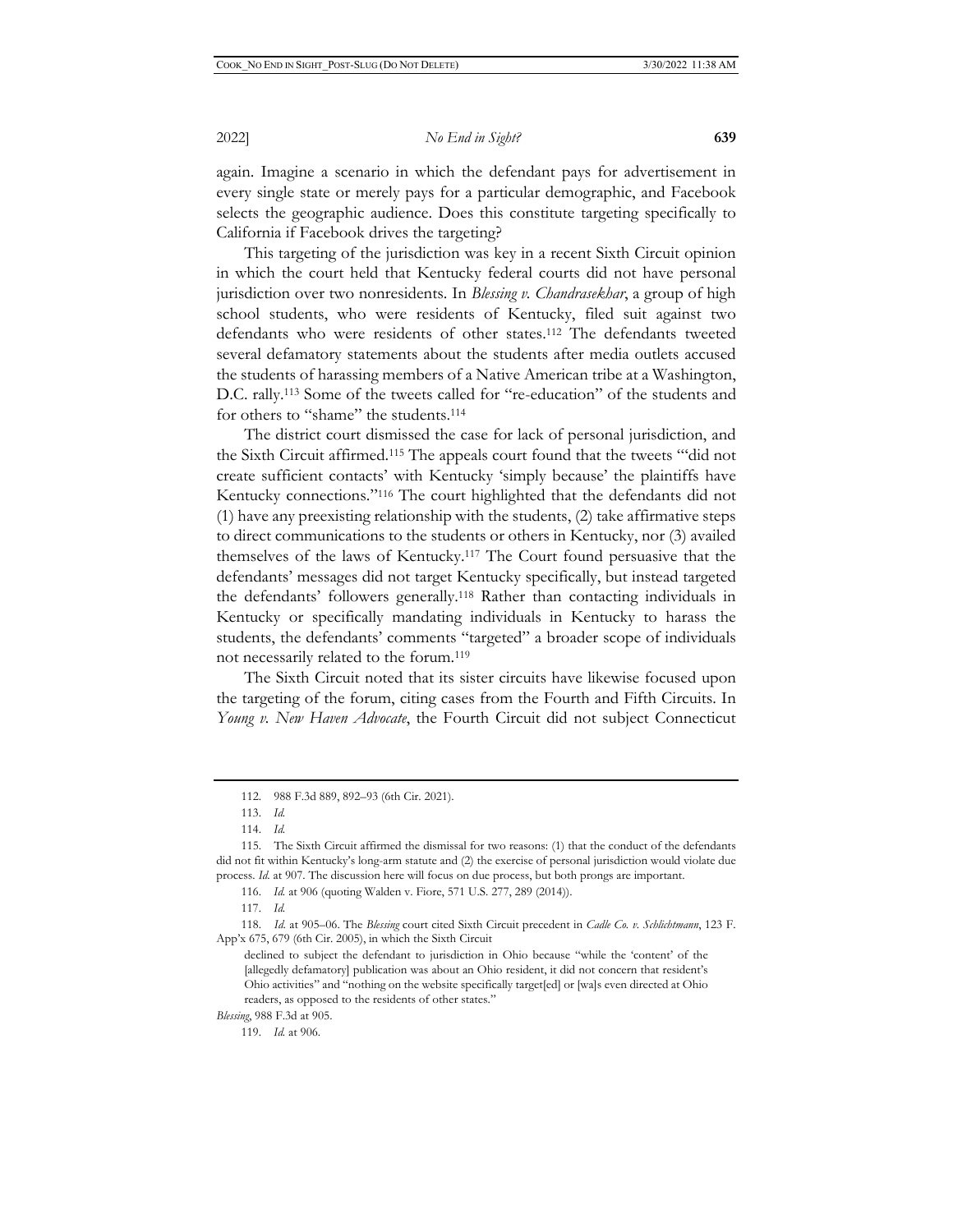newspapers to personal jurisdiction in a defamation suit.120 The Fourth Circuit held that the newspapers did not target Virginia and therefore did not have sufficient contacts with Virginia.121 Similarly, the Fifth Circuit did not extend personal jurisdiction against defendants when social media posts about airplane bombings appeared directed at the "entire world" rather than "specifically at Texas."122

The Sixth Circuit in *Blessing* continued by distinguishing its facts from *Calder*. The opinion quoted that jurisdiction was proper in *Calder* because "California [wa]s the focal point both of the story and of the harm suffered."123 Rather than Kentucky serving as the focal point of the tweets, Washington, D.C., and the events that took place in the nation's capital served as the focal point, according to the court.124 Further, "[t]he plaintiffs' alleged harm—being identified and 'shamed' as the students present at the Lincoln Memorial—'is not the sort of effect that is tethered to [Kentucky] in any meaningful way.'"125 The *Blessing* court likened the facts to *Walden* in writing that "the [students] were allegedly injured in Kentucky 'not because anything independently occurred there, but because [Kentucky] is where [the students] chose to be.'"126 Of course, the defendants in *Blessing* probably cared a great deal about the effects in Kentucky and very little about what people in Washington felt about them. The defendants likely knew that their tweet would have a great impact in Kentucky—both on the plaintiffs and on the people in Kentucky who read the tweet.127

Notably, *Blessing* is consistent with the conclusion of some other lower courts that the *Walden* language requires targeting of the forum rather than mere awareness of damage in the forum.128 Thus, those courts appear to require more

127. Another court reaching a similar result to *Blessing*, discussed further below, is *Facebook, Inc. v. K.G.S.*, 294 So. 3d 122 (Ala. 2019). Like *Blessing*, the *K.G.S.* Court found no jurisdiction for social media posts. *Id.* at 147. In that action, it was undisputed that all of the impact was in Alabama (the allegedly improper posts and photos concerned an adoption of a child in Alabama by a mother who lived in Alabama, and the child lived in Alabama). *Id.* at 136. The difference in the cases, however, is that *Blessing* was an action against the person making the "post," whereas the *K.G.S.* decision concerned personal jurisdiction against the social media company itself (for the most part, the "posters" had waived their personal jurisdiction defense). *Id.* at 130–31, 142. The court may have implied that it is easier to argue that the person making the post is targeting something (at least the plaintiff), while the social media company is passive as to the particular post. *See id.* However, the Alabama Supreme Court also expressly recognized that the relevant targeting is the targeting of the forum rather than the individual plaintiff. *Id.* 

128*. See* Young v. New Haven Advocate, 315 F.3d 256, 263 (4th Cir. 2002) ("The newspapers must, through the Internet postings, manifest an intent to target and focus on Virginia readers."); *see also* Medinah Mining, Inc. v. Amunategui, 237 F. Supp. 2d 1132, 1138 (D. Nev. 2002) ("[We hold] that a showing that residents of a forum had access to a website is insufficient to prove that defamatory statements were aimed

<sup>120. 315</sup> F.3d 256, 264 (4th Cir. 2002).

<sup>121.</sup> *Id.* at 258–59.

<sup>122.</sup> Revell v. Lidov, 317 F.3d 467, 475 (5th Cir. 2002).

<sup>123.</sup> *Blessing*, 988 F.3d at 904 (quoting Calder v. Jones, 465 U.S. 783, 789 (1984)).

<sup>124.</sup> *Id.* at 906–07.

<sup>125.</sup> *Id.* at 906 (quoting Walden v. Fiore, 571 U.S. 277, 290 (2014)).

<sup>126.</sup> *Id.* at 906–07 (quoting *Walden*, 571 U.S. at 290).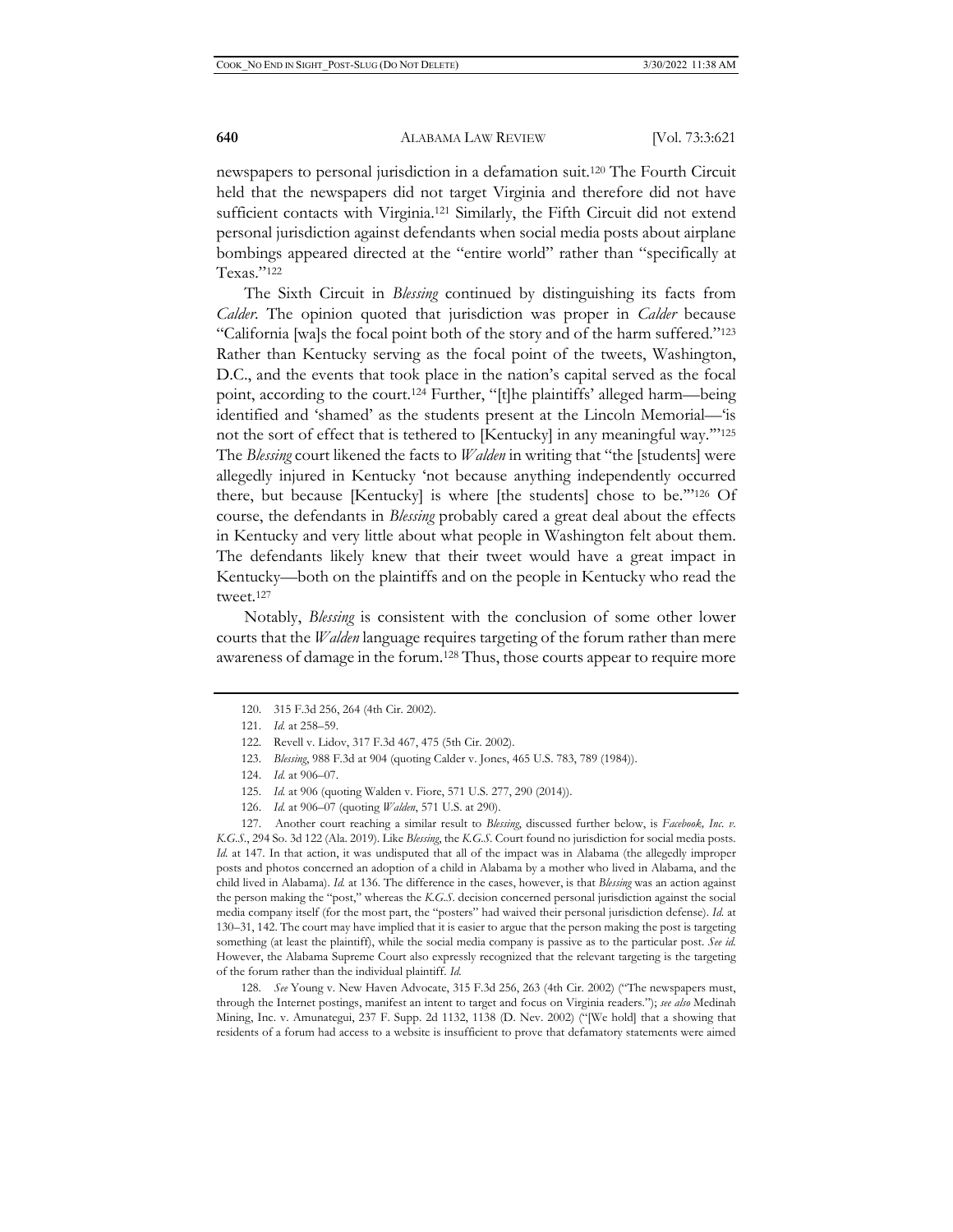than the posting of harmful content that might be anticipated to cause harm to the plaintiff in a particular forum. Instead, these courts require that the "defendant expressly aim or specifically direct his or her intentional conduct at the forum, rather than at a plaintiff who lives there."129

Another example of a result similar to *Blessing* is *Edwards v. Schwartz*, which involved negative social media posts regarding a Virginia Tech professor and his involvement in the Flint, Michigan water crisis.<sup>130</sup> The professor brought suit in Virginia against Michigan defendants.<sup>131</sup> The court noted that it must analyze personal jurisdiction as to each claim and that personal jurisdiction over one claim would not create jurisdiction over another.132 Ultimately the court found no jurisdiction based upon social media posts, writing: "*Calder*, however, does not vest jurisdiction in a state merely because it serves as the locus of the plaintiff's injury."133 The "proper question is not where the plaintiff experienced a particular injury or effect but whether the defendant's conduct connects him to the forum in a meaningful way."134

Notably, the court did find personal jurisdiction over a separate defamation claim based upon a letter sent to Virginia Tech administrators.135 Oddly, the court did not consider this a "plus" factor when analyzing possible personal jurisdiction over the social media claims but instead analyzed it independently. In passing, the court also noted that if the social media posts had included additional Virginia-connected content (such as "tags"), jurisdiction might have been proper:

There is no factual matter in *Edwards*'s pleadings suggesting that the authors of these communications took affirmative steps to direct these communications into Virginia or had any intent to target or focus on Virginia readers or otherwise avail themselves of the benefits and protections of the laws of

- 134. *Edwards*, 378 F. Supp. 3d at 490 (quoting *Walden*, 571 U.S. at 278).
- 135. *Id.* at 495–96.

at the forum."); Bailey v. Turbine Design, Inc., 86 F. Supp. 2d 790, 796 (W.D. Tenn. 2000) (holding that statements on Internet were not expressly aimed at plaintiff's forum because "the alleged defamatory comments had nothing to do with plaintiff's state of residence"); Novak v. Benn, 896 So. 2d 513, 520–21 (Ala. Civ. App. 2004) (finding that posting statements on Internet forum did not constitute express aiming to Alabama and that personal jurisdiction over nonresident defendant was not proper); Dailey v. Popma, 662 S.E.2d 12, 19 (N.C. Ct. App. 2008) (requiring showing of intent to target content on Internet bulletin board to audience in forum state to support jurisdiction). Likewise, according to *Walden*, courts should look to the defendant's "own contacts" with the forum, not to the defendant's "knowledge" of a plaintiff's "connections" to a forum*. Walden*, 571 U.S. at 289.

<sup>129.</sup> Burdick v. Superior Court, 183 Cal. Rptr. 3d 1, 13 (Ct. App. 2015); *see* FireClean, LLC v. Tuohy, No. 1:16-cv-0294, 2016 WL 3952093, at \*7 (E.D. Va. July 21, 2016) ("The mere fact that Tuohy referenced a Virginia company, its product, and its owners without mentioning Virginia does not demonstrate an intent to target Virginia, as even overt references to a [s]tate may be jurisdictionally insufficient if the focus of the article is elsewhere.").

<sup>130. 378</sup> F. Supp. 3d 468, 478–79 (W.D. Va. 2019).

<sup>131.</sup> *Id.* at 486–87.

<sup>132.</sup> *Id.* at 490–91.

<sup>133.</sup> *Id.* at 490; *see Walden*, 571 U.S. at 290 ("[M]ere injury to a forum resident is not a sufficient connection to the forum.").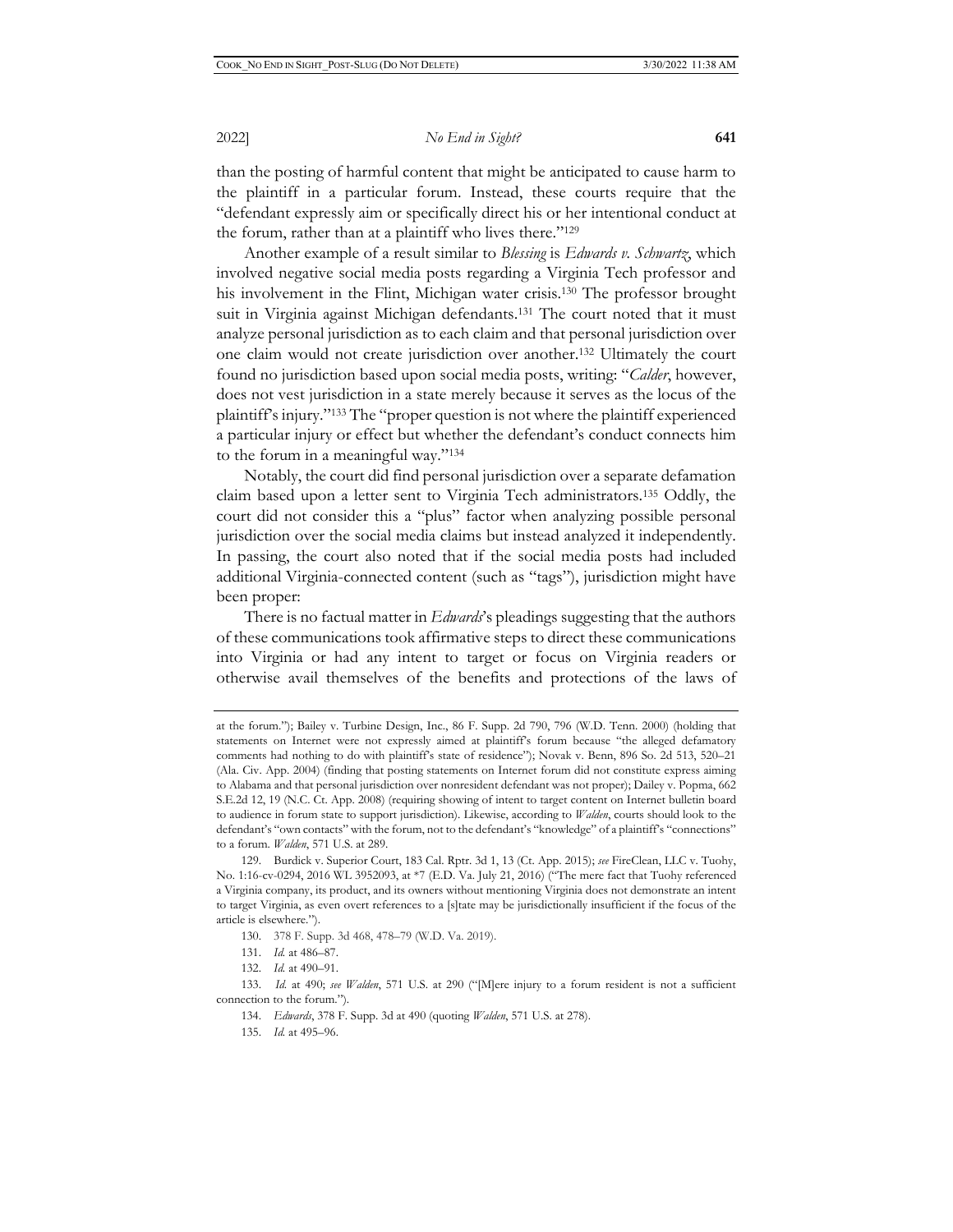Virginia. Nor are there any facts indicating that a Virginia resident, or anyone at Virginia Tech, read, "liked," reposted, or was even aware of the communications in question. Indeed, Edwards failed to present any evidence that any Virginia resident, for example, subscribed to, "friended," "retweeted," or "followed" any of the defendants' social media accounts or commented on the posts in question, or that the accounts themselves had a geographic focus. Lastly, there are no facts suggesting that any of the communications were published from Virginia, routed through servers located in Virginia, or were of special interest to Virginia readers.136

In short, the *Edwards* court, like so many others, held that due process is heavily fact-based.137

There is perhaps another way to harmonize *Calder*, *Blessing*, *Edwards*, and *Walden*. In *Calder*, the *National Enquirer* had a profit motive behind its targeting of the forum. The *National Enquirer* deliberately targeted the forum to advance its own monetary interests. In *Blessing*, *Edwards*, and *Walden*, there was no profit motive by the defendants. To further belabor the point, use the conceptual frameworks mentioned earlier from the Ninth Circuit in *Perry v. Brown*: "purposeful availment" and "purposeful direction." There was no contract or profit motive, so the defendants in *Blessing* were arguably not availing themselves of the laws of the state of Kentucky. For "purposeful direction," the *Blessing* court found the "directing" too attenuated to suffice for specific jurisdiction. Even though *Blessing* and *Calder* both involved "speech," one (*Calder*) had a tangible, monetary benefit while the other (*Blessing*) did not.

What if the facts were changed slightly and the subject of the tweets in *Blessing* were the actions of the plaintiffs in both Kentucky and in Washington (or perhaps, the tweets expressly mention the Kentucky home addresses of the plaintiffs); would the result change? Is the impact any different? Was the intent of the defendant any different? Was the knowledge of the defendant that a large

<sup>136.</sup> *Id.* at 494.

<sup>137.</sup> Perhaps one of the earliest cases that could be called a social media case also refused jurisdiction based upon a similar analysis. *Griffis v. Luban*, 646 N.W.2d 527 (Minn. 2002) involved the now-antiquated form of online communication called a newsgroup. A Minnesotan made a comment challenging the credentials of a fellow user, an Alabama professor, who then sued for defamation in Alabama. *Id.* at 529. On advice of counsel, the Minnesotan did not answer the complaint, which resulted in a \$25,000 default judgment. The jurisdictional gamble paid off. *See id.* The Minnesota Supreme Court held that although the comment might have been directed at the Alabamian, it was not "expressly aimed" at Alabama and therefore personal jurisdiction was lacking. *Id.* at 535. Therefore, the judgment could not be enforced in Minnesota. *Id.*  at 537. In addition to those cases cited above and in prior notes, other examples of social media defamation decisions refusing jurisdiction include: Janus v. Freeman, 840 F. App'x. 928 (9th Cir. 2020) (holding, in a California defamation case, that jurisdiction was improper when a nonresident defendant's comments on social media did not create meaningful contacts with the forum); FireClean, LLC v. Tuohy, No. 1:16-cv-0294, 2016 WL 3952093, at \*7 (E.D. Va. July 21, 2016) ("The mere fact that Tuohy referenced a Virginia company, its product, and its owners without mentioning Virginia does not demonstrate an intent to target Virginia, as even overt references to a [s]tate may be jurisdictionally insufficient if the focus of the article is elsewhere."); Binion v. O'Neal, 95 F. Supp. 3d 1055, 1060 (E.D. Mich. 2015) (holding that posting offensive pictures of the plaintiff on Instagram and Twitter did not constitute the defendant purposefully availing himself of the forum).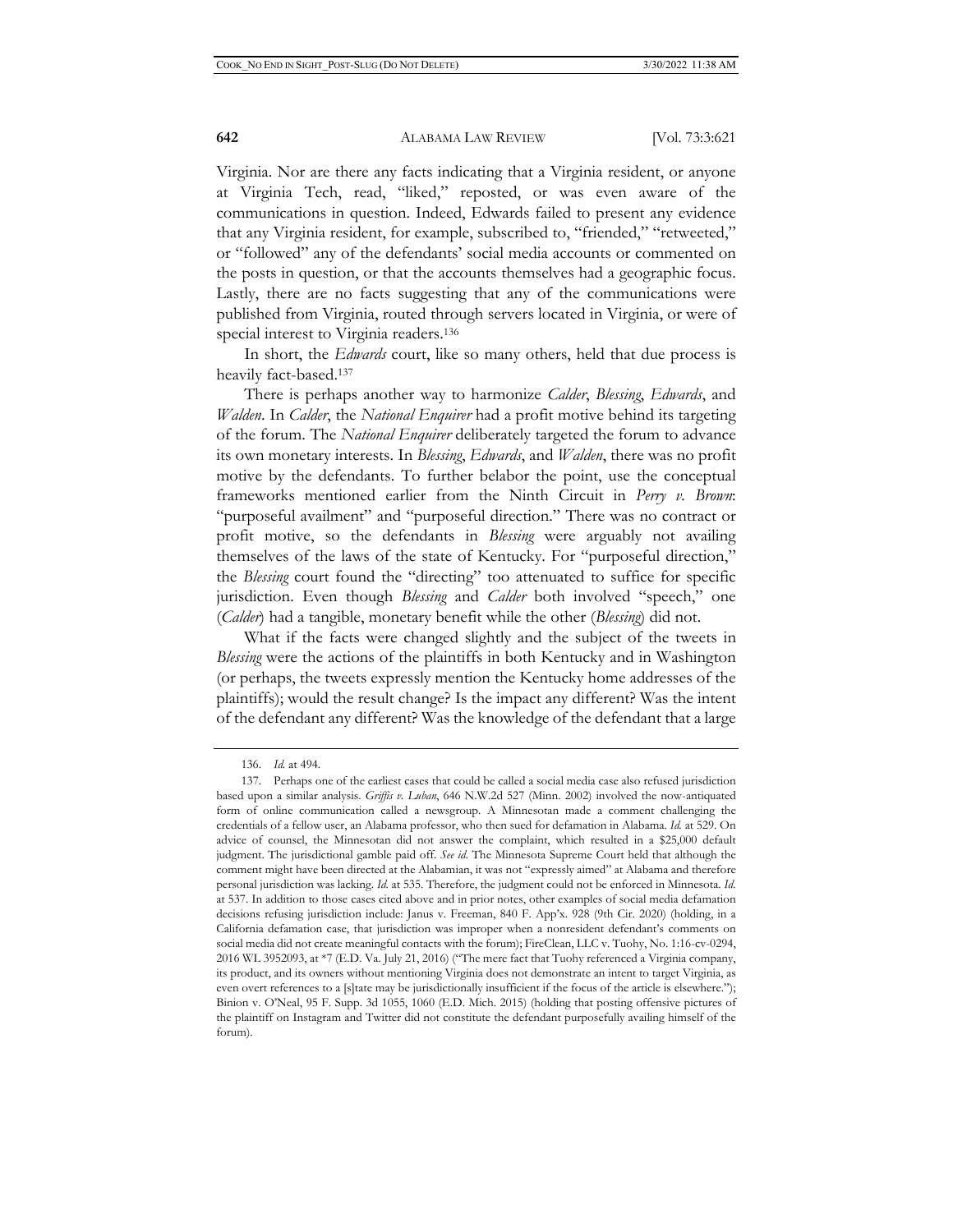effect would result in Kentucky any different? What if the tweets included hashtags related to Kentucky and intended to draw attention to Kentucky and draw the attention of a Kentucky audience?

Although it is possible to change the facts in many ways, perhaps the real difference here is that there was no profit motive in *Blessing* and *Edwards*. The tweet was not a commercial activity. Or is the difference that the maker of the tweet was an individual rather than a business? Of course, the profit motive can have many shades of gray in today's social media world where private persons influencers or celebrities—maintain larger-than-life social media presences that they monetize in other ways.

Should the result change over time if the public comes to understand the potentially "viral" impact of a social media posting? What if the impact was that the plaintiff committed suicide after the original (false) tweet went "viral" and then horrible harassing social media postings, texts, and calls ensued? Or, what if physical attacks (by others) ensued in the forum because of the details or the tenor of the tweet? All of the above questions highlight some of the tension expressed in Gorsuch's concurrence in *Ford*. With this potential emergence of a vast terrain for exerting personal jurisdiction, lower courts are left without many guideposts at the moment. True, because of the due process aspect of the personal jurisdiction analysis, it would be improper, if not unconstitutional, to place too rigid constructions on personal jurisdictional analysis. However, the consequences of the lack of much guidance could lead to a divide among the circuits and among state courts.

Another important question to ask is what if the tort is not defamation or libel but is instead an intentional business tort? Contrast the Sixth Circuit's decision in *Blessing* with the Ninth Circuit's decision in *Perry*. 138 The district court in *Perry* found that personal jurisdiction over a nonresident defendant was proper in California because the defendant committed an intentional act and knew that the plaintiff lived in California. There, Steve Perry, the plaintiff and lead singer in the band "Journey," filed suit against the nonresident defendant, Brown.139 Nearly thirty years prior, the two men recorded songs together that were never released to the public.<sup>140</sup> In 2018, Brown began posting promotional

<sup>138.</sup> *See* Perry v. Brown, 791 F. App'x. 643, 646 (9th Cir. 2019) ("Perry has established the first two prongs of specific jurisdiction. Brown purposefully directed his actions at California by targeting Perry, whom he knew to be a California resident, through the use of Perry's name and likeness in proximity to advertisements of Brown's band and CD."), *aff'g* No. CV 18-9543, 2019 WL 1452911 (C.D. Cal. Mar. 13, 2019). Note, however, that in the Ninth Circuit's opinion, in reviewing the case *de novo*, the panel chose to highlight contracts made between the parties decades prior. *Id.* at 646 ("Brown's actions were based on his claimed right to exploit the 1991 works that he participated in writing and recording with Perry in California, two of which are the subject of a contract executed in California.").

<sup>139.</sup> *Perry*, 2019 WL 1452911, at \*3.

<sup>140.</sup> *Id.* at \*2.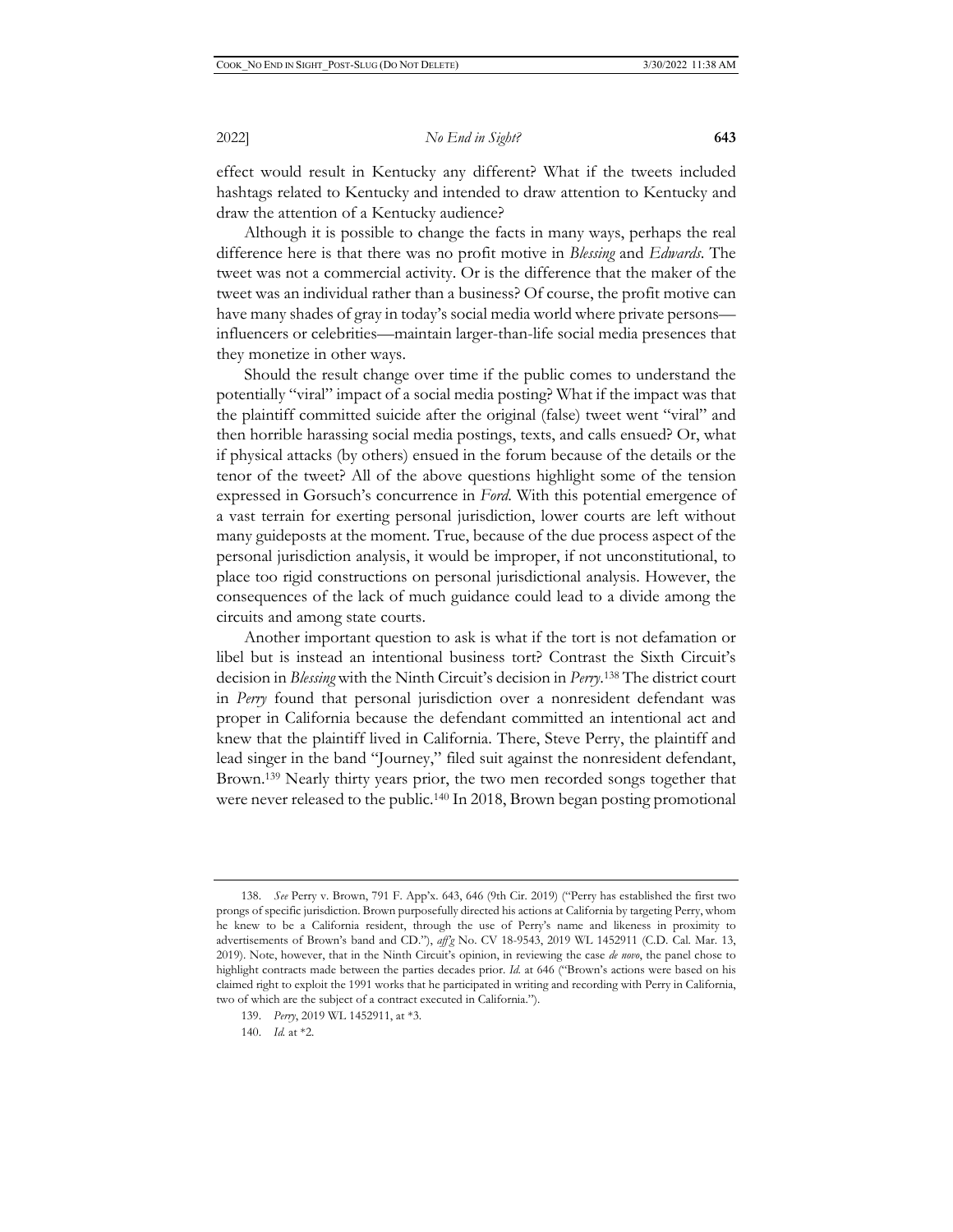messages on social media suggesting that Brown and Perry played in the same band.141 Brown, through his girlfriend, also posted videos on Facebook.142

The district court first found that Brown committed intentional acts by using Perry's trademark "Steve Perry" on Twitter and Facebook and that the acts "caused harm to [Perry] in California."143 The court correctly noted that the contacts must focus on a defendant's connection with the forum and not a plaintiff's connection with the forum.144 Citing Ninth Circuit precedent, the court held that in the trademark context, Perry needed to only show that Brown knew that Perry lived in California.145 This knowledge constituted "express aiming" at California and aided the court in finding personal jurisdiction proper.146

In *Blessing*, it would seem likely the defendants "knew" that the students lived in Kentucky, and in *Perry* the court considered knowledge of the location as an important factor. The difference in outcomes, however, makes this factor seem difficult to use to harmonize the results. These cases, and the differences in their holdings, highlight some of the problems that courts face with social media cases. In sum, the facts and the context matter to due process, and there will be close cases.

#### *2. What About* Ford*?*

*Calder*, *Walden*, *Blessing*, *Edwards*, and *Perry* were all decided before *Ford*, so it is worth inquiring as to how *Ford* may change the analysis moving forward. First, however, it is important to understand how the discussion arrived at *Ford*. In a set of three cases, *Goodyear Dunlop*, *Daimler*, and *Bristol-Myers Squibb*, the Court narrowed general jurisdiction.147 In particular, the Court now requires that for general jurisdiction, defendants *actually* be "at home" in the forum through either residence for individuals or incorporated or principally placed for businesses, rather than merely having "continuous" and "systematic" contacts with the forum.148 This narrowing of general jurisdiction has put considerable pressure to expand specific jurisdiction.

<sup>141.</sup> *Id.*

<sup>142.</sup> *Id.* at \*3.

<sup>143.</sup> *Id.* at \*6.

<sup>144.</sup> *Id.* at \*6–7 (quoting Axiom Foods, Inc. v. Acerchem Int'l, Inc., 874 F.3d 1064, 1068 (9th Cir. 2017)).

<sup>145.</sup> *Id.* at \*7. The court also discussed that Brown needed to cause foreseeable harm in California. *Id.*  The court found that there was foreseeable harm in California because Perry lived in California. *Id.* 

<sup>146.</sup> *Id.*

<sup>147.</sup> Goodyear Dunlop Tires Operations, S.A. v. Brown, 564 U.S. 915 (2011); Daimler AG v. Bauman, 571 U.S. 117 (2014); Bristol-Myers Squibb Co. v. Superior Ct. of Cal., 137 S. Ct. 1773 (2017).

<sup>148.</sup> *E.g.*, *Goodyear*, 564 U.S. at 924 ("For an individual, the paradigm forum for the exercise of general jurisdiction is the individual's domicile; for a corporation, it is an equivalent place, one in which the corporation is fairly regarded as at home.").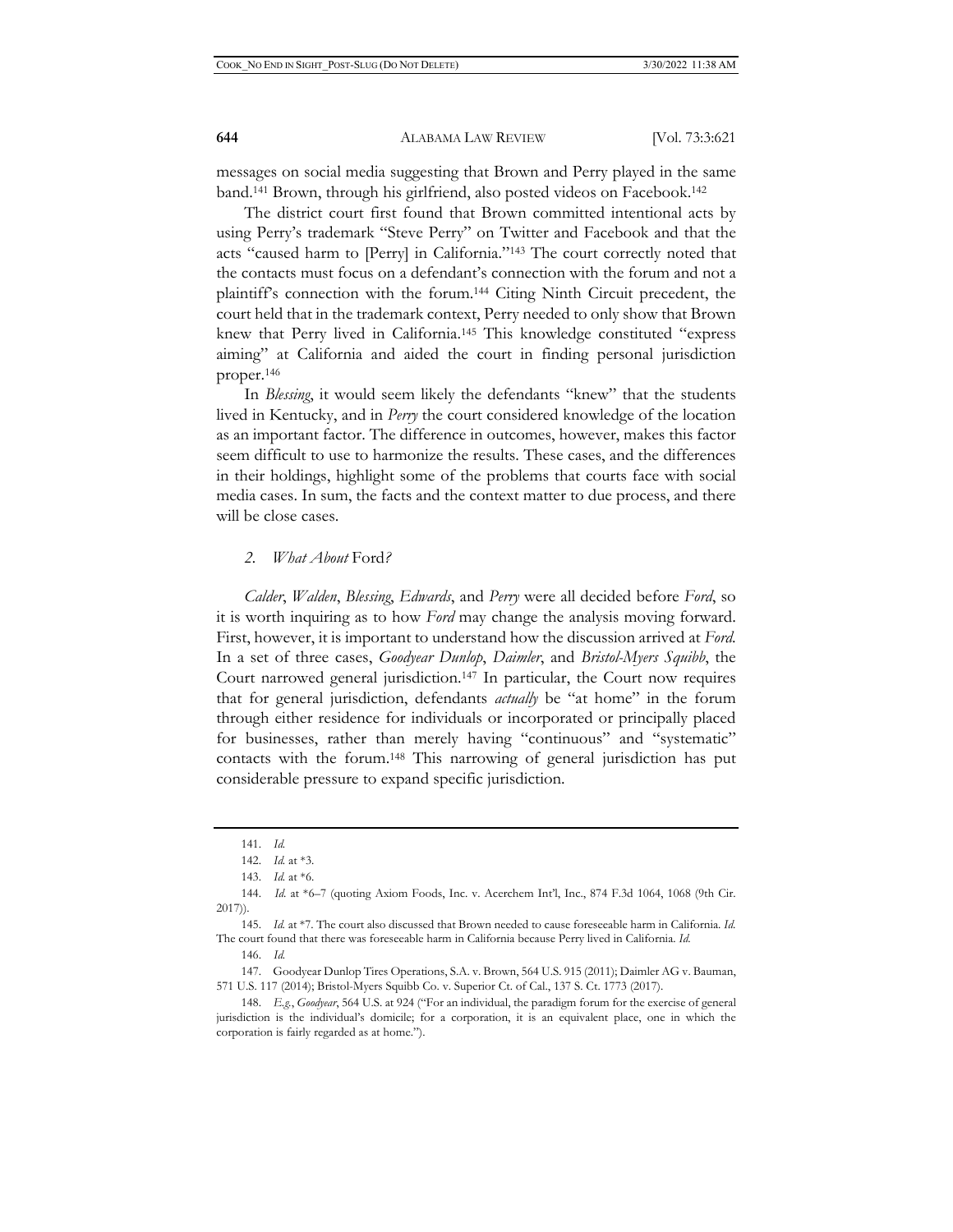Before *Ford*, the phrases "arise out of" and "relate to" could be read similarly as both requiring some form of "but-for" causation.<sup>149</sup> Now, at least in some cases, courts may be confused (as Justice Gorsuch appears to be) regarding the "virtually infinite number of 'affiliations'" represented by the term "relating to."150 It certainly appears that the Court has expanded specific jurisdiction less than a decade after considerably constricting general jurisdiction.151 Of course, the *Ford* expansion does not restore the earlier status quo. The requirement that the contacts "relate to" the claim at issue is a more narrow test than the earlier general jurisdiction test that a defendant's activities merely must be "continuous and systematic" and "substantial." Thus, for instance, if a corporate defendant had a significant manufacturing facility for one industry (for instance, boats), general jurisdiction might have previously existed for any claim of any kind; however, under *Ford*, the presence of such a boating facility would not seem to provide "related to" jurisdiction for a claim about a defective car, absent some additional facts.

Such post-*Ford* confusion has now arisen. In *Johnson v. TheHuffingtonPost.com, Inc.*, 152 the Fifth Circuit split 2–1 on the meaning of *Ford.*153 There, the plaintiff brought a libel suit against a website that publishes online articles and commentary.154 The majority found no personal jurisdiction and applied a pre-*Ford* Fifth Circuit precedent that had adopted the *Zippo* test.155 Finding that the website was interactive, the Court then determined that the story did not "target Texas," observing, among other things, that there was no mention of Texas.156 The Court noted that in *Revell*, even the solicitation of subscriptions in Texas did not satisfy the targeting test because the "libel claim did not arise from it."<sup>157</sup>

151. *See id.* at 1034. ("The majority admits that 'arise out of' may connote causation. But, it argues, 'relate to' is an independent clause that does not. Where this leaves us is far from clear.").

<sup>149.</sup> Ford Motor Co. v. Mont. Eighth Jud. Dist. Ct., 141 S. Ct. 1017, 1034 (2021) (Gorsuch, J., concurring) ("[T]he plaintiff's suit must 'arise out of or relate to' the defendant's in-state activities. Typically, courts have read this second phrase as a unit requiring at least a but-for causal link between the defendant's local activities and the plaintiff's injuries.").

<sup>150.</sup> *Id.* at 1035.

<sup>152. 21</sup> F.4th 314 (5th Cir. 2021).

<sup>153.</sup> Thus far, it appears that *TheHuffingtonPost.com* is one of only two Circuit Court opinions, post *Ford*, which have tackled personal jurisdiction in the social media (or near-social media) context. The other decision is *Hepp v. Facebook*, 14 F.4th 204 (3d Cir. 2021). There, a plaintiff sued for a violation of her right of publicity under state law after photographs of her were posted on Facebook, Imgur, and Reddit and used for commercial purposes. *Id.* at 207. Imgur and Reddit contested personal jurisdiction. *Id.* "Imgur is a photo sharing website," and "Reddit is an online forum that allows users to create communities." *Id.* Like *TheHuffingtonPost.com*, the Third Circuit rejected the argument that Imgur and Reddit had purposefully availed themselves of the state market because they "targeted their advertising business to Pennsylvania" and sold online merchandise to Pennsylvanians. *Id.* at 208. The Court explained that none of these contacts "form[] a strong connection to the misappropriation" because the plaintiff did not allege that the merchandise "featured her photo" and the advertising was not used "to sell advertising." *Id.*

<sup>154.</sup> *TheHuffingtonPost.com*, 21 F.4th at 316.

<sup>155.</sup> *Id.* at 317–20 (citing Revell v. Lidov, 317 F.3d 467 (5th Cir. 2002)).

<sup>156.</sup> *Id.* at 320.

<sup>157.</sup> *Id.* at 319.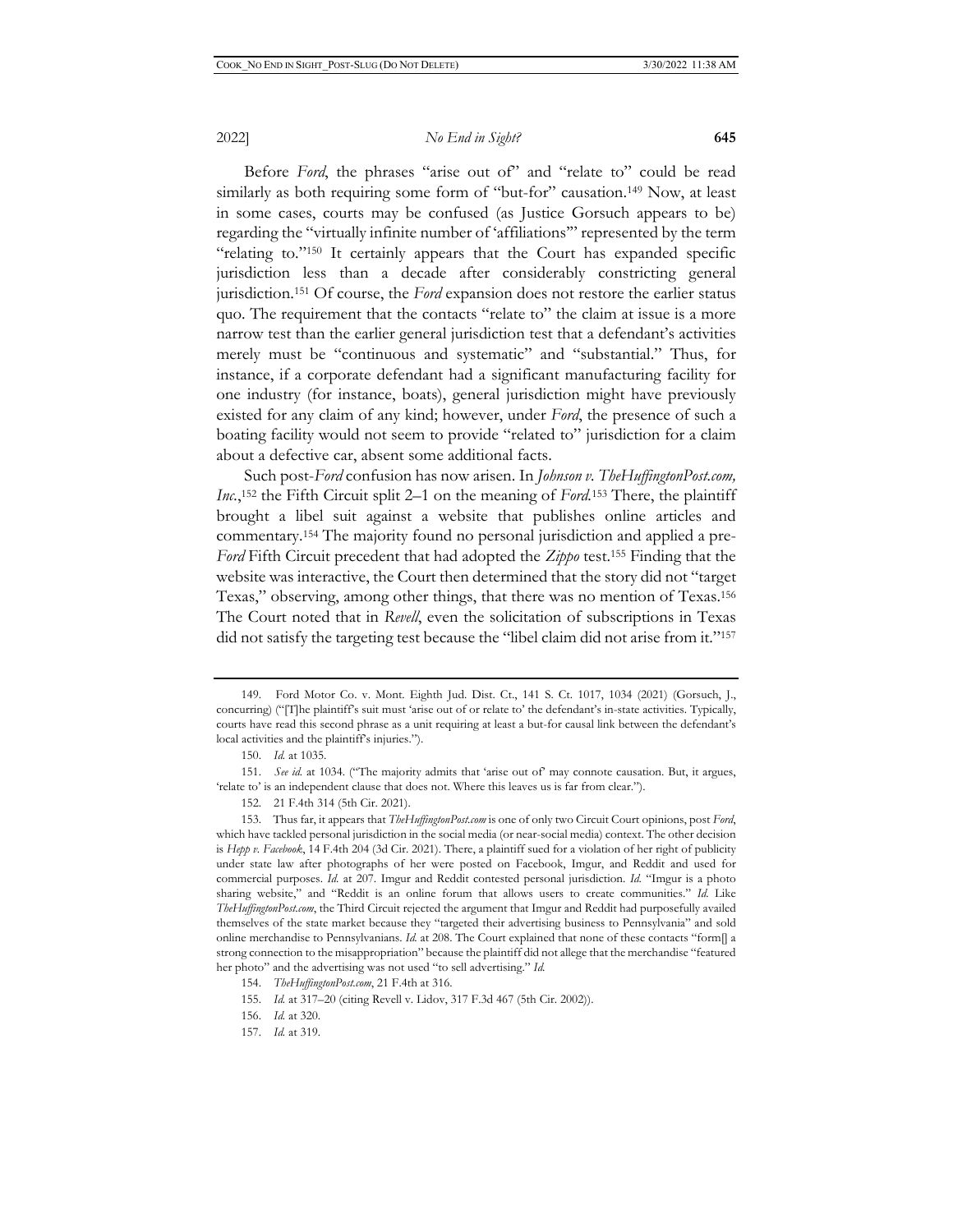According to the majority, "[m]aking a website that's visible in Texas, of course, does not suffice."158 Despite the fact that the defendant in *TheHuffingtonPost.com* showed Texas-specific ads to Texas visitors, the majority held that the ads were "unrelated activities."159 In fact, according to the majority, the ads did not direct visitors to the libelous material but actually drove them away from the website (to the sponsors of the ads).160 The court wrote, "Grannies with cooking blogs do not, and should not, expect lawsuits from Maui to Maine."161

The dissent read *Ford* entirely differently, writing that *Ford* "made clear that the state in which an injury occurred can exercise specific personal jurisdiction over a defendant if the defendant *deliberately engaged in commercial activities in that state.*"162 The majority strongly disagreed, writing that *Ford* "did not say that 'anything goes'" and "a plaintiff must link the defendant's *suit-related* conduct to the forum. Mere market exploitation will not suffice."163 The majority insisted that "selling merch[andise] and showing ads to every visitor" are unrelated activities from the libel.164 In contrast, the dissent responded that this case is "[j]ust like Ford" because the Huffington Post "sold its products" in the forum state and the plaintiff "was injured by that product."165 The dissent believed that the "link" that was relevant was "between the article" and the defendant "circulating articles to Texas."166

The *TheHuffingtonPost.com* case is interesting not only for the disagreement between the majority and dissent over what "relate to" means but also because it finds no personal jurisdiction in a clearly commercial case—concerning a significant national website (definitely not a grannie with a cooking blog).<sup>167</sup> *TheHuffingtonPost.com* is not a pure social media case168 and fits far more comfortably in the *Zippo* analysis. Even with the *Zippo* structure, there is still strong disagreement between the majority and dissent. Perhaps most notable is the lack of evidence in the opinion about the defendant (for instance: how much revenue does the defendant derive from Texas, how many visitors from Texas "click" every day, does the defendant keep records of its Texas visitors, does it sell its visitor list, does it solicit its Texas visitors after they leave the site). There

163. *Id.* at 324 (majority opinion).

- 165. *Id.* at 331 (Haynes, J., dissenting).
- 166. *Id.*

167. *See, e.g.*, *HuffPost*, BRITANNICA, https://www.britannica.com/topic/The-Huffington-Post (last visited Mar. 8, 2022).

168. Some might characterize the Huffington Post as something between a traditional website and a social media site. For instance, the *K.G.S.* opinion of the Alabama Supreme Court concerned Facebook posts which, in part, linked to blogs and photos on the Huffington Post. Facebook, Inc. v. K.G.S., 294 So. 3d 122, 127–28 (Ala. 2019).

<sup>158.</sup> *Id.* at 320.

<sup>159.</sup> *Id.* at 325.

<sup>160.</sup> *Id.* at 321–22.

<sup>161.</sup> *Id.* at 320.

<sup>162.</sup> *Id.* at 326–27 (Haynes, J., dissenting) (emphasis added).

<sup>164.</sup> *Id.* at 325.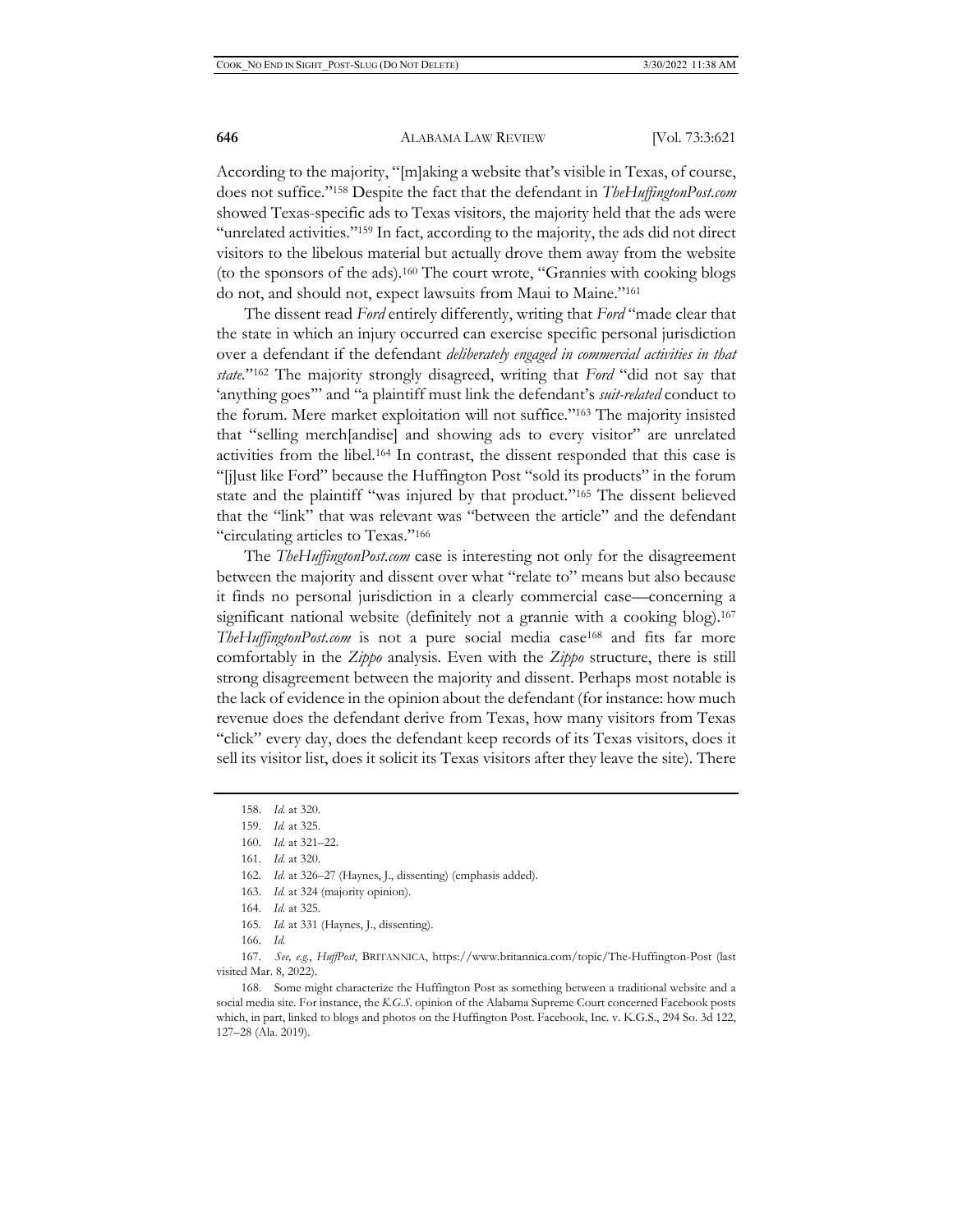is also no discussion of any evidence that the defendant attempted to drive Texas visitors to its website through the use of other advertising (for instance, the majority observes the lack of related evidence that the defendant "aimed the alleged libel at Texas through geotargeted ads on Facebook or Google").169

In sum, there is not yet a clear consensus test—except at the highest level of abstraction—for personal jurisdiction cases based upon social media, even for intentional torts such as defamation. While the *Ford* decision has made it more likely that personal jurisdiction will be found in a social media case involving an intentional tort, it has also made the analysis less fixed. Thus, *TheHuffingtonPost.com* illustrates that facts will matter a great deal (even though it is not a pure social media case) because the opinion does not include very many facts. However, thus far in defamation cases on social media, notwithstanding *TheHuffingtonPost.com*, it is fair to observe that courts may be scrutinizing the "expressly aiming" test more closely (1) if the case is not commercial and (2) if the defendant is an individual (such as the Grannie and her cooking blog).

# *C. Commerce*

Social media is not just a place for sharing family photos. Social media platforms also offer means by which individuals and businesses can sell their products and services.170 When, then, can a seller on Facebook be subject to personal jurisdiction for a defective product or some other tort? This presents us with the next category of cases: commerce.

As an initial note, some commerce cases also fit neatly into the intentional tort category. These might include intentional interference with contract or business relations or perhaps some forms of unfair competition or antitrust claims. Other commercial cases in the social media space (for instance, breach of contract, breach of warranty, product defect, etc.) seem a little closer to their tangible analogs than intentional torts and thus easier.171 In other words, this category requires a background and analogy to previous Supreme Court cases.

<sup>169.</sup> *TheHuffingtonPost.com*, 21 F.4th at 321.

<sup>170.</sup> *See, e.g.*, *Selling on Marketplace*, FACEBOOK, http://www.facebook.com/marketplace/learnmore/selling/ (last visited Aug. 31, 2021) (offering insight on how to sell products on Facebook Marketplace, including tips and avenues); *see also* Jasmine Enberg, *Why Small Businesses Could Benefit from the Launch of Facebook Shops*, INSIDER INTELLIGENCE (Jan. 12, 2021), https://www.emarketer.com/content/why-small-businessescould-benefit-launch-of-facebook-shops (noting that nearly 20% of Americans purchased items through Facebook in the previous year).

<sup>171.</sup> *See* Burger King Corp. v. Rudzewicz, 471 U.S. 462 (1985). Another example of a typical breach of contract personal jurisdiction dispute is *Ex parte LED Corps., Inc.*, 303 So. 3d 1160 (Ala. 2020). There, the court found personal jurisdiction over a lighting supplier based in Florida. *See id.* at 1171–72. The court found that specific jurisdiction existed. *Id.* at 1172. The court noted that the contract between the parties was important because it reflects the "future consequences which themselves are the real object" of the transaction. *Id.* at 1168 (quoting Hoopeston Canning Co. v. Cullen, 318 U.S. 313, 317 (1943)). Although this was a single sale, it was the supply of substantial goods to an Alabama corporation to be used in a construction project in Alabama. *See id.* at 1170. Further, the defendant sent an employee to Alabama to determine the specifications to be used for a customized package. *Id.* "Physical entry into the forum state by an agent . . . 'is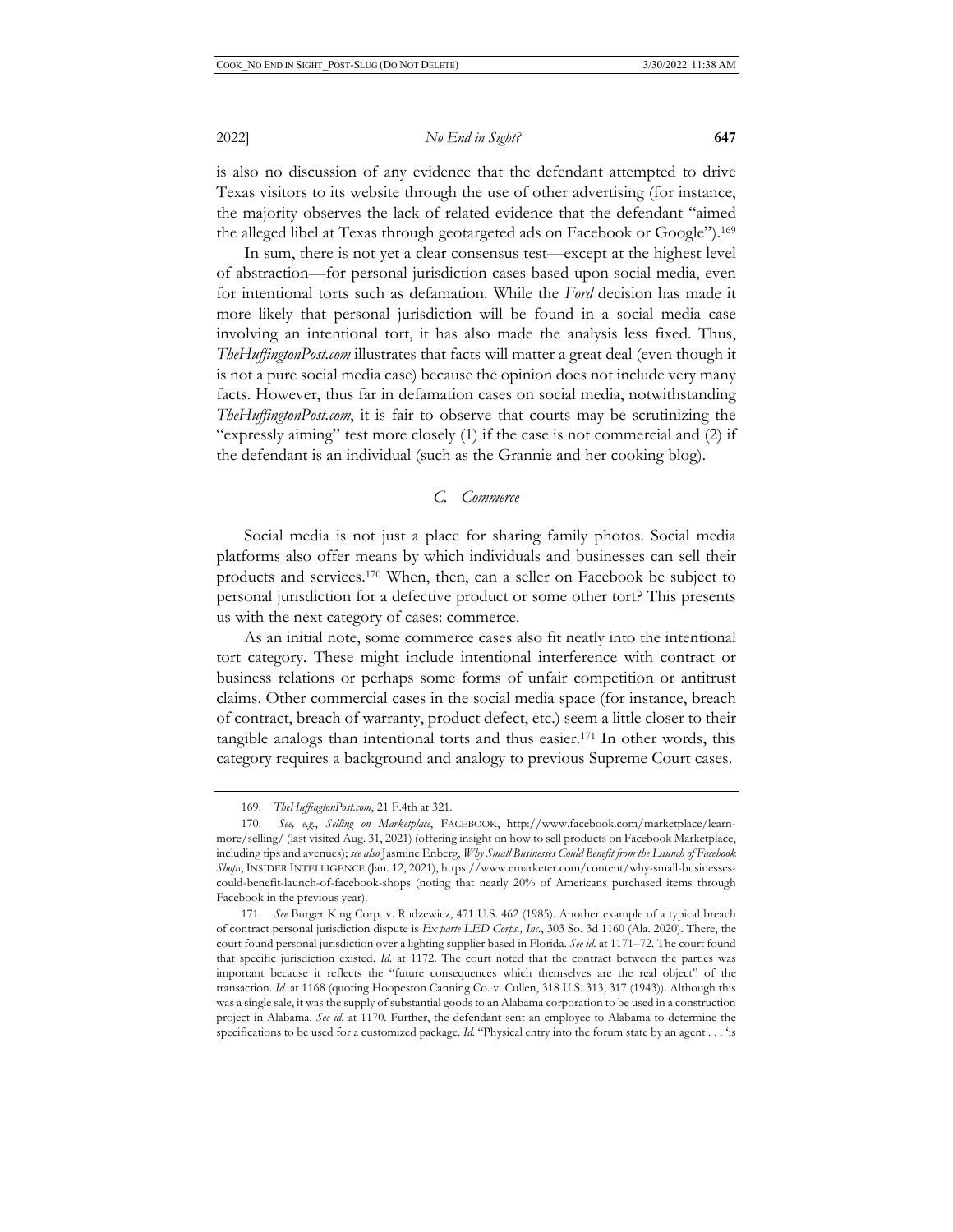Even cases in the tangible world appear to have different nuances in their personal jurisdiction tests depending upon their category (or their context). For instance, courts seem to decide breach of contract cases based upon whether (and how much) a defendant purposefully availed themselves of the forum such that they would reasonably anticipate being haled into court there.172 The case law seems well developed for contract cases.173 However, the case law is less clear for product defect claims when the court must resort to the "stream of commerce" line of cases. At least at the United States Supreme Court, there continues to be some lack of consensus over the standards to apply.174 "The stream of commerce . . . refers to the movement of goods from manufacturers through distributors to consumers."175 If a defendant places goods into the stream of commerce "with the expectation that they will be purchased by consumers in the forum State," then a court may consider this activity as purposeful availment that renders the defendant subject to personal jurisdiction.176 Because *Ford* (a products liability case) provides a broader interpretation of the initial minimum contacts, courts may not need to resort to the stream of commerce analysis as often.

#### *1. Social Media Context*

For social media, the commerce category will also involve factual inquiries, which may make it difficult to find a fixed, simple rule. To understand the problems courts will face, imagine two different scenarios.

#### *a. Scenario A*

Scenario A involves an Alabama resident taking pictures of his car and posting the pictures on his private Facebook page. The resident notes that he is selling the vehicle for \$1,000 and asks others to send him a private message if they are interested in purchasing the vehicle. The man promises that the car

certainly a relevant contact.'" *Id.* (quoting Walden v. Fiore, 571 U.S. 277, 285 (2014)). This visit was "integral to negotiations." *Id.* There was a clear nexus between the defendant's conduct and the alleged injurious consequences such that it should "have reasonably anticipated being sued in an Alabama court." *Id.*

<sup>172.</sup> *See* Asad v. Pioneer Balloon, 10 F. App'x 624, 626 (9th Cir. 2001).

<sup>173.</sup> *E.g.*, *id.*; Glob. Commodities Trading Grp., Inc. v. Beneficio de Arroz Choloma, S.A., 972 F.3d 1101 (9th Cir. 2020); Knox v. MetalForming, Inc., 914 F.3d 685 (1st Cir. 2019); Whaley v. Esebag, 946 F.3d 447 (8th Cir. 2020).

<sup>174.</sup> *See* Swift & Co. v. United States, 196 U.S. 375, 399–402 (1905); J. McIntyre Mach., Ltd. v. Nicastro, 564 U.S. 873 (2011) (plurality opinion); Goodyear Dunlop Tires Operations, S.A. v. Brown, 564 U.S. 915 (2011).

<sup>175.</sup> *Nicastro*, 564 U.S. at 881.

<sup>176.</sup> *Id.* at 881–82. (citing World-Wide Volkswagen Corp. v. Woodson, 444 U.S. 286, 298 (1980)). The plurality decision in *Nicastro* is an example of the confusion in this line of cases. There, the court held that the defendant corporation must purposefully avail itself of each particular jurisdiction to trigger exercise of personal jurisdiction. *Id.* at 886. Justice Kennedy's plurality advanced that it is the "defendant's actions, not his expectations, that empower a State's courts to subject him to judgment." *Id.* at 883.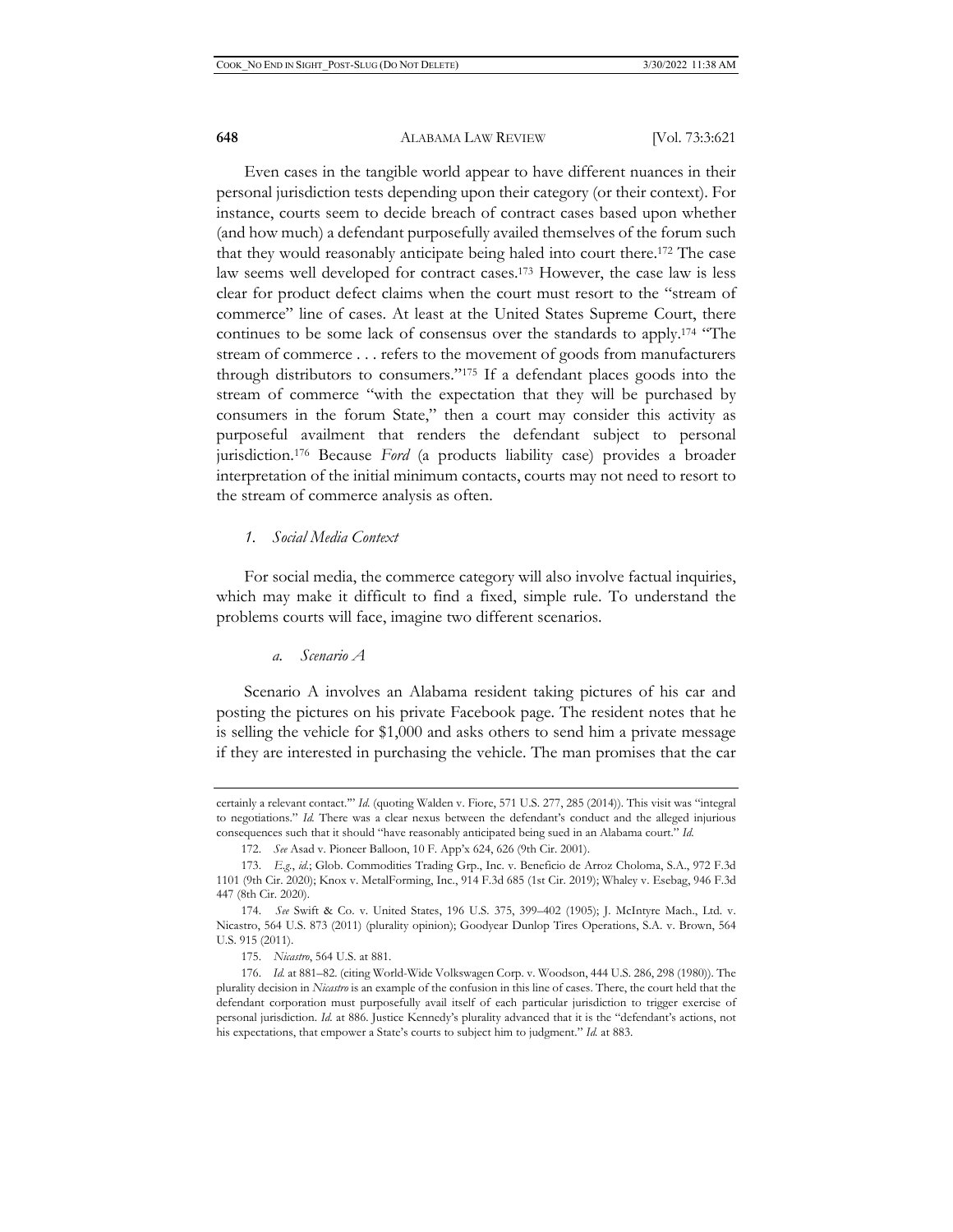is as "good as new." The resident has had a Facebook for about ten years with about one thousand "friends," although he does not know where all of his Facebook connections now reside.

One of his "friends" is an Arkansas resident and desperately wants a car for his son's sixteenth birthday. The Arkansas resident flies to Alabama to inspect the vehicle. After some discussion, the Arkansas resident buys the vehicle from the Alabama resident and begins to drive back home to Arkansas. Along the way, the car malfunctions in Louisiana. The man later sues in an Arkansas court claiming that the seller's social media post misled and deceived him. He argues that jurisdiction is proper because the social media post reached the plaintiff in Arkansas, so the Alabama resident should be subject to jurisdiction in Arkansas courts. Is the Arkansas resident correct?

Under *Zippo* and its progeny, but before *Ford*, a court likely could not exert personal jurisdiction. As the Court has said on numerous occasions, the contacts with the forum must go beyond just affecting the plaintiff.177 Here, there exists no evidence that the man targeted Arkansas as a forum. This is likely a case that falls within the "middle ground" in *Zippo* but tilts away from personal jurisdiction. The Alabama resident's posts appear more passive than active, notwithstanding that Facebook has some interactivity to its website.

#### *b. Scenario B*

The Alabama resident owns a tool manufacturing company in Alabama. He has a Facebook page on which he sells his tools. He purchases Facebook's targeted advertisement subscription to boost his advertisements in the states of Alabama, Georgia, and Florida.178 A woman, located in Florida, wants to purchase a new tool set for her husband. One day, while scrolling on her Facebook, she notices the targeted advertisement. She calls, orders a set of tools to be delivered to her door in Florida, and gifts the equipment to her husband. A few weeks later, one of the pieces malfunctions and causes injury to her husband. Can a Florida court properly exercise jurisdiction over the Alabama tool manufacturer?

Under *Zippo*, although this case likely falls within the middle ground, it likely militates towards a more interactive affair. The tool manufacturer has taken a deliberate step to target the Florida forum. Is this interaction enough to be considered "targeting" the forum? Does the result change if there is no injury but merely a malfunction and therefore a contract or warranty claim?

<sup>177.</sup> *E.g.*, Calder v. Jones, 465 U.S. 783, 788 (1984); Walden v. Fiore, 571 U.S. 277, 279 (2014); and for stream of commerce cases, the Court in a plurality opinion discusses this in *Nicastro*, 564 U.S. at 883.

<sup>178.</sup> First, one should pause and recognize from the outset that this resident is likely already subject to general jurisdiction in the state of Alabama, as he is a *resident*. This is the importance of drawing analogies from the tangible to the intangible. It would make little sense that a person could be subject to only general jurisdiction in social media cases but never specific jurisdiction, even though exerting specific jurisdiction may be more difficult.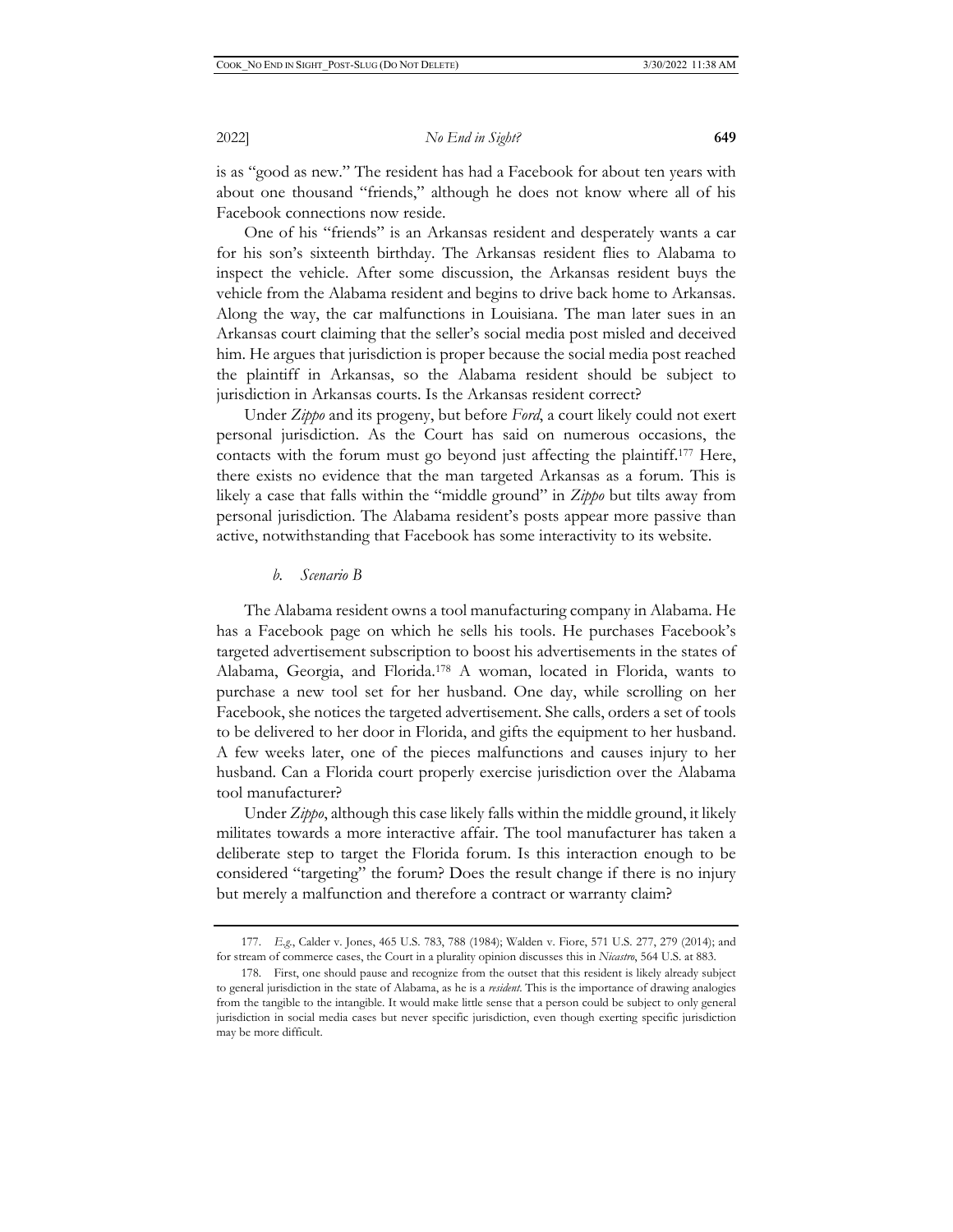#### *c. Scenario C*

Now, what if the claim was based on a defective product, purchased in another state as a result of a social media posting? Imagine that the facts are exactly as in Scenario *B* but that the plaintiff purchased the tools while living in Georgia. But then she moved to Florida, and her husband was injured there. Assuming that the defendant did not otherwise sell, market, or service such tools in Florida, the plaintiff will need to try to satisfy the stream of commerce tests. On the other hand, if (as in *Ford*) the manufacturer also markets, sells, and services tools in Florida as in Georgia, it would appear that specific jurisdiction would be satisfied. Even though the particular sale was not made in Florida, the lawsuit "relates to" the contacts of the defendant with Florida. The fact that the initial sale was through social media does not seem to justify varying the *Ford*  analysis. Because of *Ford*, there should be no need to resort to the sometimes murky stream of commerce case law on these facts.

#### *D. Other*

There are a group of cases that do not fit neatly into any of the first three categories. The courts will need to carefully examine the facts of these cases to determine personal jurisdiction. Over time, the law should hopefully develop so that some of these repeated fact patterns can become their own categories and develop more specific standards. Examples of these "other" cases would include, among other things, nonintentional torts or certain statutory claims. For instance:

- Invasion of privacy cases arising out of a social media posting (for instance, posting of private, embarrassing pictures). A related claim could be "doxing."179 This might—or might not—involve intentional tortious activity. If these cases are intentional, perhaps the analysis should be similar to the earlier category.
- Negligence or recklessness claims (for instance, a mistaken but false social media posting, or the negligent supervision or training of an employee who posted a false or tortious social media post). These claims seem more difficult to decide and may be the most fact-bound decisions.

<sup>179.</sup> For example, there are instances of "doxing" that occur when someone posts a person's identifying information online, particularly in a nefarious way. Michelle Park, *The Doxing Guide: What It Is, Statistics, Legality, and Prevention*, GARBO (Aug. 16, 2021), https://www.garbo.io/blog/doxing. Also, an individual might use a hashtag or "tag" someone that is known to be in a certain forum, which could be considered "targeting."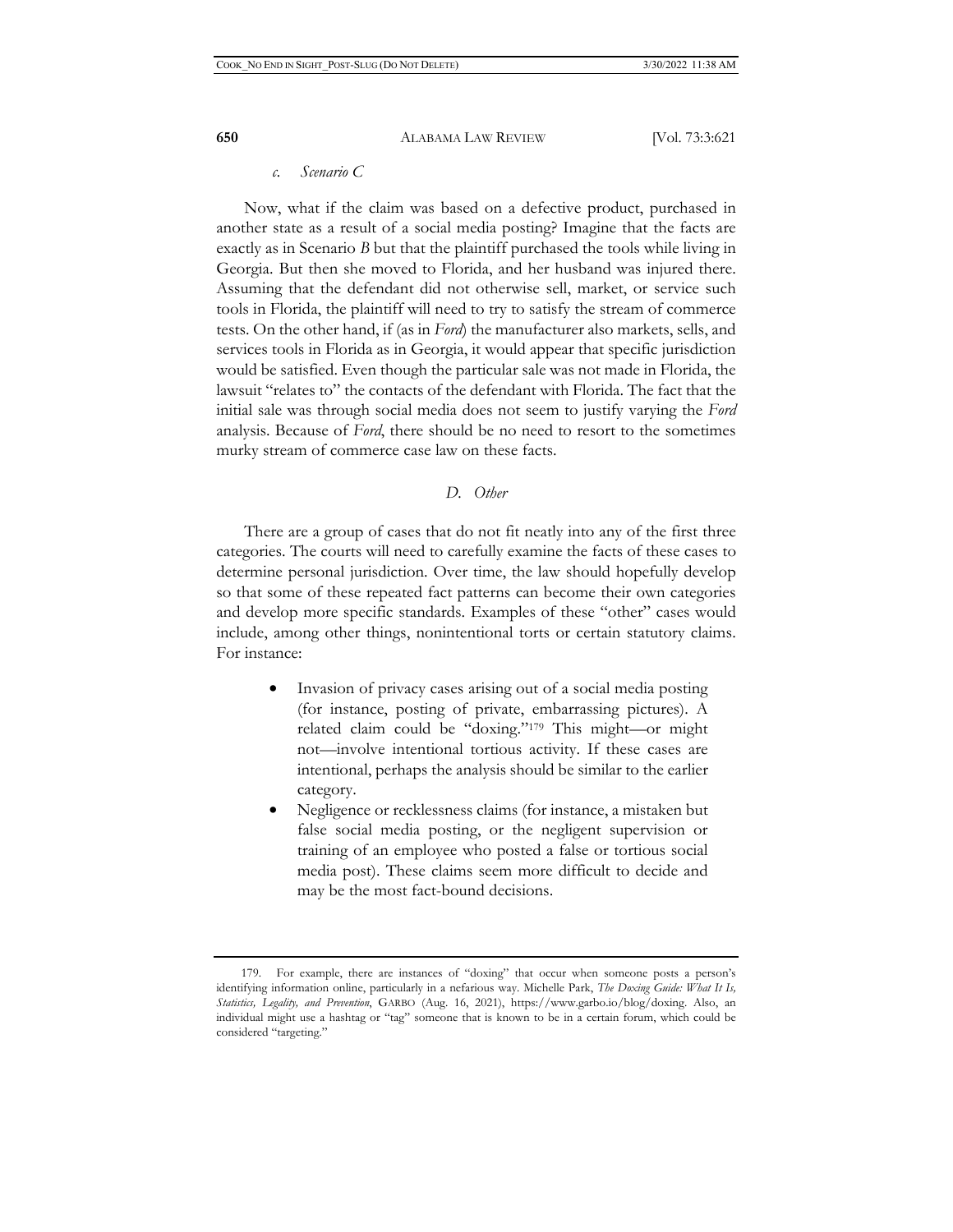• Claims by businesses against individuals for malicious posts on social media (for instance, posts about the service or condition of a business—perhaps claiming that insects or criminal activity plague a business). These cases are especially interesting because they concern commerce and can have a real impact on businesses and income, but the alleged wrongdoer may be an individual and may not have any profit motive. Further, it is easy to imagine facts where the individual making the negative post does not envision the possible "viral" impact that could occur to the business.

And this Article has not even attempted to touch on personal jurisdiction over the social media platform itself. For example:

- Claims against Facebook (or any social media platform) that Facebook should have removed certain defamatory or private information from its platform—placed by individuals. These claims are interesting because Facebook is not normally alleged to have acted intentionally wrongfully as to particular individuals in an active way.180
- Claims against Facebook by consumers for selling or failing to protect consumer data.181
- Claims against Facebook for violating state statutes for collecting biometric information.182
- Claims by individuals against Facebook related to a third-party transaction. For instance, someone purchases a Facebook

<sup>180.</sup> For instance, in *Facebook, Inc. v. K.G.S.*, 294 So. 3d 122 (Ala. 2019), a child's adoptive mother brought an invasion of privacy action against the social media company and certain individuals regarding the contested adoption; the trial court then entered a preliminary injunction. *See id.* at 126–28 (discussing the invasion of privacy action and the trial court's entering of the preliminary injunction). On appeal, the Alabama Supreme Court reversed, holding that the trial court lacked general or specific personal jurisdiction. *Id.* at 147. The claim for specific jurisdiction arose out of Facebook's failure to remove the Facebook page, which was created by a resident of New York state, after it was notified of the allegedly unlawful activity on the page and the harm it was causing. *Id.* at 127-28. The Alabama Supreme Court observed that most courts that have addressed the question have concluded that the general accessibility of Facebook in a forum does not provide sufficient connection to the forum to support the exercise of specific jurisdiction. *Id.* at 136 n.11.

<sup>181.</sup> *See* Blaine C. Kimrey & Bryan K. Clark, *Facebook Not Subject to Specific Personal Jurisdiction in Illinois*, MEDIA & PRIVACY RISK REPORT, (Jan. 29, 2016) https://www.mediaandprivacyriskreport.com/2016/01/facebook-not-subject-to-specific-personaljurisdiction-in-illinois/.

<sup>182.</sup> For instance, in *Salkauskaite v. Sephora USA, Inc.*, No. 18-cv-08507, 2020 WL 2796122 (N.D. Ill. May 30, 2020), the district court held that there were not sufficient contacts between ModiFace Inc. and the forum to subject the company to personal jurisdiction. *See id.* at \*5. ModiFace allegedly violated the Biometric Information Privacy Act (BIPA) because of ModiFace's use of technology to collect biometric information at Sephora Stores. *See id.* at \*1. The court found persuasive the lack of property, employees, and operations in Illinois from ModiFace and the fact that the information was on the defendant's computers in California, even if collected from users based in Illinois. *See id.* at \*4; *see also* Gullen v. Facebook.com, Inc., No. 15 C 7681, 2016 WL 245910, at \*3 (N.D. Ill. Jan. 21, 2016).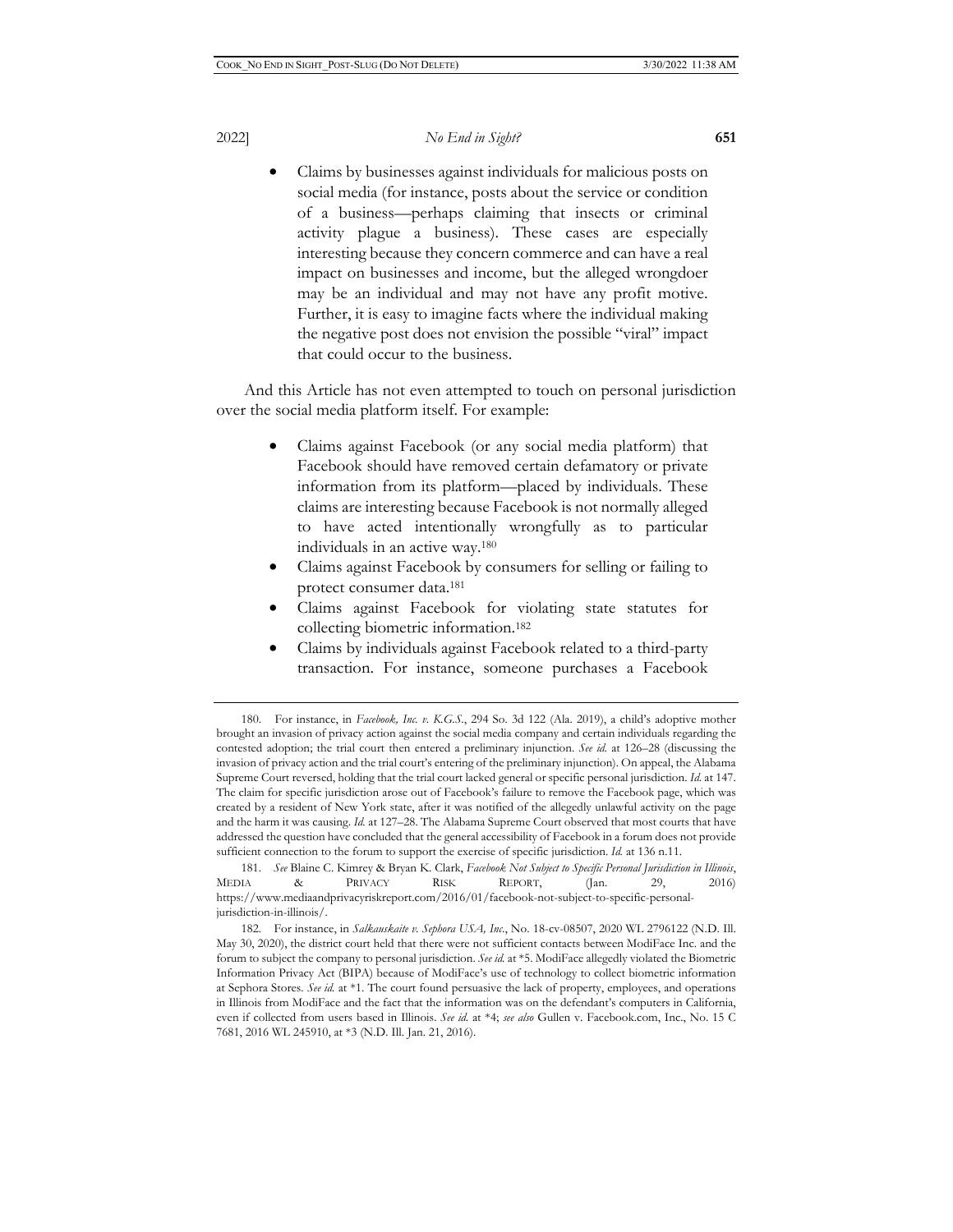advertisement, Facebook targets a consumer, and the consumer uses Facebook to purchase the item.

And, of course, there is the problem of personal jurisdiction for the actions of agents. For instance, when is a corporation subject to personal jurisdiction when its agent or employee posts something allegedly wrongful on social media?183 There are many other categories of disputes which generate personal jurisdiction battles, but they may not translate as easily to the social media context.184

#### IV. CURRENT SCHOLARSHIP ON JURISDICTION IN THE INTERNET AGE

To reiterate, this Article argues that there does not exist a field theory of personal jurisdiction in the social media context. Instead, personal jurisdiction should be analyzed depending upon the facts and the context, and that context can vary widely in the social media climate. Though there is a dearth of scholarship on the topic, some scholars have begun to wade in.

Professors Trammell and Bambauer outlined two approaches to personal jurisdiction in cases concerning intangible interests: a broad approach and a narrow approach.185 The broad approach extends *Calder*'s effects test so that a plaintiff "need only prove that she holds a valid intangible interest in the forum."186 Under such an approach in a social media context, it is likely that jurisdiction would reach most places in which plaintiffs are affected by the harm of defendants. Said otherwise, "[p]ersonal jurisdiction is appropriate based purely on the supposed intangible harm that the plaintiff has experienced in the forum, and whether such harm has occurred is the entire question on the merits."187 The authors later reject the broad principle for the narrow

<sup>183.</sup> *See Ex parte* Reindel, 963 So. 2d 614, 617–18 (Ala. 2007); *see also In re* Chinese-Manufactured Drywall Prod. Liab. Litig., 753 F.3d 521, 530–35 (5th Cir. 2014) (discussing whether contacts may be imputed to an agent under Florida law and federal due process); Jet Wine & Spirits, Inc. v. Bacardi & Co. Ltd., 298 F.3d 1, 7–10 (1st Cir. 2002) (examining whether an alcohol distributor's actions may be imputed to a purchaser for the purpose of establishing minimum contacts); Chem Lab Prods., Inc. v. Stepanek, 554 F.2d 371, 372 (9th Cir. 1977) (finding that the president of a company could not be subject to personal jurisdiction in California when he sent a letter from New York to California on behalf of his company).

<sup>184.</sup> For instance, divorce actions can generate personal jurisdiction disputes. An example is *Nelson v. Nelson*, 891 So. 2d 317 (Ala. Civ. App. 2004). The court observed that "[t]he mere fact that a nonresident defendant once lived in the marital relationship in this state is insufficient to confer in personam jurisdiction . . . . " *Id.* at 322. "It is essential in each case that there be some act by which the nonresident 'purposefully avails [himself] of the privilege of conducting activities within the forum State, thus invoking the benefits and protections of its laws.'" *Id.* (quoting Coleman v. Coleman, 864 So. 2d 371, 374 (Ala. Civ. App. 2003)). Of course, in the right case, social media might provide that additional activity to satisfy this test. Likewise, environmental cases sometimes generate personal jurisdiction disputes. *See Ex parte* Aladdin Mfg. Corp., 305 So. 3d 214 (Ala. 2019).

<sup>185.</sup> Trammell & Bambauer, *supra* note 2, at 1163.

<sup>186.</sup> *Id.* at 1163–64.

<sup>187.</sup> *Id.* at 1164–65.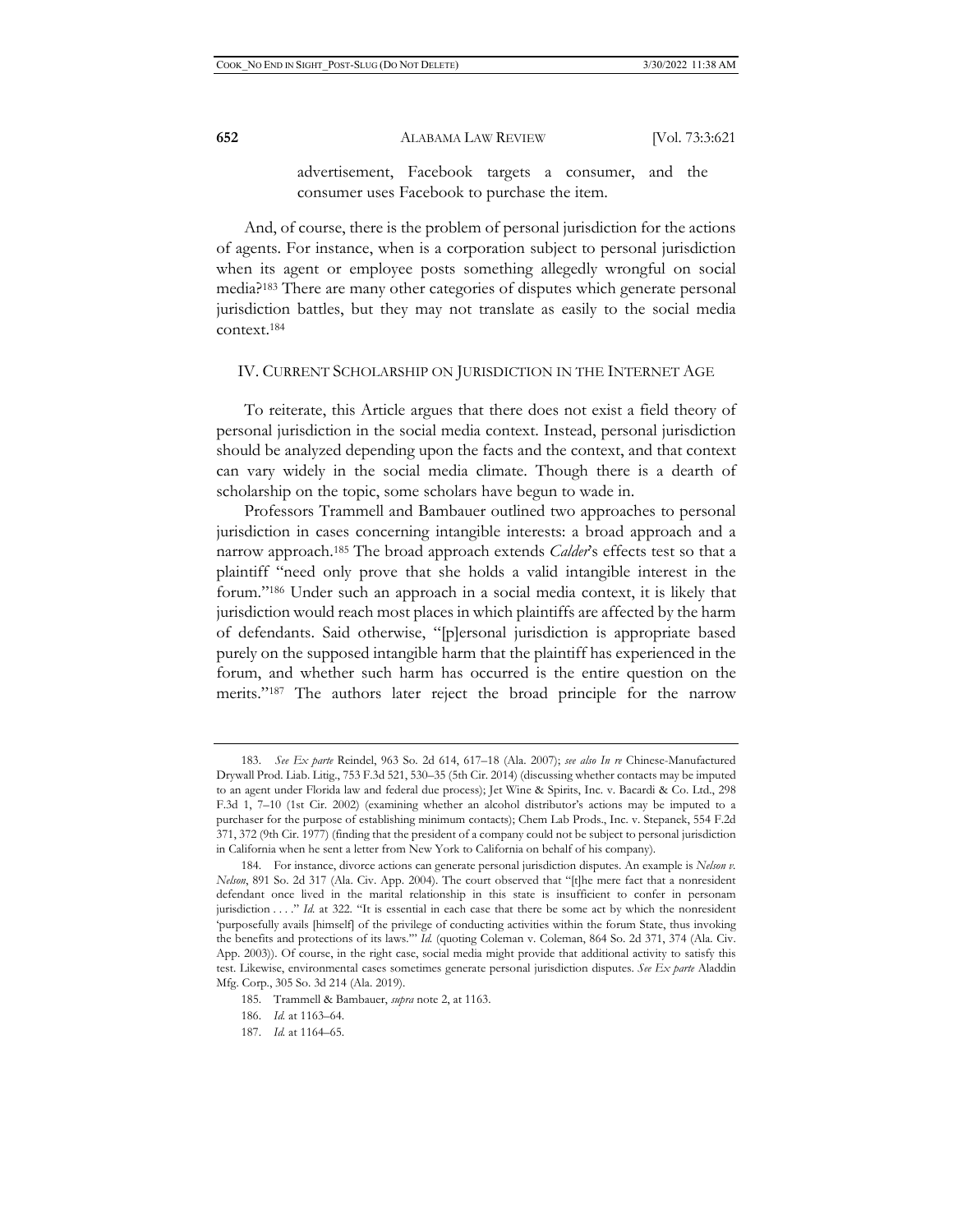approach,188 discussed below, but it is important to consider that some courts already appear to reject the broadest approach. For example, recall that in *Blessing v. Chandrasekhar*, the Sixth Circuit rejected exercising personal jurisdiction over nonresident defendants even though the Kentucky students felt the harm within the state of Kentucky.189 If the *Blessing* court had exercised personal jurisdiction, this would have comported with the broader approach. Logically extending *Calder* to all cases in which social media posts "affect" the forum or a defendant in the forum may not be enough to guard for due process concerns, depending upon the other facts of the dispute. As the professors note, "the broad approach['s] outcomes are in tension with both personal jurisdiction's rationales and the Constitution."190 Thus, the authors' rejection of the broad approach seems to comport with at least some judges' views of personal jurisdiction in the area.

Trammell and Bambauer then discuss their narrow approach: "Internetbased contacts should rarely, if ever, suffice for personal jurisdiction."191 At base, the authors argue for courts to "abandon the fiction that virtual activity is akin to physical contact with one or more states."192

This approach, however, also appears untenable. The authors attempt to discount harm done over the internet relative to harm done in person.193 For example, take the facts of *Blessing*. Although the Sixth Circuit found that the defendants did not target Kentucky, what if, after viewing the tweets, Kentucky residents felt the need to protest outside the students' homes leading to a need for police protection? Imagine if that harm caused mental health concerns for the plaintiff, who then required hospitalization or contemplated self-harm. The point is that although it may be *difficult* to analogize intangible and tangible harms, that difficulty does not enter the due process analysis.

On the other end of the spectrum, one scholar (Allison MacDonald) has argued that "due process should not require that defendants with . . . knowledge [of harm in the forum] show additional intent to target the

192. *Id.* at 1173.

<sup>188.</sup> *Id.* at 1167.

<sup>189. 988</sup> F.3d 889, 905–07 (6th Cir. 2021); *see* Trammell & Bambauer, *supra* note 2, at 1165. Trammell and Bambauer also note the economic principles that militate against accepting the broad approach. "This approach raises costs for defendants and decreases them for plaintiffs. It makes jurisdiction less readily predictable for defendants, who face suit in a greater number of fora." *Id.* Although this may be true, this Article confines its analysis to whether exercising personal jurisdiction in an instance would contravene Due Process.

<sup>190.</sup> Trammell & Bambauer, *supra* note 2, at 1166.

<sup>191.</sup> *Id.* at 1166–67 n.216 (comparing their approach to that of Dustin E. Buehler, *Jurisdictional Incentives*, 20 GEO. MASON L. REV. 105, 137–45 (2012) (arguing for an expanded idea of personal jurisdiction that would permit legislators to fine-tune litigation incentives in accordance with the political process)).

<sup>193.</sup> *Id.* at 1170 ("Exploding automobiles implicate fire and police departments; faulty cutting machines draw in EMS and hospital personnel. There is no government entity to call for relief from patent infringement or defamation. And, when physical harm has occurred, relevant evidence is likely to be located in the place where the plaintiff experienced that harm.").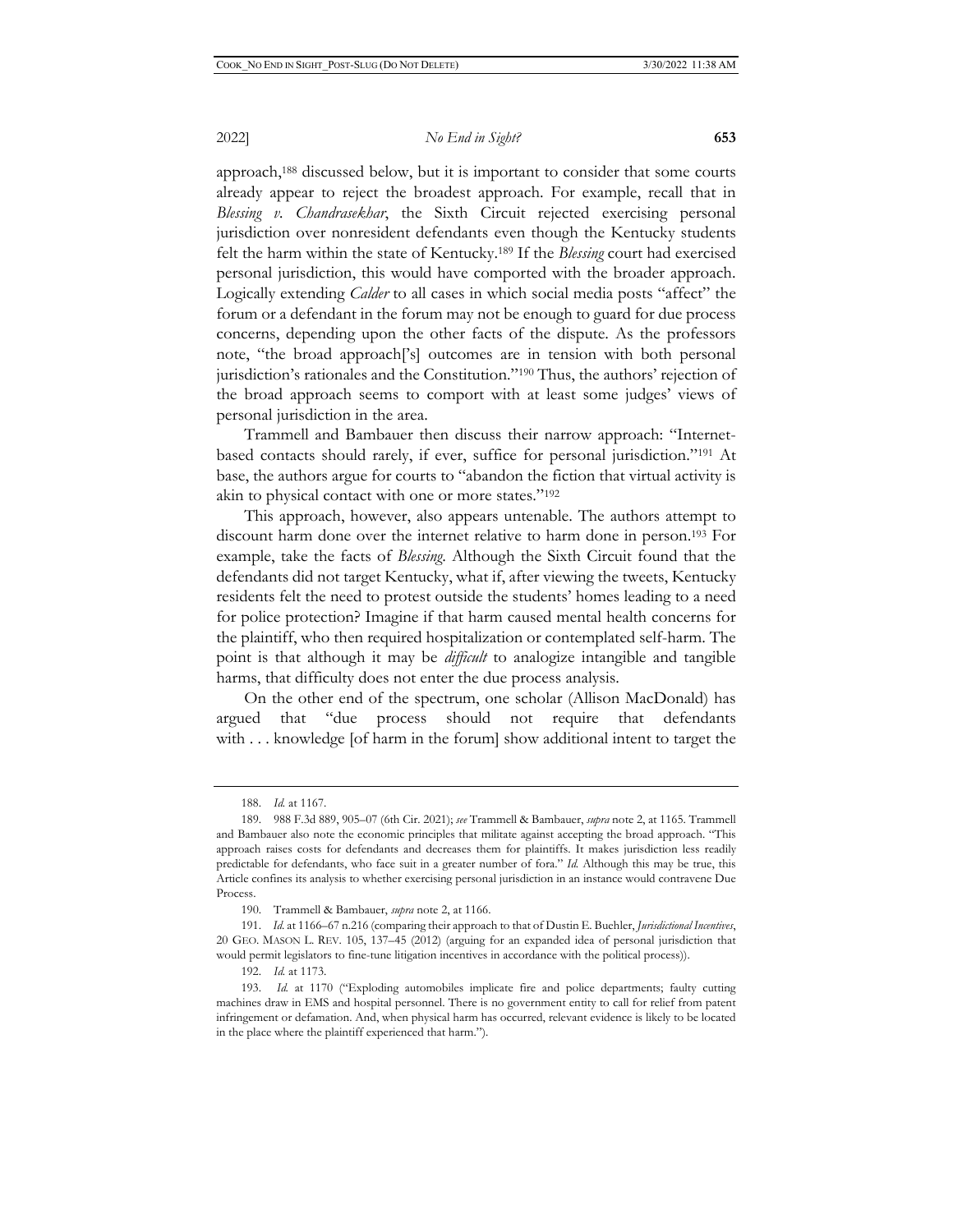forum state."194 The author argues that the "express aiming requirement . . . should not be necessary for user-generated Internet content because the viewing of posted material in the forum is the direct result of the posting, rather than unilateral activity of the plaintiff."195 Therefore, "a defendant who posts . . . should reasonably anticipate being called to answer for that content in any forum where it harms the plaintiff."196 The broad approach advanced by MacDonald likewise seems untenable. Most importantly, it is difficult to harmonize this approach with most of the results or the standards used in cases cited above (for instance, *Blessing*, *Edwards*, or *Walden*).

Ellen Smith Yost conducts a thorough review of social media defamation cases.197 She identifies various frameworks that may be used for personal jurisdiction analysis, such as the "*Calder* harmful effects framework" and the "market exploitation framework."<sup>198</sup> Yost's "framework[s]" seem similar in concept to the "categories" which we have identified more broadly. She then provides examples of applying the frameworks to social media defamation cases.199 She asserts that "*Calder*—and not *Zippo*—is the relevant framework in social media defamation cases where the user is not the website owner."200 We would agree with this conclusion.

Yost then asserts that the lower courts have required three elements for the *Calder* test: "(1) an intentional act, (2) expressly aimed at the forum state, with (3) knowledge of injury or harm to be felt in the forum state," $^{201}$  although some

200. *Id.* at 701.

<sup>194.</sup> Allison MacDonald, Comment, *Youtubing Down the Stream of Commerce: Eliminating the Express Aiming Requirement for Personal Jurisdiction in User-Generated Internet Content Cases*, 19 ALB. L.J. SCI. & TECH. 519, 544 (2009).

<sup>195.</sup> *Id.* at 545–46.

<sup>196.</sup> *Id.* at 544 (footnote omitted); *see id.* at 544 n.145 (citing Telco Commc'ns v. An Apple A Day, 977 F. Supp. 404, 408 (E.D. Va. 1997) (holding that defendants reasonably could have anticipated the possibility of being haled into forum state)).

<sup>197.</sup> *See generally* Yost, *supra* note 110.

<sup>198.</sup> *Id.* at 699–700.

<sup>199.</sup> E.g., "doxing" and "tagging." *Id.* at 696.

<sup>201.</sup> *See id.* at 705; Old Republic Ins. Co. v. Cont'l Motors, Inc., 877 F.3d 895, 907 (10th Cir. 2017); Morrill v. Scott Fin. Corp., 873 F.3d 1136, 1152 (9th Cir. 2017); Johnson v. Arden, 614 F.3d 785, 796 (8th Cir. 2010); Tamburo v. Dworkin, 601 F.3d 693, 703 (7th Cir. 2010); IMO Indus., Inc. v. Kiekert AG, 155 F.3d 254, 265 (3d Cir. 1998); Miller v. Gizmodo Media Grp., LLC, 383 F. Supp. 3d 1365, 1373 (S.D. Fla. 2019); Bioheart, Inc. v. Peschong, No. 13-60304-CIV, 2013 WL 1729278, at \*5 (S.D. Fla. Apr. 22, 2013) (finding defendant who posted allegedly defamatory statements about Bioheart on website message board did not purposefully direct his tortious acts toward Florida because there was "no reason for [defendant] to have thought that Bioheart's investors would be located in Florida, as opposed to any other state"); Vision Media TV Grp., LLC v. Forte, 724 F. Supp. 2d 1260, 1266–67 (S.D. Fla. 2010) (dismissing libel suit for lack of personal jurisdiction where there was no evidence "showing that the website at issue targeted Florida or that Defendants acted to aim their conduct at a Florida audience"); Sovereign Offshore Servs., LLC v. Shames, No. 17-cv-80172, 2017 WL 7798664, at \*3 n.4 (S.D. Fla. Aug. 3, 2017) ("Defendant's awareness that consumers across the nation may access his blog posts is not enough to support the exercise of personal jurisdiction." (citation omitted)).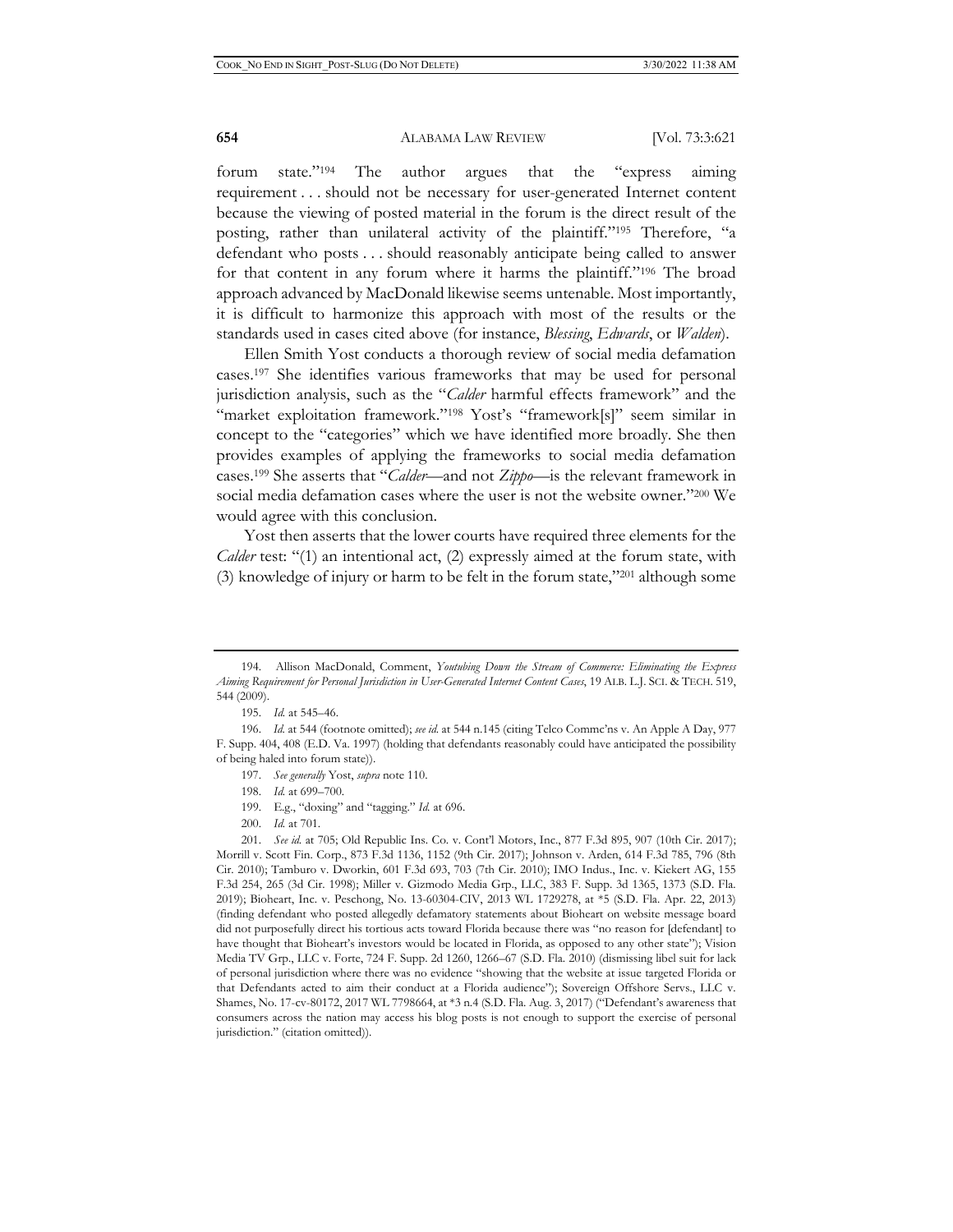"circuits apply a more flexible approach."202 And, she identifies different approaches by the Circuits in determining what is necessary to satisfy the "harm" element—with the apparent plurality position being that the brunt of the harm be suffered in the forum.203

Most importantly, Yost observes that there are two different approaches to the "expressly aimed" element: (1) the "audience-focused" approach and (2) the "content-focused" test.204 She then argues that the courts should adopt a "content-based approach" because it is objective, promotes judicial economy, improves outcome consistency, and satisfies due process.205 According to Yost, the "audience-based test, by contrast, requires more complicated analysis, potentially drawing inferences of subjective intent, and may be impossible to administer when the intended audience is national."206 Courts should find that a state is the "'focal point' or 'subject' of content when: (1) the text significantly discusses the forum state by name, or (2) the text significantly discusses an industry or community so understood to be centered in the forum state as to signify the forum state itself."207

While Yost's scholarship is helpful in clarifying a single category of social media cases (defamation), we disagree with her proposal to adopt a bright-line test that only considers a "content-based approach."208 First, this does not seem consistent with the decisions noted above, which, while they do examine content, also examine the reasonably intended audience. For instance, the *Young*  decision discussed both the audience and the content: the dispositive question, according to the Fourth Circuit, was "whether the newspapers manifested an intent to direct their website content . . . discussing conditions in a Virginia prison . . . to a Virginia audience."209 Second, creating a fixed test does not seem

<sup>202.</sup> *See, e.g.*, Yost, *supra* note 110, at 705; Clemens v. McNamee, 615 F.3d 374, 380 (5th Cir. 2010); Young v. New Haven Advocate, 315 F.3d 256, 261 (4th Cir. 2002).

<sup>203.</sup> Per Yost, the Circuits adopting this brunt-of-the-harm approach include the Third, Eighth, Tenth and Eleventh Circuits. *See Old Republic*, 877 F.3d at 907; *IMO Indus.*, 155 F.3d at 265; *Gizmodo*, 383 F. Supp. 3d at 1373. *But see* Yahoo! Inc. v. La Ligue Contre Le Racisme et L'antisemitisme, 433 F.3d 1199, 1206–07 (9th Cir. 2006). The Seventh Circuit appears to join the Ninth in not requiring the "brunt" of the harm. *See Tamburo*, 601 F.3d at 703.

<sup>204.</sup> Yost, *supra* note 110, at 706–07. For "audience-focused" tests, she cites *Schwarzenegger v. Fred Martin Motor Co.*, 374 F.3d 797 (9th Cir. 2004); *Pacheco v. Padjan*, No. CV 16-3625, 2017 WL 3217160, at \*5 (E.D. Pa. July 28, 2017); *Bigfoot on the Strip, LLC v. Winchester*, No. 18-3155-CV-S-BP, 2018 WL 3676962, at \*3 (W.D. Mo. Aug. 2, 2018); *Cohane v. Nat'l Collegiate Athletic Ass'n*, No. 14-10494-RGS, 2014 WL 1820782, at \*3 (D. Mass. May 8, 2014). For "content-focused" tests, she cites *Clemens v. McNamee*, 615 F.3d 374, 380 (5th Cir. 2010); *Fielding v. Hubert Burda Media, Inc.*, 415 F.3d 419, 426 (5th Cir. 2005).

<sup>205.</sup> Yost, *supra* note 110, at 710.

<sup>206.</sup> *Id.* at 711.

<sup>207.</sup> *Id.* at 710.

<sup>208.</sup> *Id.* Admittedly, Yost's content test seems consistent with the Fifth Circuit's majority opinion in *TheHuffingtonPost.com*, which focused, among other things, on whether the alleged libelous article mentioned Texas. Whether the Fifth Circuit really adopted (or whether other Circuits will adopt) such a limited definition of "relating to" remains an open question (because, in part, there were few facts in *TheHuffingtonPost.com*).

<sup>209.</sup> Young v. New Haven Advocate, 315 F.3d 256, 263 (4th Cir. 2002).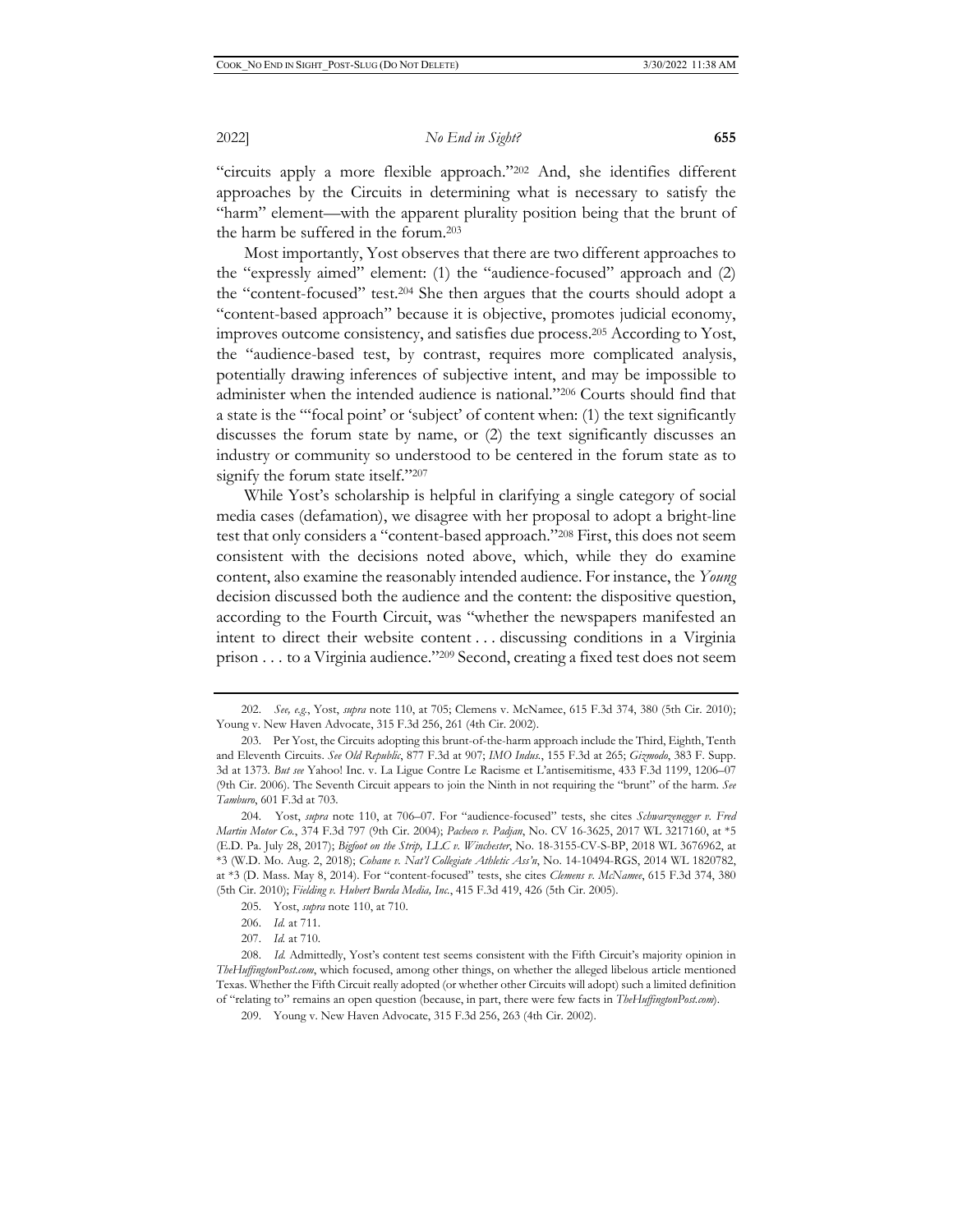consistent with the intent that due process remains flexible and tied to the entirety of the facts. Again, assuming the *Blessing* facts (that is, the subject of the tweets being about actions in Washington, D.C.), but altering the facts to include doxing of the minors, knowledge of their residency in Kentucky, and a suicide occurring in Kentucky, would Yost still argue that there is no express aiming at Kentucky?

In sum, we maintain that, at least at present, there does not exist a field theory of personal jurisdiction in the social media context or even a particular category of social media cases. Further, the Court after *Ford* has only made the personal jurisdiction analysis murkier. Rather than trying to find and assert a field theory as other scholars attempt to do, we believe that it would be better for courts to analogize tangible harms that have more extensive precedent to intangible harms that lack such helpful guidance.

### CONCLUSION – PRACTITIONER'S VIEW POINT – FACTS MATTER MOST

The main job of a practitioner is to understand how to win cases rather than determining how the law should develop. This Article thus argues to the practitioner that a field theory of personal jurisdiction in the social media context is presently untenable. As the Court states time and again, personal jurisdiction is not a matter of convenience, though convenience may be a factor, but instead a concern of due process.210 In the context of personal jurisdiction, the facts reign supreme on whether exercising personal jurisdiction in a case comports with due process. After *Ford*, the conclusion that facts and context matter seems particularly strong, although we are not as pessimistic as Justice Gorsuch that there remain a "virtually infinite number of 'affiliations' waiting to be explored."211

So, if there is no field theory, how should practitioners dealing with realworld cases navigate through personal jurisdiction and social media—other than knowing that facts and context matter? In the real world, counsel for both plaintiffs and defendants must consider the actual facts and react quickly at the very beginning of a lawsuit. Failure to do so can mean wasting time and many dollars for a plaintiff—or worse, a void judgment (perhaps with the statute of limitation having passed). Fighting a personal jurisdiction motion does not win the case, and even a win may generate a mandamus petition or an interlocutory appeal (or create an issue for final appeal). Conversely, the defendant risks waiving212 a case-dispositive defense forever and litigating in a hostile or distant

<sup>210.</sup> *See* World-Wide Volkswagen Corp. v. Woodson*,* 444 U.S. 286, 291 (1980); Walden v. Fiore, 571 U.S. 277 (2014); Daimler AG v. Bauman, 571 U.S. 117 (2014).

<sup>211.</sup> Ford Motor Co. v. Mont. Eighth Jud. Dist. Ct., 141 S. Ct. 1017, 1035 (2021).

<sup>212.</sup> *See, e.g.*, Facebook, Inc. v. K.G.S., 294 So. 3d 122, 141–42 (Ala. 2019) (affirming a denial of a motion to dismiss that was "amended" to include a personal jurisdiction defense; trial court's order did not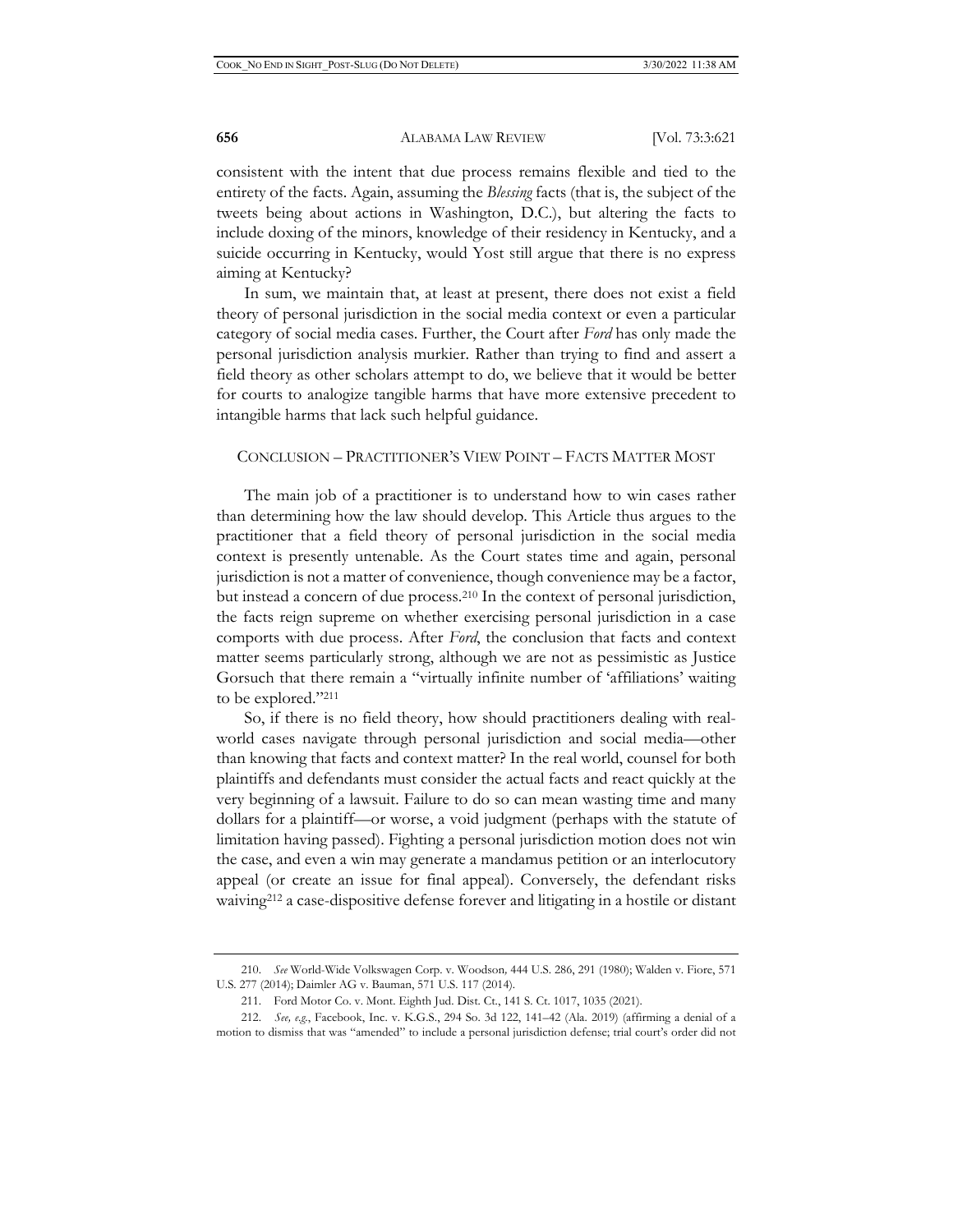forum. An experienced practitioner for a plaintiff will evaluate these personal jurisdiction issues even before filing. For instance, he or she should begin gathering personal jurisdiction facts before filing and prepare focused proposed discovery to be served at the beginning of the action directed at jurisdiction issues (and, if necessary, filing an immediate motion requesting such discovery). Some practitioners have even filed a "protective" lawsuit in a safe forum for the purpose of preserving the statute of limitations.

In trying to analyze the current state of the law, practitioners must return to the basics of the Court's jurisprudence:

First, at its base, *International Shoe* and its progeny do explain—at a very high level of abstraction—how to begin analyzing social media cases. Courts want to know whether the defendant should have reasonably expected to be haled into court in the forum state over the social media posting. Courts look carefully for "targeting" or "aiming" or "purposeful availment" or "purposeful direction" towards the forum state—not towards the particular plaintiff. This is the overwhelming lesson of the cases described above. To that end, practitioners must evaluate how alleged defendants *specifically* targeted the forum rather than how social media actions may have touched the forum *generally*.

Second, in general, courts seem to approach this test from an objective basis ("reasonably" anticipate being haled into court)—what the defendant has done as opposed to what they subjectively intended to do. Notably, this question has not yet been tested with tough cases (for instance, a case where there is actual proof that the defendant subjectively intended to direct their actions to the forum or evidence that a social media post went "viral" without any actual expectation). Thus, practitioners must step back and review how a third party would view a defendant's actions and whether it is reasonable to assume that the defendant could be haled into court.

Third, commerce appears to matter a good deal to the courts. As exemplified by the *Perry* case, it seems more likely that personal jurisdiction will be found when there is a profit motive; however, this is not certain as demonstrated by cases like *HVLPO2, LLC v. Oxygen Frog, LLC*<sup>213</sup> or *TheHuffingtonPost.com.*

Fourth, courts are looking for plus factors to demonstrate such "aiming"; these plus factors will vary by the particular social media involved but might include, for instance, efforts to increase or limit the audience, hashtags, references to particular content relevant to a forum state, references to addresses, or a physical contact, among others.

state whether motion was denied because of personal jurisdiction or because defense was untimely; on appeal defendant did not argue both bases for ruling and therefore the Alabama Supreme Court affirmed this denial).

<sup>213.</sup> HVLPO2 v. Oxygen Frog, 187 F. Supp. 3d 1097 (D. Neb. 2016) (finding no personal jurisdiction after posts were made on Facebook even though there was a commercial reason for friending and adding potential customers to a Facebook Business Page).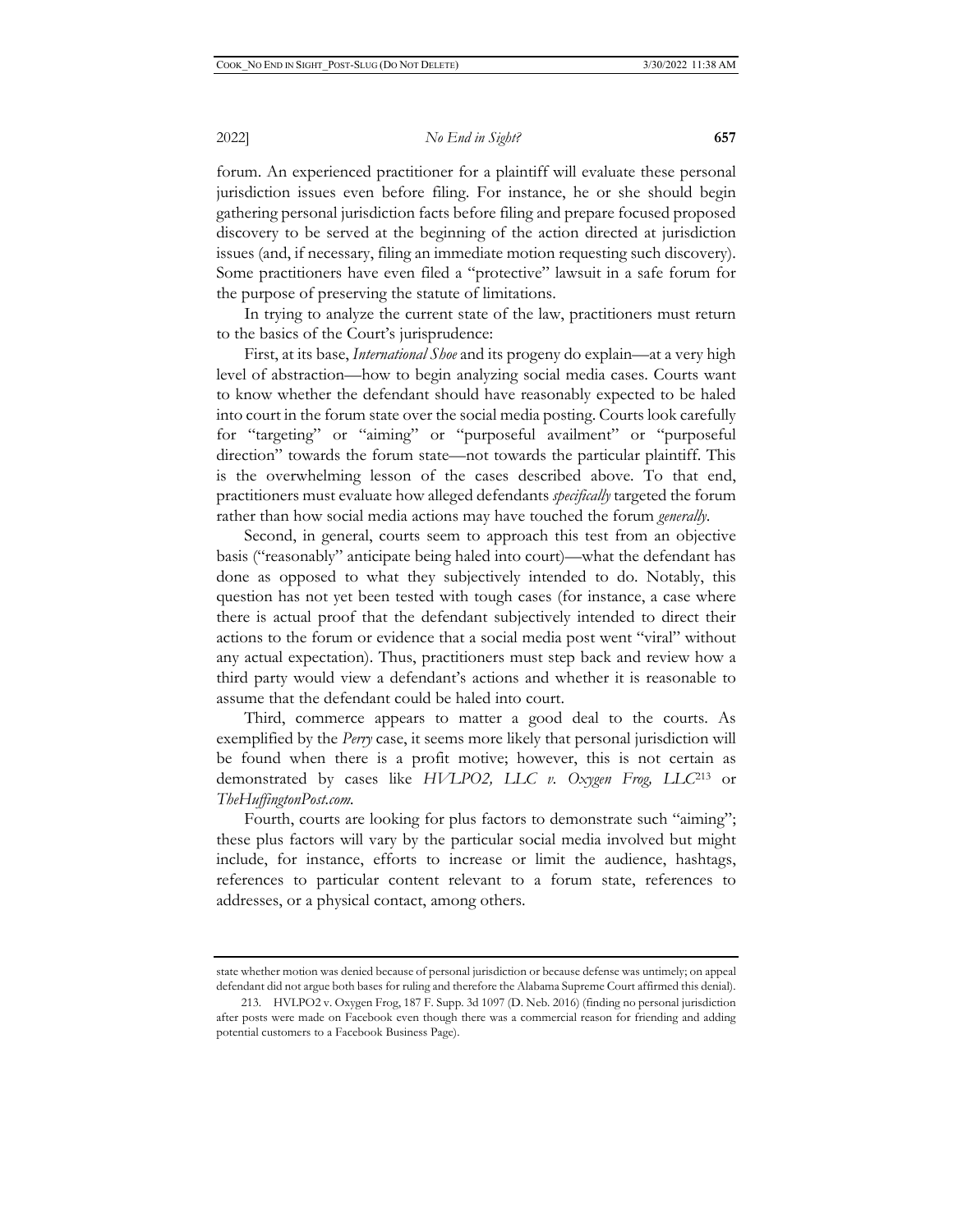Fifth, the focus of the "harm" (or where the brunt of the harm occurs) appears to have an influence on the courts. This is not enough by itself but appears to have some impact on the view of courts about whether a defendant was truly "aiming" at a particular forum.

Finally, it is probably fair to conclude that courts seem more hesitant to find personal jurisdiction in the social media world as opposed to the real world. Without having done a full empirical study, this conclusion is more of a mere observation; however, the number of cases where the courts are finding no personal jurisdiction seems high, and some do not exactly follow the result that might have been expected in their tangible analog. It is not exactly clear why this is occurring—perhaps because social media is a virtual space rather than a physical space, or perhaps because defendants are often individuals, or perhaps because it is just less obvious that a social media post would subject someone to personal jurisdiction in a distant forum. Whether this observation is correct or whether this trend will continue is difficult to predict. Practitioners, as well as academics, should keep a vigilant watch over trends, particularly in rulings from the Courts of Appeal.

Considering these high-level observations and from a practical perspective, it is possible to develop a list of questions to consider in analyzing personal jurisdiction issues in the social media world:

- Does the complaint allege an intentional tort?
- Does the complaint concern commercial activity? If not, did either the plaintiff or the defendant have a profit motive? If the defendant is not part of a traditional "for-profit" business, is he or she a social media "influencer" who might have a profit motive?
- What were the objective (and subjective) reasonable expectations of the parties about any forum?
	- o Did the defendant know that the plaintiff lived in the forum?
	- o Did the defendant know that their activity would impact the forum (not just the plaintiff)?
	- o Did the defendant intend the audience to include forum residents?
	- o How large was the audience?
	- o Was the size of the audience expected? For instance, did the post go "viral" in an unexpected way?
	- o Was the size of the audience intended?
	- o Did the defendant attempt to limit the audience (for instance, using an application such as Snapchat or limiting the posting to a discrete group)?